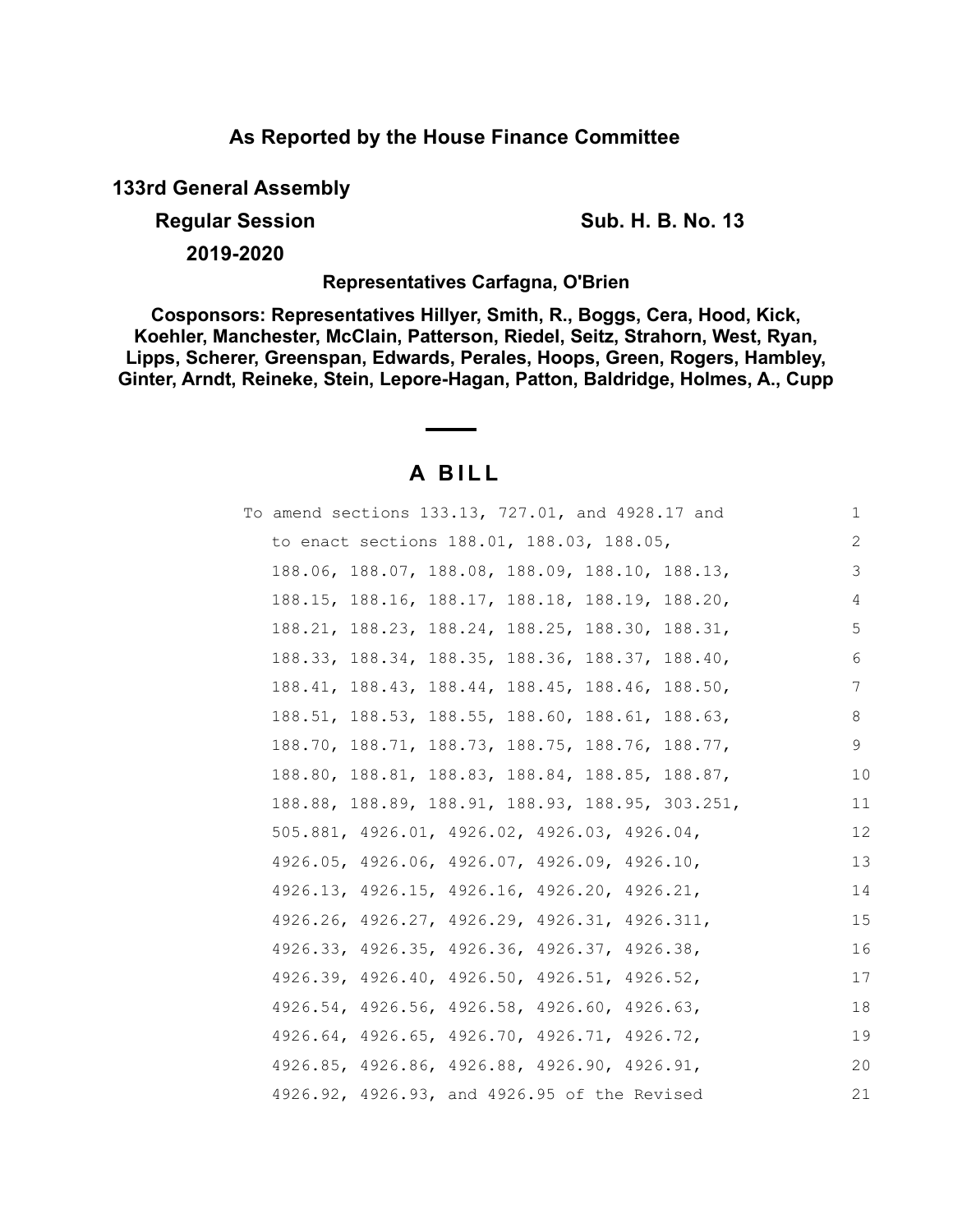| Code regarding broadband expansion, including    |  | 22 |
|--------------------------------------------------|--|----|
| access to electric cooperative easements and     |  | 23 |
| facilities and railroad rights of way, to repeal |  | 24 |
| sections 4926.01, 4926.03, 4926.04, 4926.05,     |  | 25 |
| 4926.06, 4926.07, 4926.09, 4926.10, 4926.13,     |  | 26 |
| 4926.15, 4926.16, 4926.20, 4926.21, 4926.26,     |  | 27 |
| 4926.27, 4926.29, 4926.31, 4926.33, 4926.35,     |  | 28 |
| 4926.36, 4926.37, 4926.38, 4926.39, and 4926.40  |  | 29 |
| of the Revised Code on the date that is three    |  | 30 |
| years after the act's effective date, and to     |  | 31 |
| make an appropriation.                           |  | 32 |

## **BE IT ENACTED BY THE GENERAL ASSEMBLY OF THE STATE OF OHIO:**

|                                                                 | <b>Section 1.</b> That sections 133.13, 727.01, and 4928.17 be |  | 33 |
|-----------------------------------------------------------------|----------------------------------------------------------------|--|----|
| amended and sections 188.01, 188.03, 188.05, 188.06, 188.07,    |                                                                |  | 34 |
| 188.08, 188.09, 188.10, 188.13, 188.15, 188.16, 188.17, 188.18, |                                                                |  | 35 |
| 188.19, 188.20, 188.21, 188.23, 188.24, 188.25, 188.30, 188.31, |                                                                |  | 36 |
| 188.33, 188.34, 188.35, 188.36, 188.37, 188.40, 188.41, 188.43, |                                                                |  | 37 |
| 188.44, 188.45, 188.46, 188.50, 188.51, 188.53, 188.55, 188.60, |                                                                |  | 38 |
| 188.61, 188.63, 188.70, 188.71, 188.73, 188.75, 188.76, 188.77, |                                                                |  | 39 |
| 188.80, 188.81, 188.83, 188.84, 188.85, 188.87, 188.88, 188.89, |                                                                |  | 40 |
| 188.91, 188.93, 188.95, 303.251, 505.881, 4926.01, 4926.02,     |                                                                |  | 41 |
| 4926.03, 4926.04, 4926.05, 4926.06, 4926.07, 4926.09, 4926.10,  |                                                                |  | 42 |
| 4926.13, 4926.15, 4926.16, 4926.20, 4926.21, 4926.26, 4926.27,  |                                                                |  | 43 |
| 4926.29, 4926.31, 4926.311, 4926.33, 4926.35, 4926.36, 4926.37, |                                                                |  | 44 |
| 4926.38, 4926.39, 4926.40, 4926.50, 4926.51, 4926.52, 4926.54,  |                                                                |  | 45 |
| 4926.56, 4926.58, 4926.60, 4926.63, 4926.64, 4926.65, 4926.70,  |                                                                |  | 46 |
| 4926.71, 4926.72, 4926.85, 4926.86, 4926.88, 4926.90, 4926.91,  |                                                                |  | 47 |
| 4926.92, 4926.93, and 4926.95 of the Revised Code be enacted to |                                                                |  | 48 |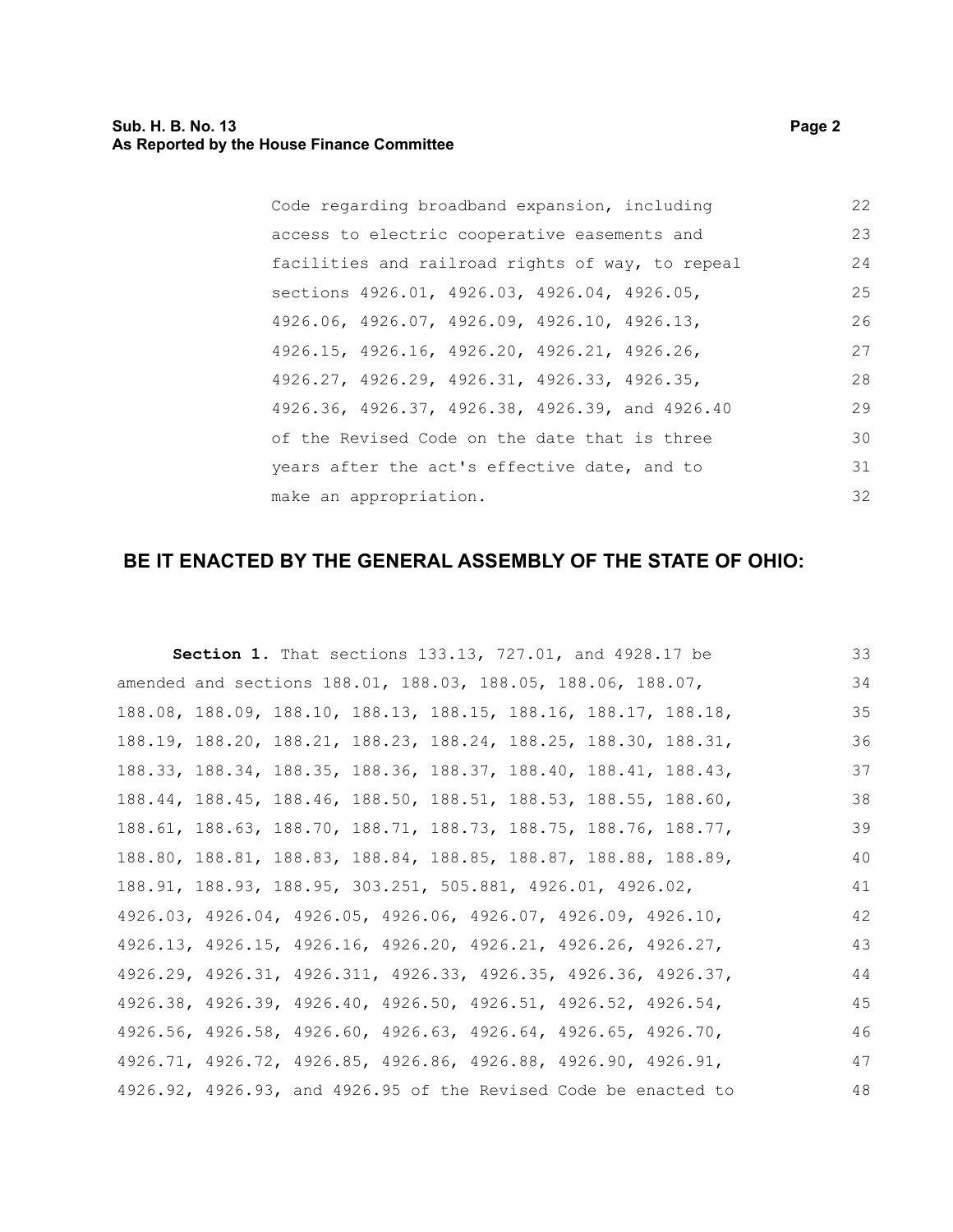#### **Sub. H. B. No. 13 Page 3 As Reported by the House Finance Committee**

read as follows:

**Sec. 133.13.** If the special assessments are to be paid in one annual installment, the taxing authority of a subdivision may issue securities in anticipation of its levy or collection of special assessments to pay the costs of the subdivision's broadband funding gap portion for an eligible project under sections 188.01 to 188.77 of the Revised Code, lighting, sprinkling, sweeping, cleaning, providing related or similar services or the services described in section 727.011 of the Revised Code, or of removing snow, ice, and debris from, or treating the surface of, streets, alleys, and public ways and places. 50 51 52 53 54 55 56 57 58 59 60

Such securities shall not be general obligations of the issuing subdivision, and shall not pledge to the payment of debt charges any receipts other than the special assessments anticipated, except that a municipal corporation, without incurring debt subject to direct or indirect debt limitations, may also pledge and apply proceeds of its municipal income tax to pay those debt charges. No property tax shall be levied or pledged for the payment of debt charges on the securities. The securities shall mature no later than the last day of December of the year in which the special assessments anticipated are scheduled to be collected. 61 62 63 64 65 66 67 68 69 70 71

The legislation authorizing the securities shall appropriate the special assessments anticipated, and such special assessments shall be deemed to be pledged and appropriated, first to the payment of the debt charges on the securities. After provision has been made for the payment in full of those debt charges, the balance of the special assessments may be appropriated and applied for the purposes for 72 73 74 75 76 77 78

49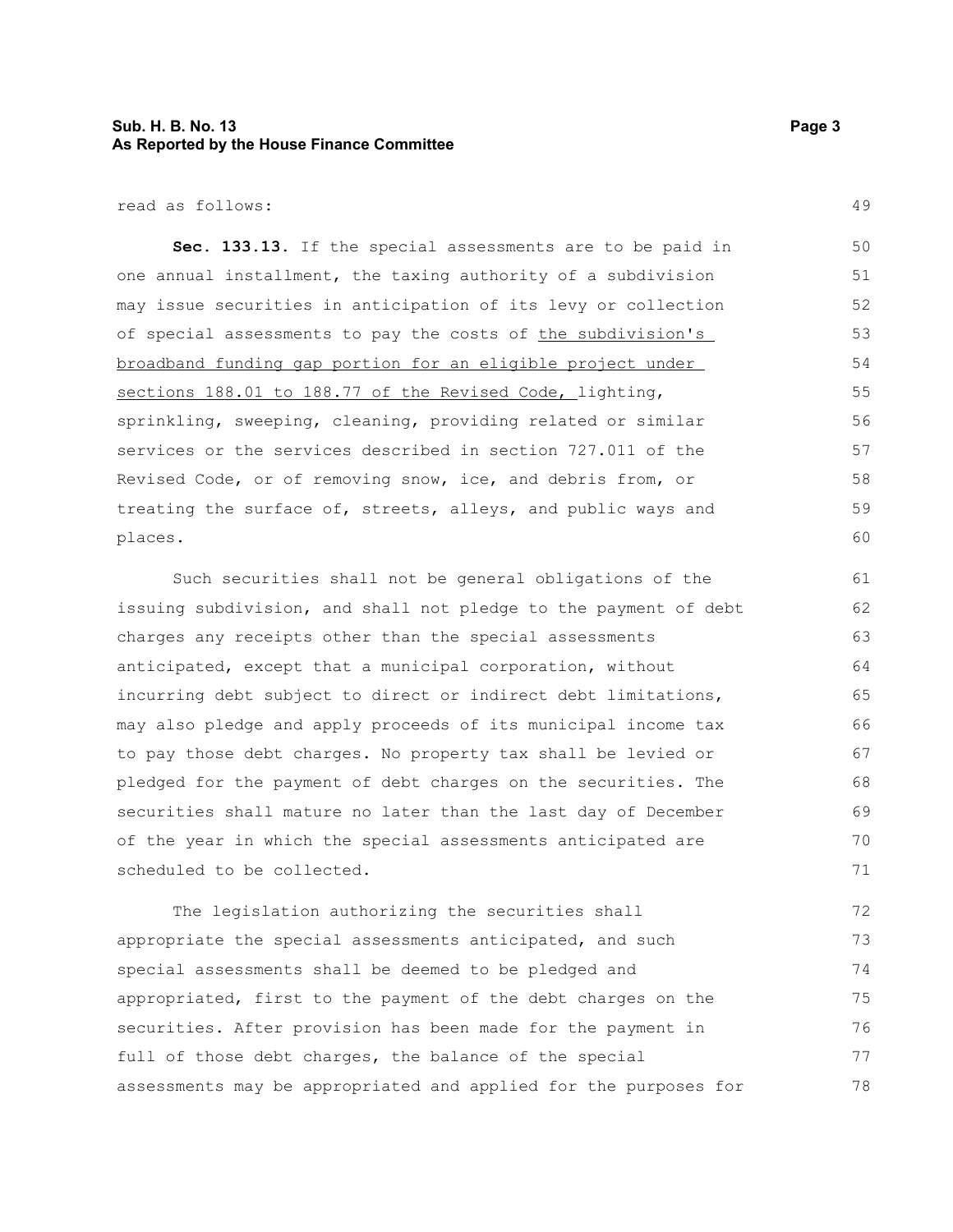| which they were levied.                                          | 79  |
|------------------------------------------------------------------|-----|
| Sec. 188.01. As used in sections 188.01 to 188.77 of the         | 80  |
| Revised Code:                                                    | 81  |
| (A) "Application" means an application made under section        | 82  |
| 188.13 of the Revised Code for a program grant.                  | 83  |
| (B) "Broadband funding gap" means the difference between         | 84  |
| the total amount of money a broadband provider calculates is     | 85  |
| necessary to construct the last mile of a specific broadband     | 86  |
| network and the total amount of money that the provider has      | 87  |
| determined is the maximum amount of money that is cost effective | 88  |
| for the provider to invest in last mile construction for that    | 89  |
| network.                                                         | 90  |
| (C)(1) "Broadband provider" means one of the following:          | 91  |
| (a) A video service provider as defined in section 1332.21       | 92  |
| of the Revised Code;                                             | 93  |
| (b) A provider that is capable of providing tier one or          | 94  |
| tier two broadband service and is one of the following:          | 95  |
| (i) A telecommunications service provider;                       | 96  |
| (ii) A satellite broadcasting service provider;                  | 97  |
| (iii) A wireless service provider as defined in section          | 98  |
| 4927.01 of the Revised Code.                                     | 99  |
| (2) "Broadband provider" does not include a governmental         | 100 |
| or quasi-governmental entity.                                    | 101 |
| (D) "Eligible project" means a project to provide tier two       | 102 |
| broadband service access to residences in an unserved area or    | 103 |
| tier one area of a municipal corporation or township that is     | 104 |
| eligible for funding under sections 188.13 to 188.46 of the      | 105 |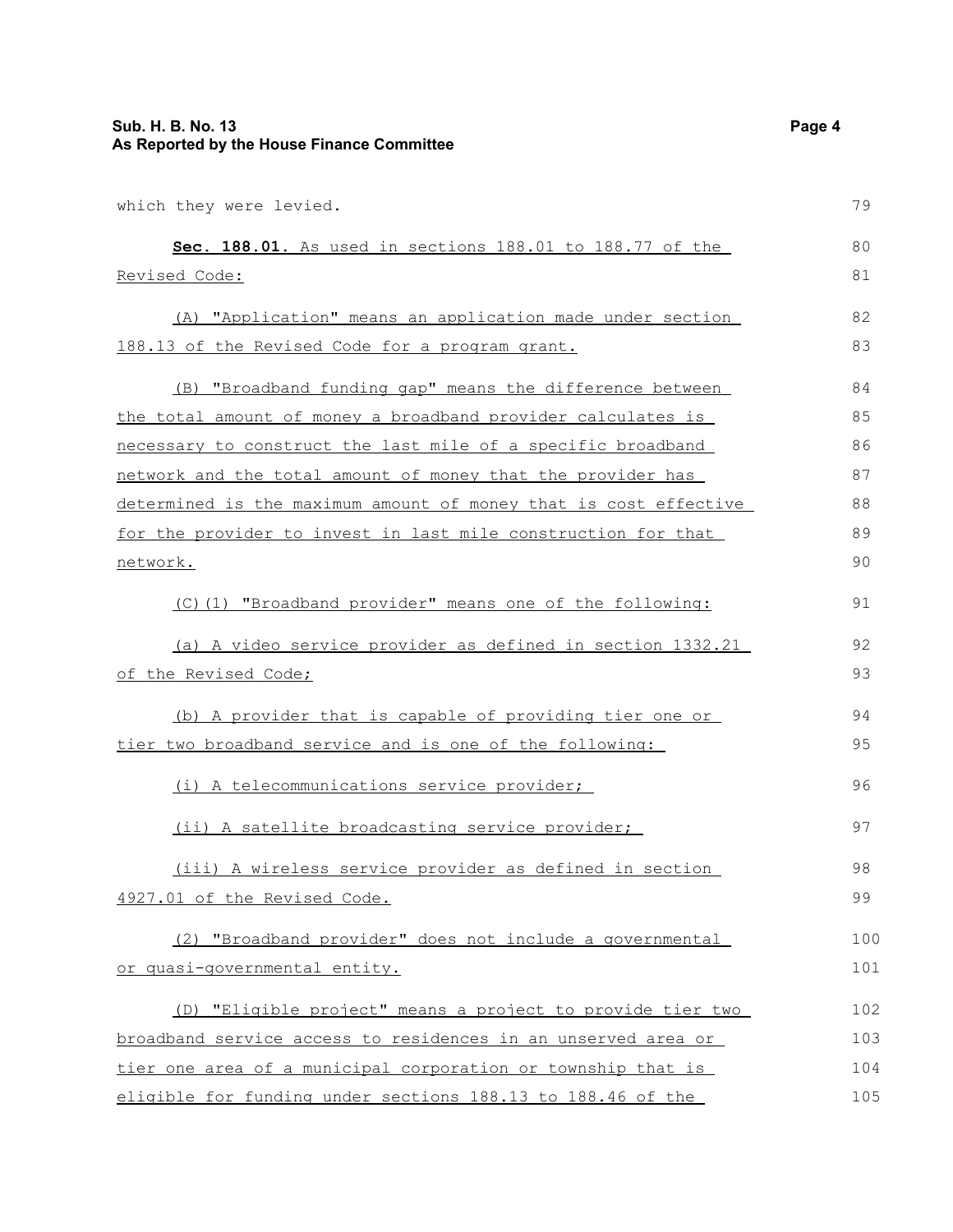#### **Sub. H. B. No. 13 Page 5 As Reported by the House Finance Committee**

#### Revised Code. (E) "Last mile" means the last portion of a physical broadband network that connects an eligible project to the broader network used to provide tier two broadband service, and to which both of the following apply: (1) It includes other network infrastructure in the last portion of the network that is needed to provide tier two broadband service to residences as part of an eligible project, but does not include network infrastructure in any portion of the network that is outside of the last portion. (2) It is not required to be, or limited to, a specific distance measurement of one mile or any other specific distance. (F) "Ohio residential broadband expansion grant program" means the program established under sections 188.01 to 188.77 of the Revised Code. (G) "Program grant" means money awarded under the Ohio residential broadband expansion grant program to assist in covering the broadband funding gap for an eligible project. (H) "Satellite broadcasting service" has the same meaning as in section 5739.01 of the Revised Code. (I) "Telecommunications service" has the same meaning as in section 1332.21 of the Revised Code. (J) "Tier one broadband service" means a retail wireline or wireless broadband service capable of delivering internet access at speeds of at least ten but less than twenty-five megabits per second downstream and at least one but less than three megabits per second upstream. (K) "Tier two broadband service" means a retail wireline 106 107 108 109 110 111 112 113 114 115 116 117 118 119 120 121 122 123 124 125 126 127 128 129 130 131 132 133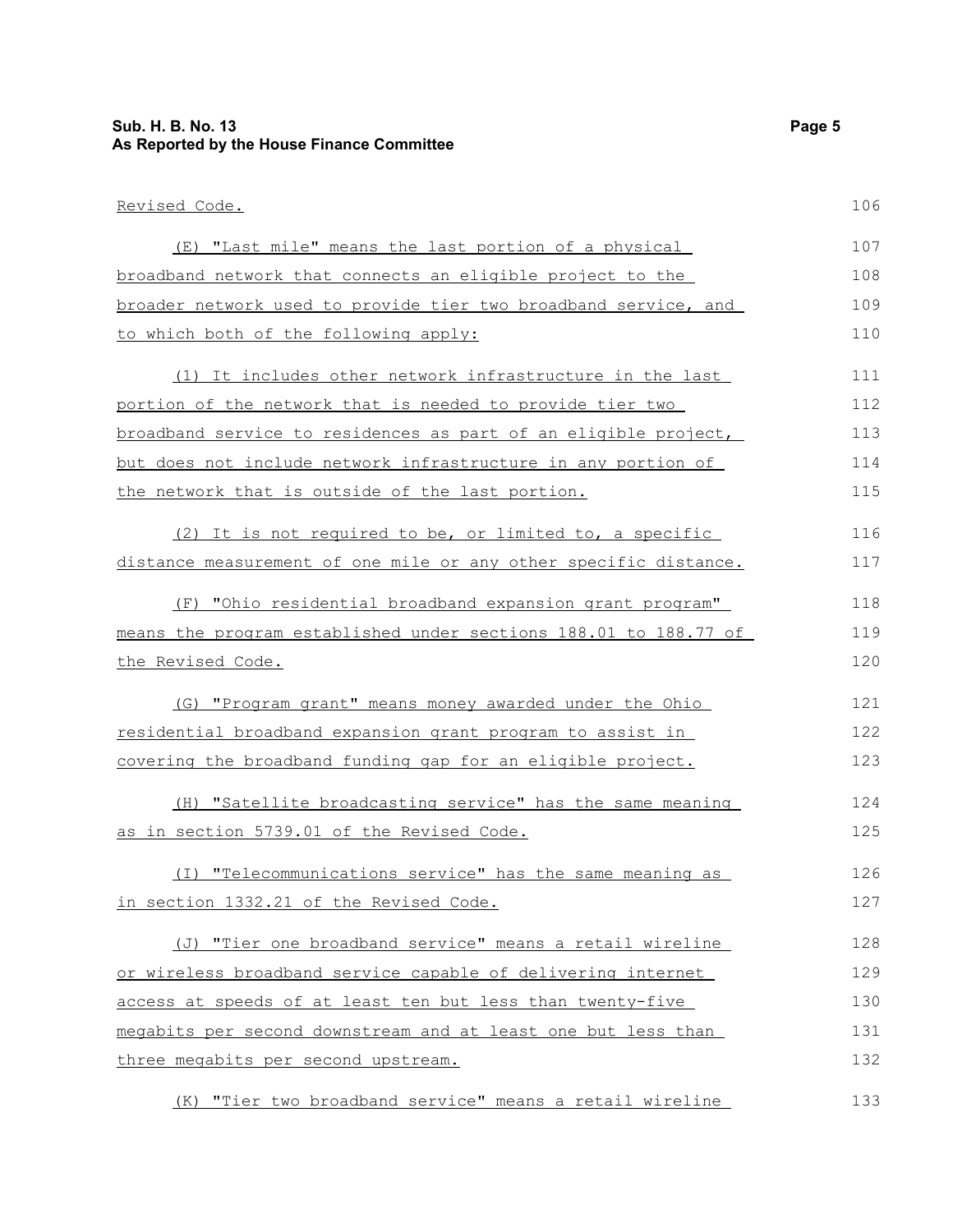### **Sub. H. B. No. 13 Page 6 As Reported by the House Finance Committee**

| or wireless broadband service capable of delivering internet         | 134 |
|----------------------------------------------------------------------|-----|
| access at speeds of at least twenty-five megabits per second         | 135 |
| downstream and at least three megabits per second upstream.          | 136 |
| (L) "Tier one area" means an area that has access to tier            | 137 |
| one broadband service but not tier two broadband service. "Tier      | 138 |
| one area" includes an area where construction of a network to        | 139 |
| provide tier one broadband service is in progress and is             | 140 |
| <u>scheduled to be completed within a two-year period. "Tier one</u> | 141 |
| area" excludes an area where construction of a network to            | 142 |
| provide tier two broadband service is in progress and is             | 143 |
| scheduled to be completed within a two-year period.                  | 144 |
| (M) "Unserved area" means an area without access to tier             | 145 |
| one broadband service or tier two broadband service. "Unserved       | 146 |
| area" excludes an area where construction of a network to            | 147 |
| provide tier one broadband service or tier two broadband service     | 148 |
| is in progress and is scheduled to be completed within a two-        | 149 |
| <u>year period.</u>                                                  | 150 |
| Sec. 188.03. There is hereby established the Ohio                    | 151 |
| <u>residential broadband expansion grant program within the</u>      | 152 |
| department of commerce. The department shall administer and          | 153 |
| provide staff assistance for the program. The department shall       | 154 |
| be responsible for receiving and reviewing applications for          | 155 |
| program grants and for sending completed applications to the         | 156 |
| broadband expansion program authority for final review and award     | 157 |
| of program grants.                                                   | 158 |
| Sec. 188.05. (A) (1) There is hereby created, within the             | 159 |
| department of commerce, the broadband expansion program              | 160 |
| authority, which shall consist of the director of commerce or        | 161 |
| the director's designee, the chief investment officer of             | 162 |
| JobsOhio or the chief investment officer's designee, and three       | 163 |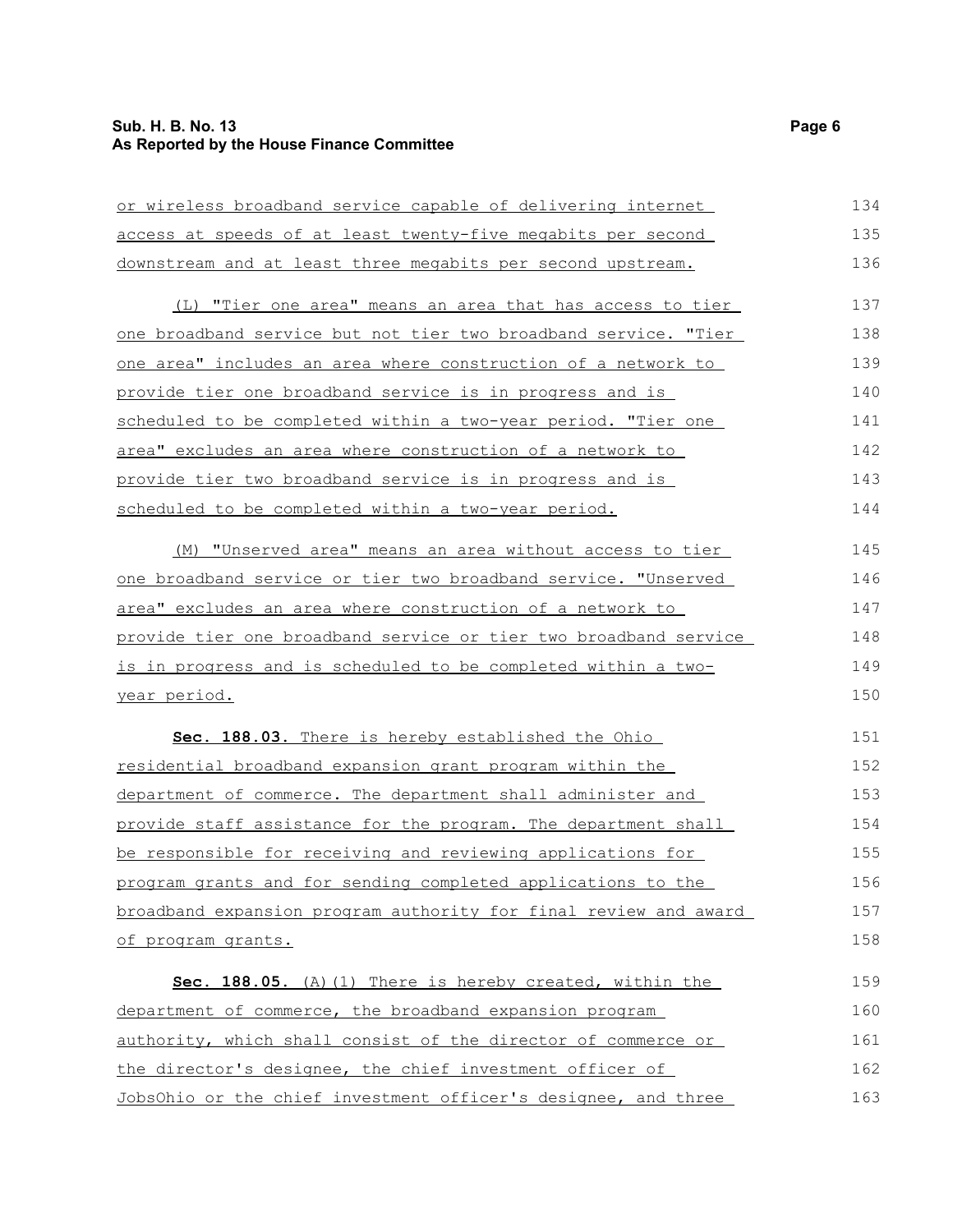### **Sub. H. B. No. 13 Page 7 As Reported by the House Finance Committee**

| other members as follows: one member appointed by the president  | 164 |
|------------------------------------------------------------------|-----|
| of the senate, one member appointed by the speaker of the house  | 165 |
| of representatives, and one member appointed by the governor.    | 166 |
| (2) Appointed members shall have expertise in broadband          | 167 |
| infrastructure and technology. Appointed members may not be      | 168 |
| affiliated with or employed by the broadband industry or in a    | 169 |
| position to benefit from a program grant.                        | 170 |
| (3) The assignment of designees by the director and the          | 171 |
| chief investment officer shall be made in writing.               | 172 |
| (B) Appointed members shall serve four year terms and are        | 173 |
| eligible for reappointment.                                      | 174 |
| (C) Vacancies shall be filled in the same manner as              | 175 |
| provided for original appointments. Any member appointed to fill | 176 |
| a vacancy occurring prior to the expiration of the term for      | 177 |
| which the member's predecessor was appointed shall hold office   | 178 |
| for the remainder of that term.                                  | 179 |
| (D)(1)(a) Appointed members shall receive a monthly              | 180 |
| stipend as calculated under section 145.016 of the Revised Code  | 181 |
| in an amount that will qualify each member for one year of       | 182 |
| retirement service credit under the Ohio public employees        | 183 |
| retirement system for each year of the member's term.            | 184 |
| (b) Notwithstanding the requirement of section 145.58 of         | 185 |
| the Revised Code that eligibility for health care coverage       | 186 |
| provided under that section be based on years and types of       | 187 |
| service credit in accordance with rules adopted by the public    | 188 |
| employees retirement board, if the board provides health care    | 189 |
| coverage under that section, no service credit earned for        | 190 |
| service as a member of the authority shall be considered for     | 191 |
| purposes of determining eligibility for coverage under that      | 192 |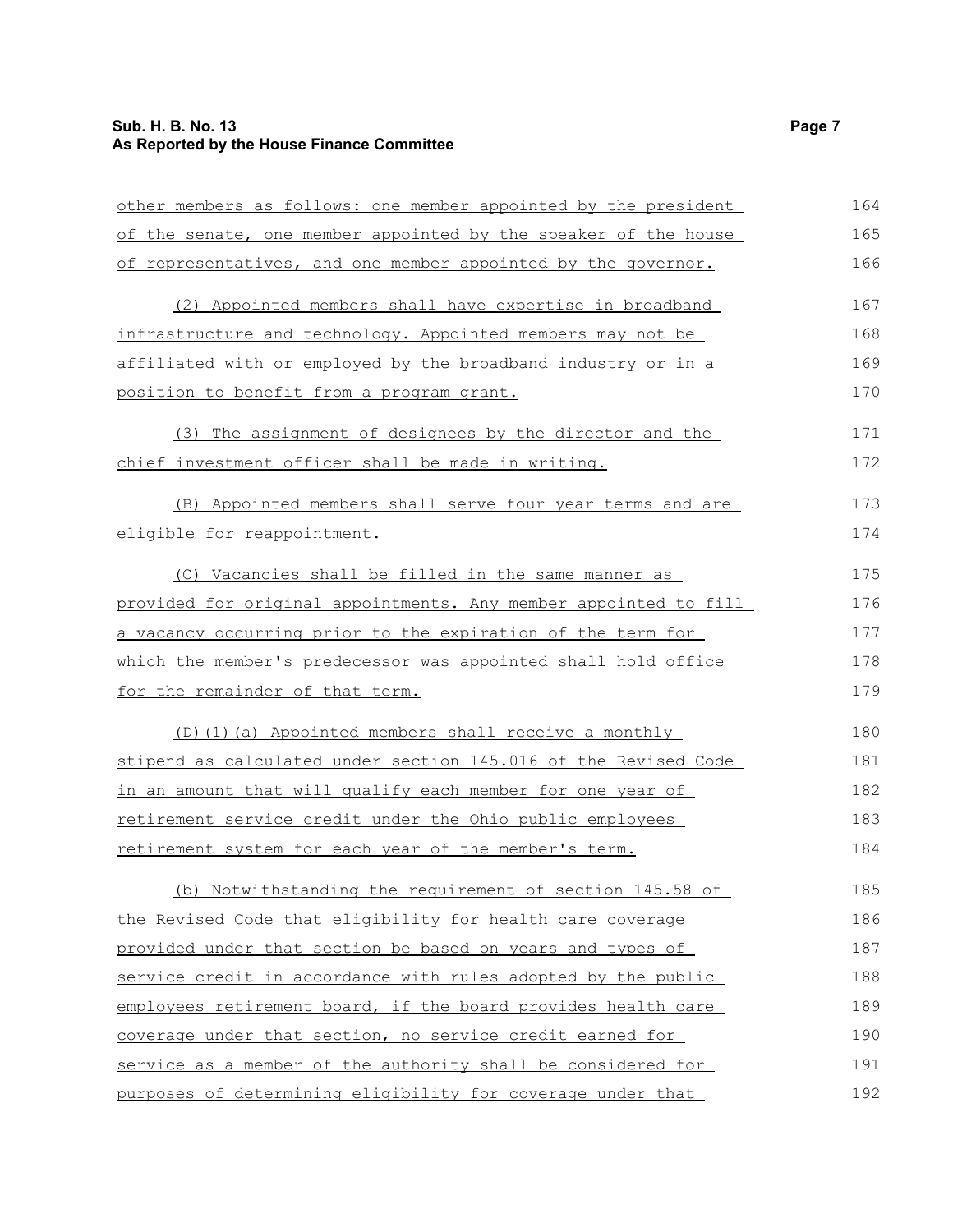### **Sub. H. B. No. 13 Page 8 As Reported by the House Finance Committee**

| section.                                                         | 193 |
|------------------------------------------------------------------|-----|
| (c) Members shall receive reimbursement for their                | 194 |
| necessary and actual expenses incurred in performing the         | 195 |
| business of the authority. The reimbursements constitute, as     | 196 |
| applicable, administrative costs of the Ohio residential         | 197 |
| broadband expansion grant program.                               | 198 |
| (2) An appointed member of the authority who is currently        | 199 |
| serving as an administrative department head under section       | 200 |
| 121.03 of the Revised Code is not eligible to receive a stipend  | 201 |
| under division (A) of this section.                              | 202 |
| (3) The department shall be responsible for paying all           | 203 |
| reimbursements and stipends under this section.                  | 204 |
| (E) The director, or the director's designee, shall serve        | 205 |
| as chairperson of the authority. The members of the authority    | 206 |
| annually shall elect a vice-chairperson from the members of the  | 207 |
| authority. Three members of the authority constitute a quorum to | 208 |
| transact and vote on the business of the authority. An           | 209 |
| affirmative vote of three members is necessary to approve any    | 210 |
| business, including the election of the vice-chairperson.        | 211 |
| (F) If the director assigns a designee to serve on the           | 212 |
| authority, the director shall appoint a professional employee of | 213 |
| the department of commerce to serve as the director's designee   | 214 |
| at authority meetings. In the absence of the director or the     | 215 |
| director's designee, the vice-chairperson of the authority shall | 216 |
| serve as chairperson of authority meetings.                      | 217 |
| (G) The authority is not an agency for purposes of               | 218 |
| sections 101.82 to 101.87 of the Revised Code.                   | 219 |
| Sec. 188.06. (A) Members of the broadband expansion              | 220 |
| program authority may attend meetings of the authority           | 221 |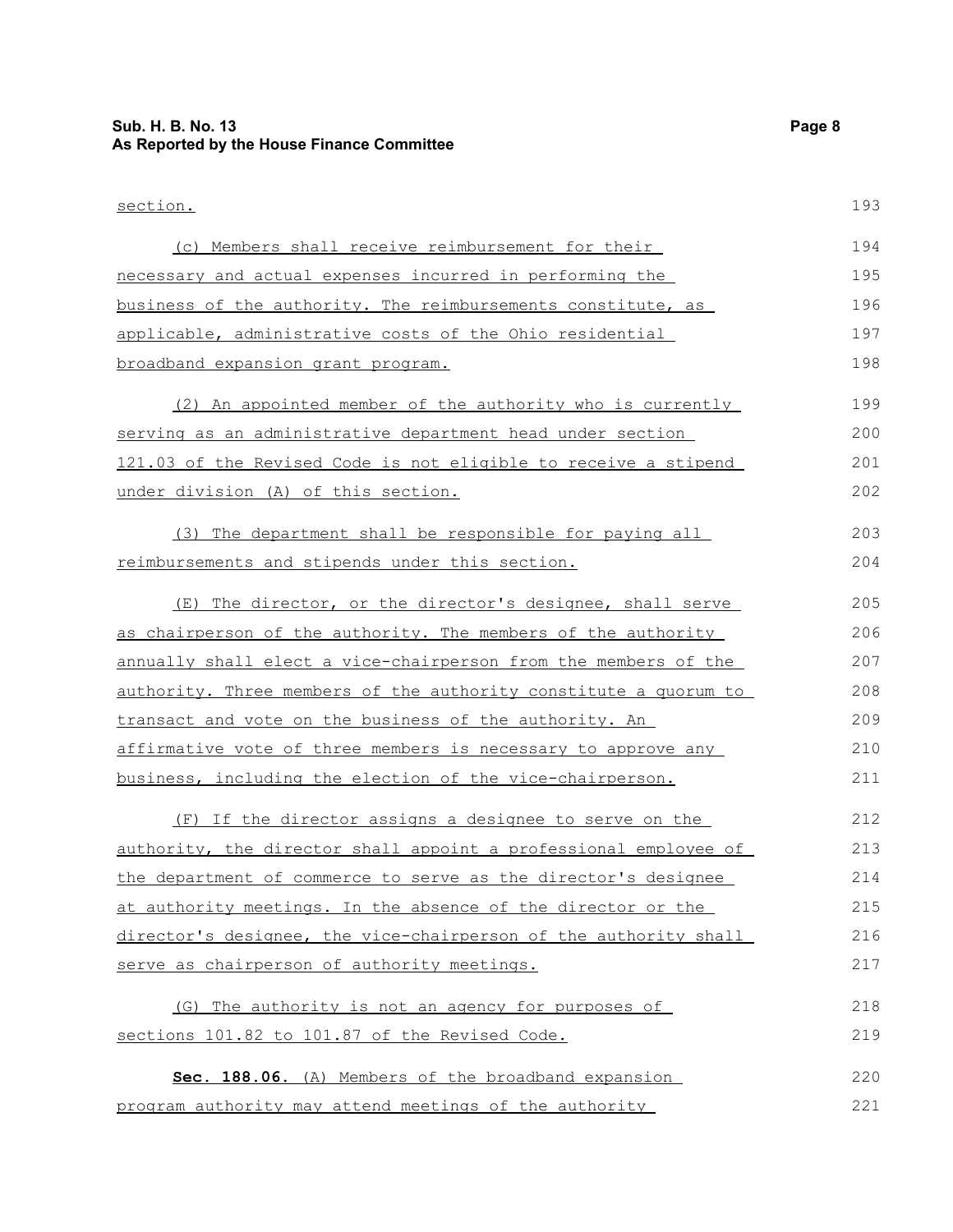| electronically by means of electronic communication if all of    | 222 |
|------------------------------------------------------------------|-----|
| the following apply:                                             | 223 |
| (1) At least three of the members attending the meeting          | 224 |
| are present in person at the place where the meeting is          | 225 |
| conducted.                                                       | 226 |
| (2) The means of electronic communication permits, for the       | 227 |
| duration of the meeting, simultaneous communication among the    | 228 |
| members attending electronically, the members attending in       | 229 |
| person, and all members of the public attending in person.       | 230 |
| (3) All votes taken at the meeting are to be taken by roll       | 231 |
| call vote.                                                       | 232 |
| (B) Except in the case of an emergency, a member who             | 233 |
| intends to attend a meeting by means of electronic communication | 234 |
| shall notify the chairperson of the member's intent not less     | 235 |
| than forty-eight hours before the scheduled time of the meeting. | 236 |
| Sec. 188.07. The broadband expansion program authority           | 237 |
| shall consider each application for a program grant that the     | 238 |
| department of commerce has reviewed and sent to it. The          | 239 |
| authority shall score all applications according to the scoring  | 240 |
| system established under section 188.40 of the Revised Code and  | 241 |
| award program grants based on that system according to sections  | 242 |
| 188.43 and 188.44 of the Revised Code.                           | 243 |
| Sec. 188.08. The broadband expansion program authority           | 244 |
| shall do the following:                                          | 245 |
| Continually examine, and propose updates to, any<br>(A)          | 246 |
| broadband plan provided by law enacted by the general assembly   | 247 |
| or executive order issued by the governor;                       | 248 |
| (B) Monitor the Ohio residential broadband expansion grant       | 249 |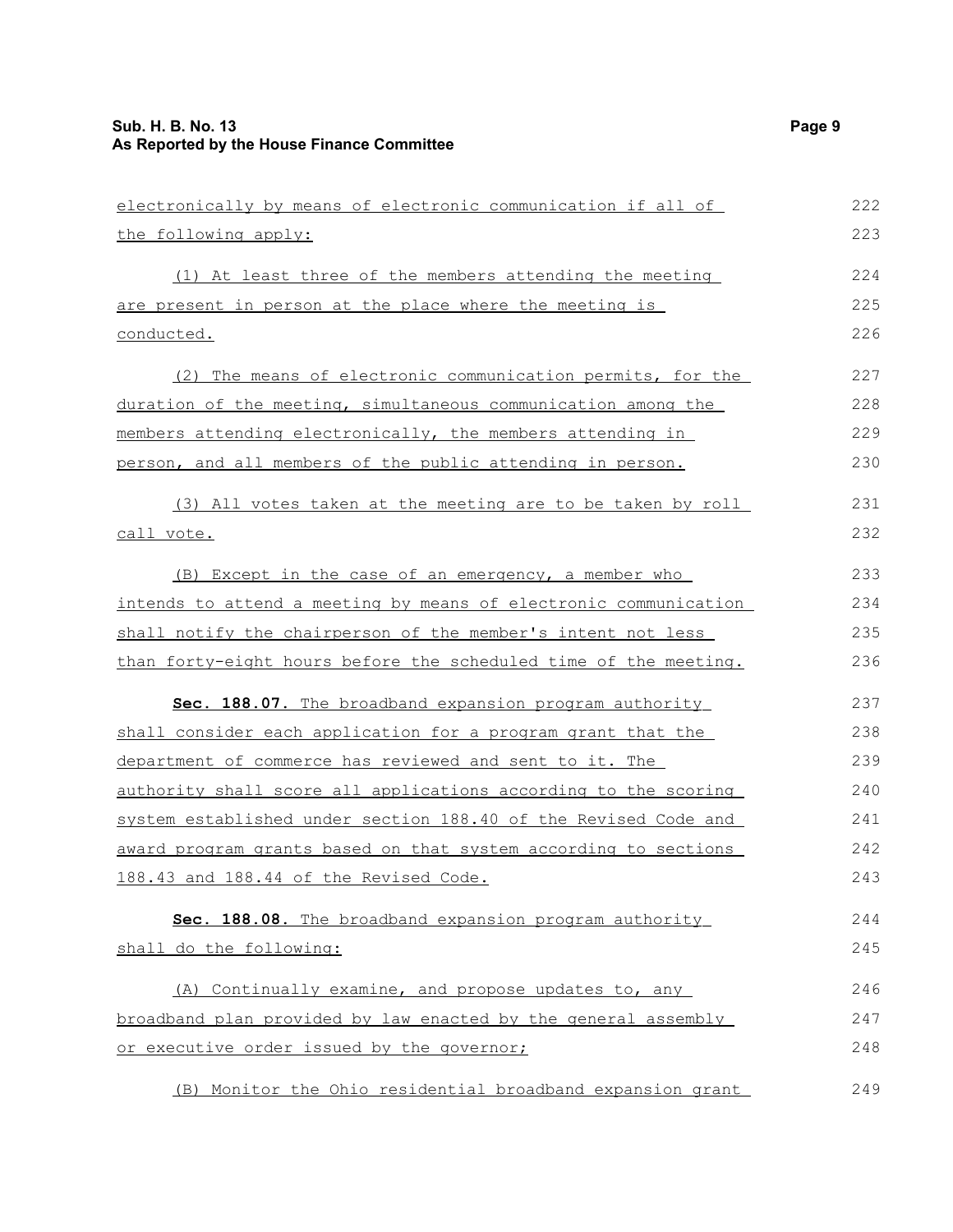| program, including by doing the following;                      | 250 |
|-----------------------------------------------------------------|-----|
| (1) Tracking the details for annual applications to the         | 251 |
| program, including:                                             | 252 |
| (a) The number of applications;                                 | 253 |
| (b) The geographic locations of the eligible projects           | 254 |
| listed in the applications;                                     | 255 |
| (c) The broadband providers submitting applications;            | 256 |
| (d) A description of the tier two broadband infrastructure      | 257 |
| <u>and technology proposed in applications;</u>                 | 258 |
| (e) A description of any public right-of-way or public          | 259 |
| facilities to be utilized for the projects;                     | 260 |
| (f) The speeds of the tier two broadband services under         | 261 |
| the projects;                                                   | 262 |
| (g) The amount of the grant funds requested for each            | 263 |
| project and the proportion of project funding to be provided by | 264 |
| the broadband provider and by other entities;                   | 265 |
| (h) The number of residential and nonresidential locations      | 266 |
| that will have access to tier two broadband service under each  | 267 |
| project.                                                        | 268 |
| (2) Tracking the program grants awarded annually,               | 269 |
| including:                                                      | 270 |
| (a) The number of program grants;                               | 271 |
| The geographic location or locations of the projects;<br>(b)    | 272 |
| (c) The broadband providers that received program grants        | 273 |
| and the entities or companies that submitted the application;   | 274 |
| (d) A description of the tier two broadband infrastructure      | 275 |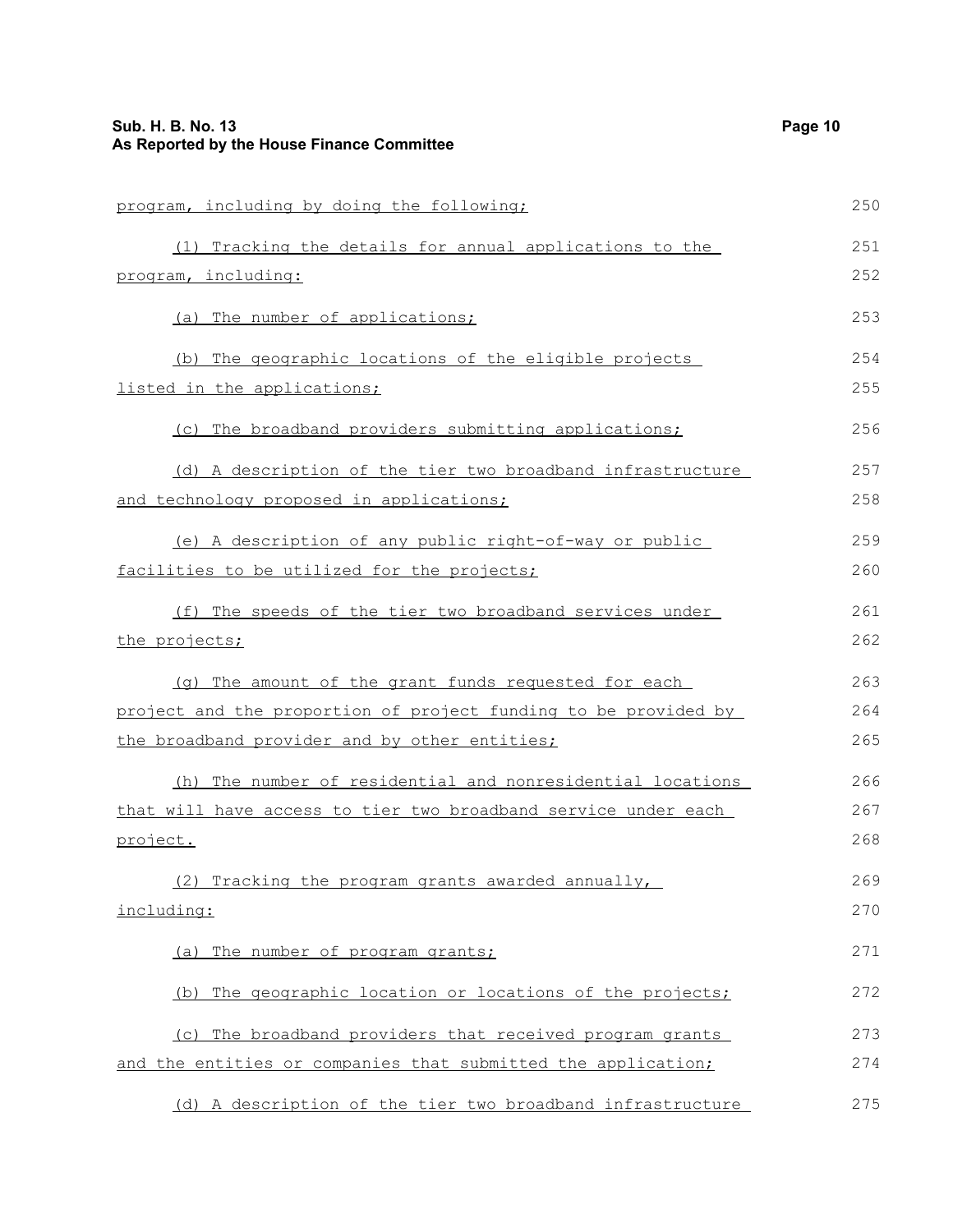### **Sub. H. B. No. 13 Page 11 As Reported by the House Finance Committee**

| and technology deployed in each project;                         | 276 |
|------------------------------------------------------------------|-----|
| (e) A description of any public right-of-way or public           | 277 |
| facilities utilized as part of the project;                      | 278 |
| (f) The speeds of the tier two broadband services enabled        | 279 |
| by each project;                                                 | 280 |
| (q) The amounts of each program grant, the share of the          | 281 |
| project funding provided by the broadband provider, and any      | 282 |
| share of the project funding provided by other entities;         | 283 |
| (h) The number of residential and nonresidential locations       | 284 |
| that will have access to tier two broadband service for each     | 285 |
| project.                                                         | 286 |
| (3) Listing the amount of any unencumbered program grant         | 287 |
| funds that remain available for award under the Ohio residential | 288 |
| broadband expansion grant program;                               | 289 |
| (4) Adding any additional factors deemed necessary by the        | 290 |
| authority to monitor the program.                                | 291 |
| (C) Review all progress reports and operational reports          | 292 |
| required under section 188.70 of the Revised Code.               | 293 |
| (D) Review all pending county requests made pursuant to          | 294 |
| section 188.51 of the Revised Code for program grants.           | 295 |
| (E) Identify any best practices for, and impediments to,         | 296 |
| the continued expansion of tier two broadband infrastructure and | 297 |
| technology in the state;                                         | 298 |
| (F) Coordinate and promote the availability of publicly          | 299 |
| accessible digital literacy programs to increase fluency in the  | 300 |
| use and security of interactive digital tools and searchable     | 301 |
| networks, including the ability to use digital tools safely and  | 302 |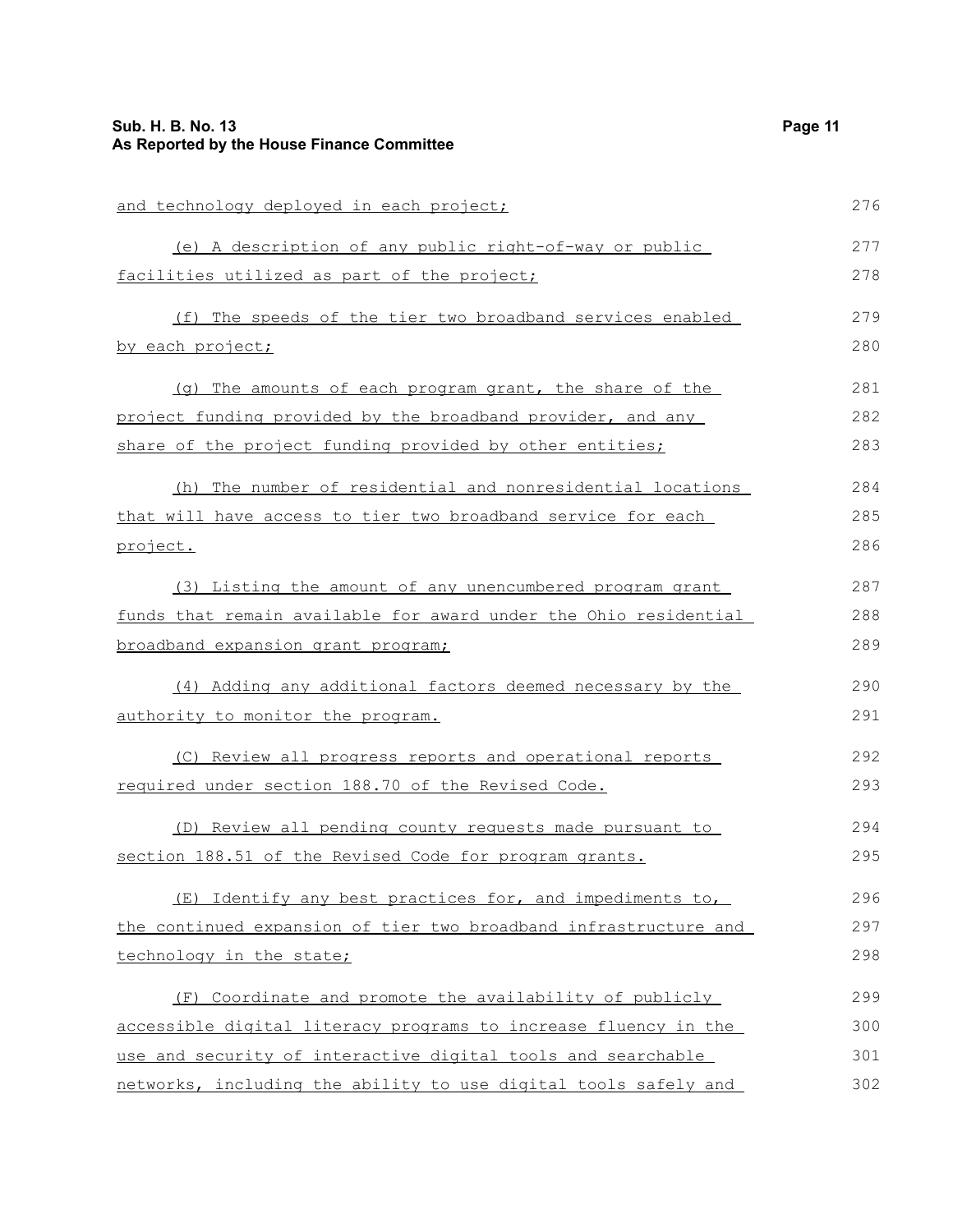| effectively for learning, collaborating, and producing;          | 303 |
|------------------------------------------------------------------|-----|
| (G) Identify, examine, and report on any federal or state        | 304 |
| government grant or loan program that would promote the          | 305 |
| deployment of tier two broadband infrastructure and technology   | 306 |
| in the state;                                                    | 307 |
| (H) Track the availability, location, rates and speeds,          | 308 |
| and adoption of programs that offer tier one broadband service   | 309 |
| and tier two broadband service in an affordable manner to low-   | 310 |
| income consumers in this state.                                  | 311 |
| Sec. 188.09. The broadband expansion program authority           | 312 |
| shall conduct hearings to gather information necessary to        | 313 |
| accomplish the duties specified under section 188.08 of the      | 314 |
| Revised Code.                                                    | 315 |
| Sec. 188.10. The broadband expansion program authority,          | 316 |
| upon majority approval of the authority's members, shall submit  | 317 |
| a written public report of its findings and recommendations to   | 318 |
| the governor and the general assembly not later than the first   | 319 |
| of December of each calendar year.                               | 320 |
| The authority shall not disclose any proprietary                 | 321 |
| information or trade secrets in the report. Copies of the report | 322 |
| shall be available on the department of commerce's web site.     | 323 |
| 188.13. A broadband provider may apply for a program<br>Sec.     | 324 |
| grant under the Ohio residential broadband expansion grant       | 325 |
| program.                                                         | 326 |
| Sec. 188.15. Program grants under the Ohio residential           | 327 |
| broadband expansion grant program shall be awarded only for      | 328 |
| eligible projects.                                               | 329 |
| Sec. 188.16. An application shall be ineligible for a            | 330 |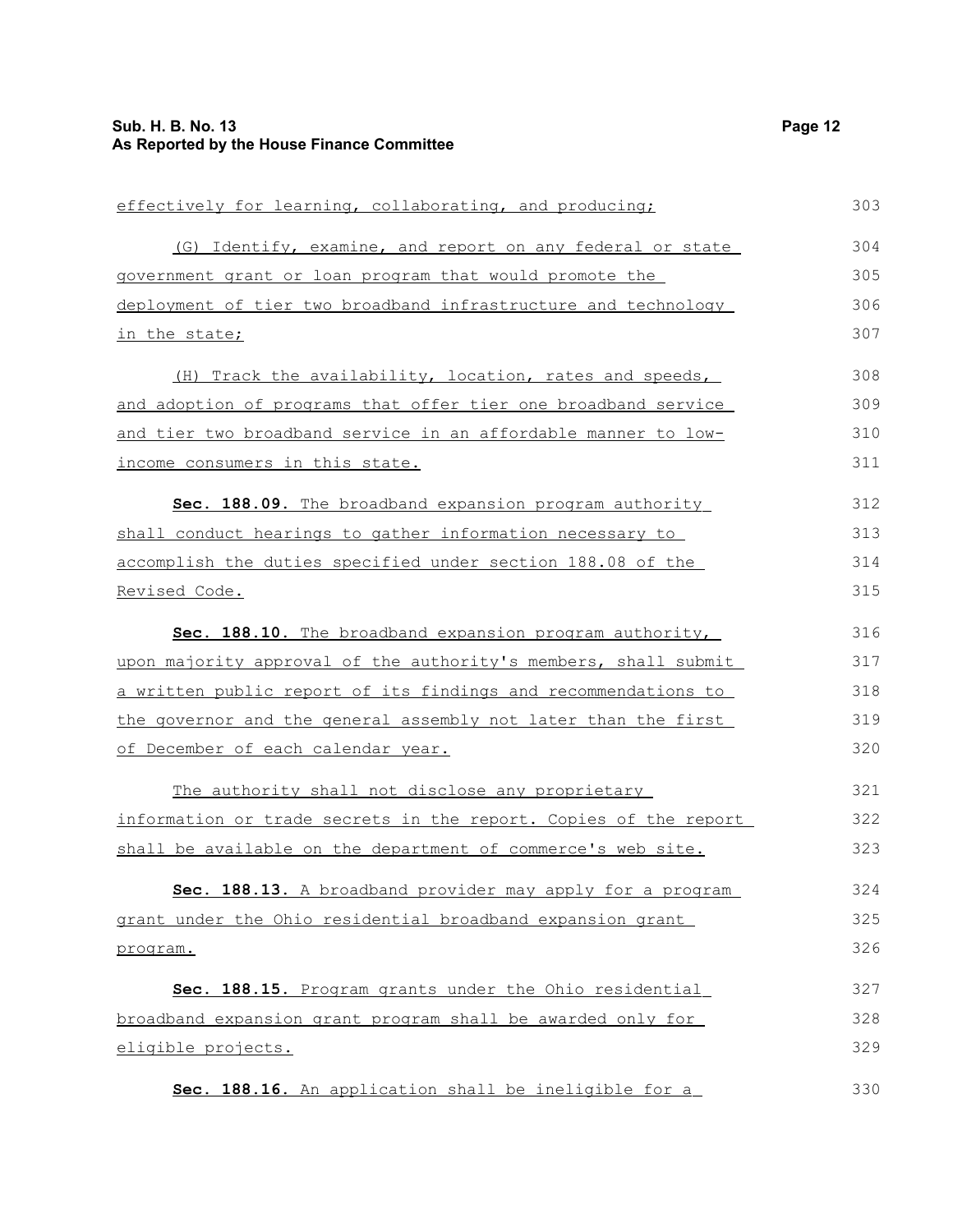| program grant under the Ohio residential broadband expansion     | 331 |
|------------------------------------------------------------------|-----|
| grant program if either of the following apply:                  | 332 |
| (A) It proposes to provide tier two broadband service to         | 333 |
| areas where tier two broadband service is presently available.   | 334 |
| (B) In the proposed area of service, construction of a           | 335 |
| network to provide tier two broadband service currently is in    | 336 |
| progress and either of the following applies:                    | 337 |
| (1) It is being constructed, without grant program               | 338 |
| funding, by the broadband provider that submitted the            | 339 |
| application.                                                     | 340 |
| (2) It is scheduled to be completed by another broadband         | 341 |
| provider not later than two years after the date of a challenge  | 342 |
| submitted under section 188.30 of the Revised Code.              | 343 |
| Sec. 188.17. The broadband expansion program authority           | 344 |
| shall award program grants under the Ohio residential broadband  | 345 |
| expansion grant program using funds from the Ohio residential    | 346 |
| broadband expansion grant program fund created in section 188.37 | 347 |
| of the Revised Code.                                             | 348 |
| Sec. 188.18. (A) Each fiscal year, the department of             | 349 |
| commerce shall fund program grants until funds for that fiscal   | 350 |
| year are no longer available.                                    | 351 |
| (B) Any application pending at the end of the fiscal year        | 352 |
| shall be deemed denied, but may be refiled in a subsequent       | 353 |
| fiscal year provided that all information in the application is  | 354 |
| still current or has been updated.                               | 355 |
| Sec. 188.19. (A) (1) Each fiscal year, the department of         | 356 |
| commerce shall accept applications for program grants.           | 357 |
| (2) To apply for a program grant, a broadband provider           | 358 |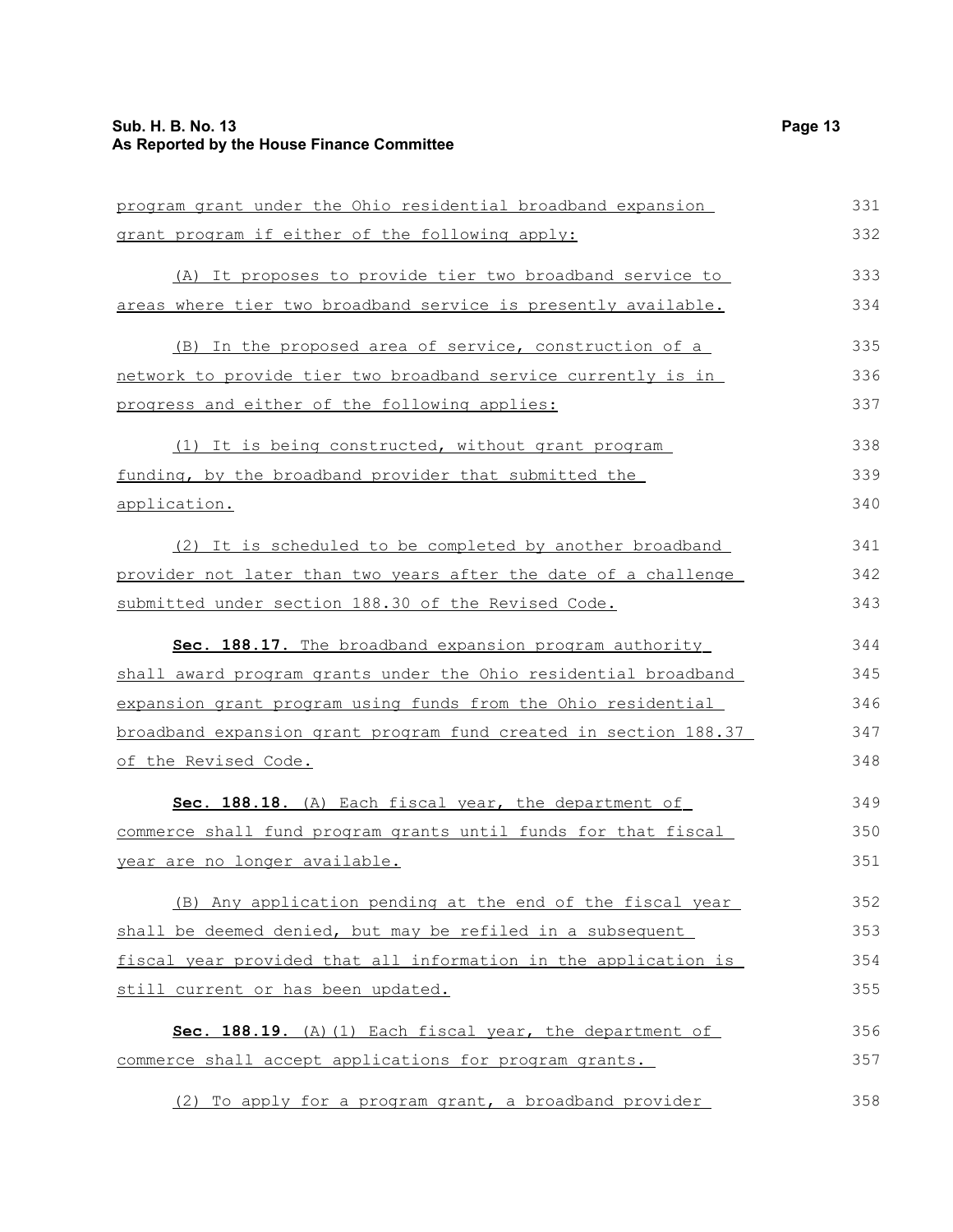### **Sub. H. B. No. 13 Page 14 As Reported by the House Finance Committee**

| shall submit an application to the department on a form          | 359 |
|------------------------------------------------------------------|-----|
| prescribed by the department and shall provide the information   | 360 |
| required under section 188.20 of the Revised Code. The form      | 361 |
| shall include a statement informing the applicant that failure   | 362 |
| to comply with the program or to meet the required tier two      | 363 |
| broadband service proposed in the application may require the    | 364 |
| refund of all or a portion of the program grant awarded for the  | 365 |
| project.                                                         | 366 |
| (3) Applications may be submitted in person or by                | 367 |
| certified mail or electronic mail, or uploaded to a designated   | 368 |
| department web site for applications.                            | 369 |
| (B) Applications shall be accepted during a submission           | 370 |
| period specified by the broadband expansion program authority.   | 371 |
| Each submission period shall be at least sixty but not more than | 372 |
| ninety days. Each fiscal year there shall be not more than two   | 373 |
| submission periods.                                              | 374 |
| (C) The department shall publish information from                | 375 |
| submitted applications on the department's web site as follows:  | 376 |
| (1) Not later than five days after the close of the              | 377 |
| submission period in which the application is made, the          | 378 |
| department shall publish, for each completed application, the    | 379 |
| list of residential addresses included with the completed        | 380 |
| applications under division (A)(1)(a) of section 188.20 of the   | 381 |
| Revised Code.                                                    | 382 |
| (2) Not later than thirty-five days after the close of the       | 383 |
| submission period in which the application is made, the          | 384 |
| department shall publish all information from each completed     | 385 |
| application that it determines is not confidential under section | 386 |
| 188.23 of the Revised Code.                                      | 387 |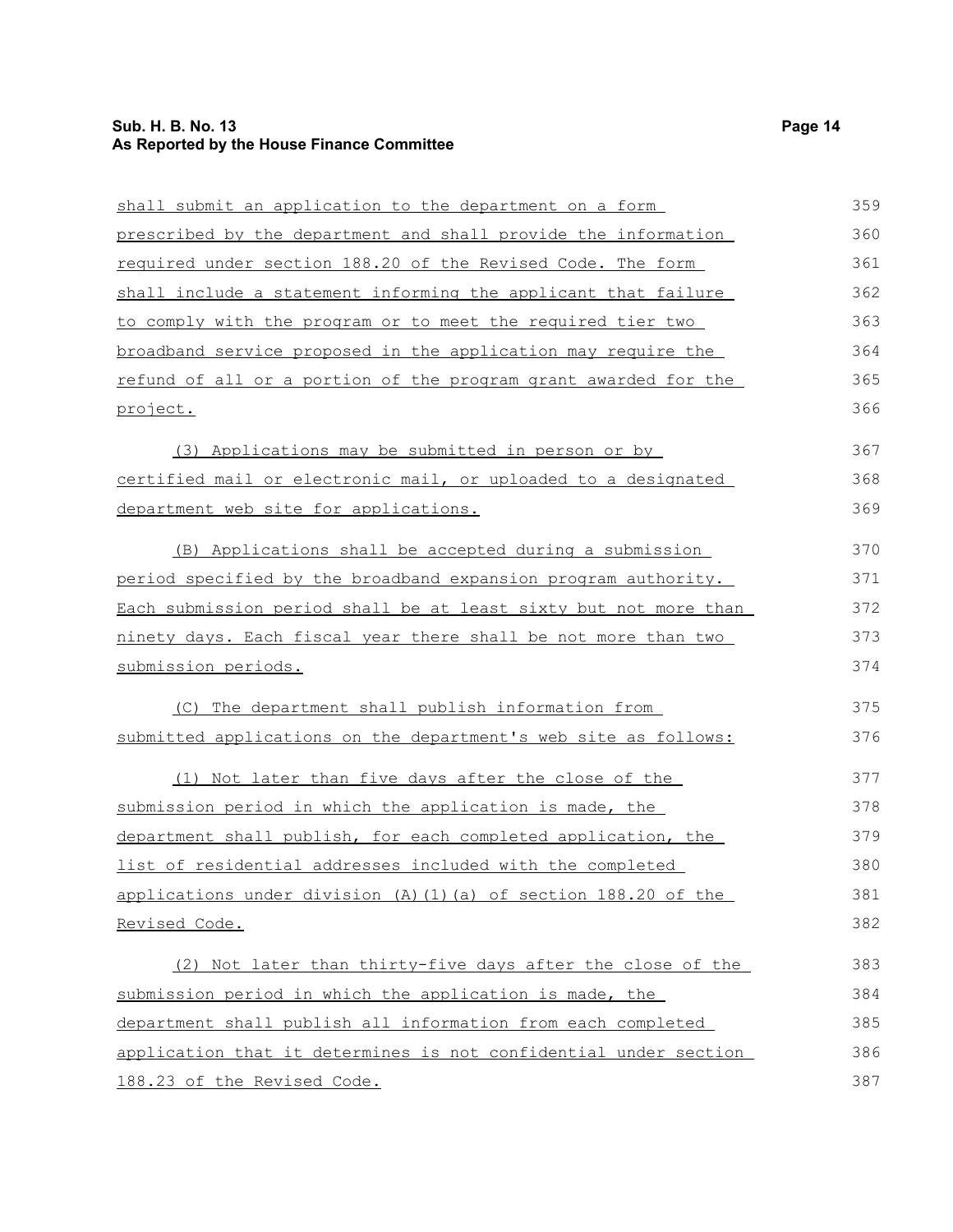### **Sub. H. B. No. 13 Page 15 As Reported by the House Finance Committee**

| (D) If an application is incomplete, the department shall        | 388 |
|------------------------------------------------------------------|-----|
| notify the broadband provider that submitted the application.    | 389 |
| The notification shall list what information is incomplete and   | 390 |
| shall describe the procedure for refiling a completed            | 391 |
| application.                                                     | 392 |
| The department shall review an application determined<br>(E)     | 393 |
| incomplete under division (D) of this section as provided in     | 394 |
| sections 188.19 to 188.36 of the Revised Code if the application | 395 |
| is completed and refiled:                                        | 396 |
| (1) Before the end of the submission period described            | 397 |
| under division (B) of this section; or                           | 398 |
| (2) Not later than fourteen days after the end of the            | 399 |
| submission period described under division (B) of this section,  | 400 |
| if the department, for good cause shown, has granted the         | 401 |
| broadband provider an extension period of not more than fourteen | 402 |
| days in which to file the completed application.                 | 403 |
| The department shall deny an incomplete application if<br>(F)    | 404 |
| the broadband provider fails to complete and refile it within    | 405 |
| the applicable submission period or extension period.            | 406 |
| Applications that are denied shall not be published on the       | 407 |
| department's web site.                                           | 408 |
| Sec. 188.20. (A) An application for a program grant under        | 409 |
| the Ohio residential broadband expansion grant program shall     | 410 |
| include, at a minimum, the following information for an eligible | 411 |
| project:                                                         | 412 |
| (1) The location and description of the project,                 | 413 |
| including:                                                       | 414 |
| (a) The residential addresses in the unserved or tier one        | 415 |
| areas where tier two broadband service will be available         | 416 |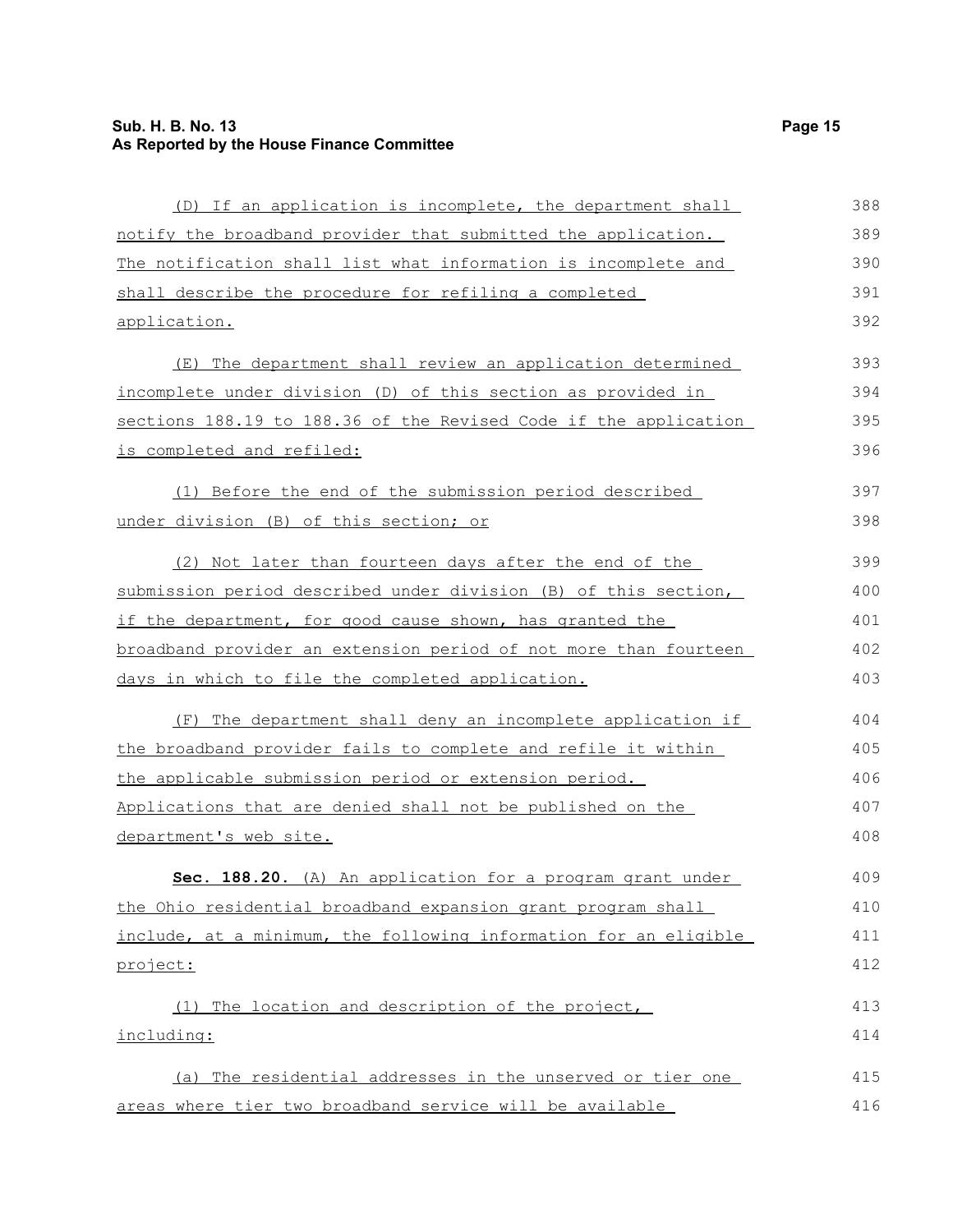| following completion of the project;                             | 417 |
|------------------------------------------------------------------|-----|
| (b) A notarized letter of intent that the broadband              | 418 |
| provider will provide access to tier two broadband service to    | 419 |
| all of the residential addresses listed in the project;          | 420 |
| (c) A notarized letter of intent by the broadband provider       | 421 |
| that none of the funds provided by the program grant will be     | 422 |
| used to extend or deploy facilities to any residences other than | 423 |
| those in the unserved or tier one areas that are part of the     | 424 |
| project.                                                         | 425 |
| (2) The amount of the broadband funding gap and the amount       | 426 |
| of state funds requested;                                        | 427 |
| (3) The amount of any financial or in-kind contributions         | 428 |
| to be used towards the broadband funding gap and identification  | 429 |
| of the contribution sources, which may include, but are not      | 430 |
| limited to, any combination of the following:                    | 431 |
| (a) Funds that the broadband provider is willing to              | 432 |
| contribute to the broadband funding gap;                         | 433 |
| (b) Funds received or approved under any other federal or        | 434 |
| state government grant or loan program;                          | 435 |
| (c) General revenue funds of a municipal corporation,            | 436 |
| township, or county comprising the area of the eligible project; | 437 |
| (d) Other discretionary funds of the municipal                   | 438 |
| corporation, township, or county comprising the area of the      | 439 |
| eligible project;                                                | 440 |
| (e) Any alternate payment terms that the broadband               | 441 |
| provider and any legislative authority in which the project is   | 442 |
| located have negotiated and agreed to pursuant to section 188.25 | 443 |
| of the Revised Code;                                             | 444 |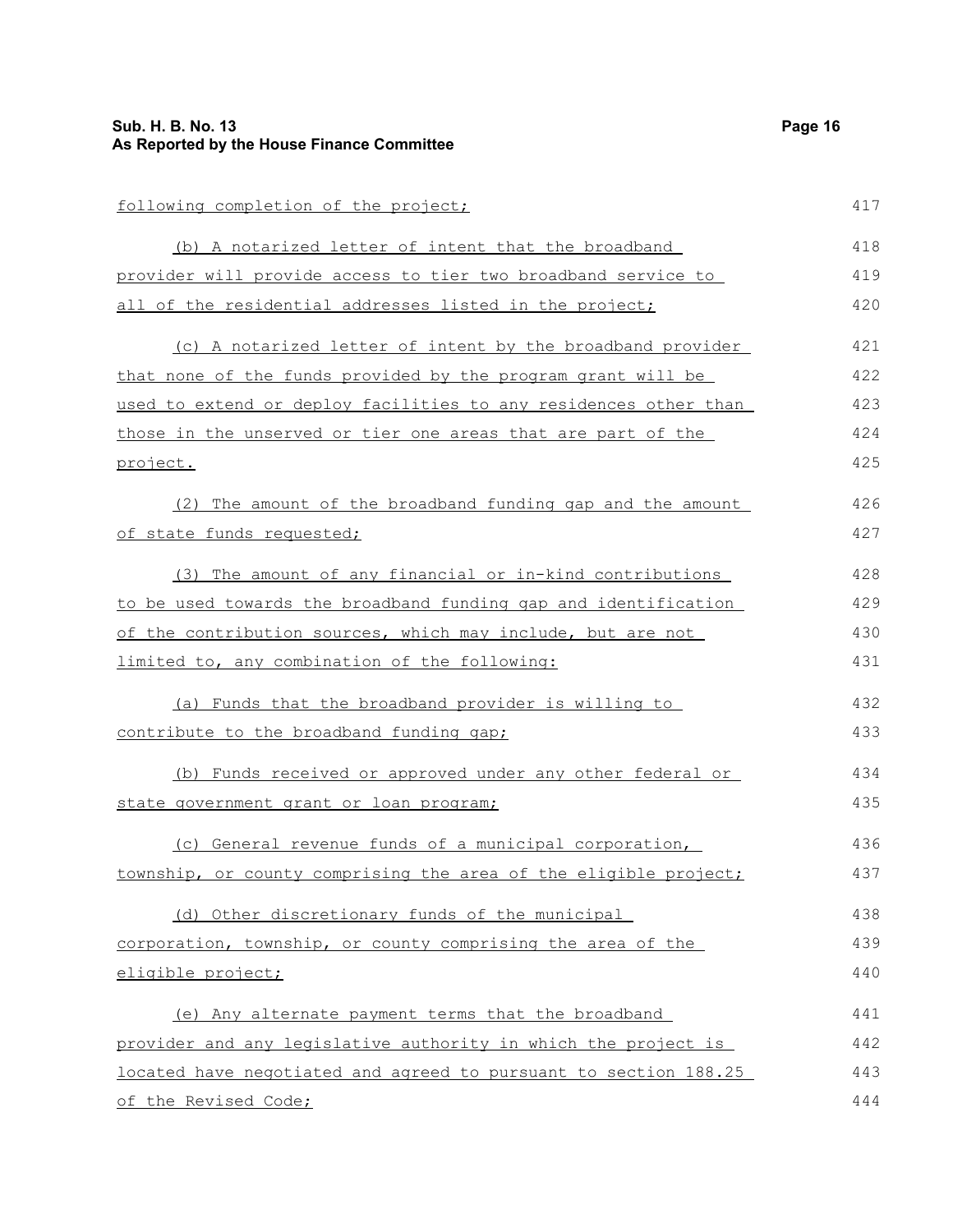| (f) Contributions or grants from individuals,                   | 445 |
|-----------------------------------------------------------------|-----|
| organizations, or companies;                                    | 446 |
| (q) Property tax assessments made by the municipal              | 447 |
| corporation under Chapter 727. of the Revised Code, township    | 448 |
| under section 505.881 of the Revised Code, or county under      | 449 |
| section 303.251 of the Revised Code.                            | 450 |
| (4) The source and amount of any financial or in-kind           | 451 |
| contributions received or approved for any part of the overall  | 452 |
| eligible project cost, but not applied to the broadband funding | 453 |
| gap;                                                            | 454 |
| (5) A description of, or documentation demonstrating, the       | 455 |
| broadband provider's managerial and technical expertise and     | 456 |
| experience with broadband service projects;                     | 457 |
| (6) Whether the broadband provider plans to use wired,          | 458 |
| wireless, or satellite technology to complete the project;      | 459 |
| (7) A description of the scalability of the project;            | 460 |
| (8) The megabit-per-second broadband download and upload        | 461 |
| speeds planned for the project;                                 | 462 |
| (9) A description of the broadband provider's customer          | 463 |
| service capabilities, including any locally based call centers  | 464 |
| or customer service offices;                                    | 465 |
| (10) A copy of the broadband provider's general customer        | 466 |
| service policies, including any policy to credit customers for  | 467 |
| service outages or the provider's failure to keep scheduled     | 468 |
| appointments for service;                                       | 469 |
| (11) The length of time that the broadband provider has         | 470 |
| been operating in the state;                                    | 471 |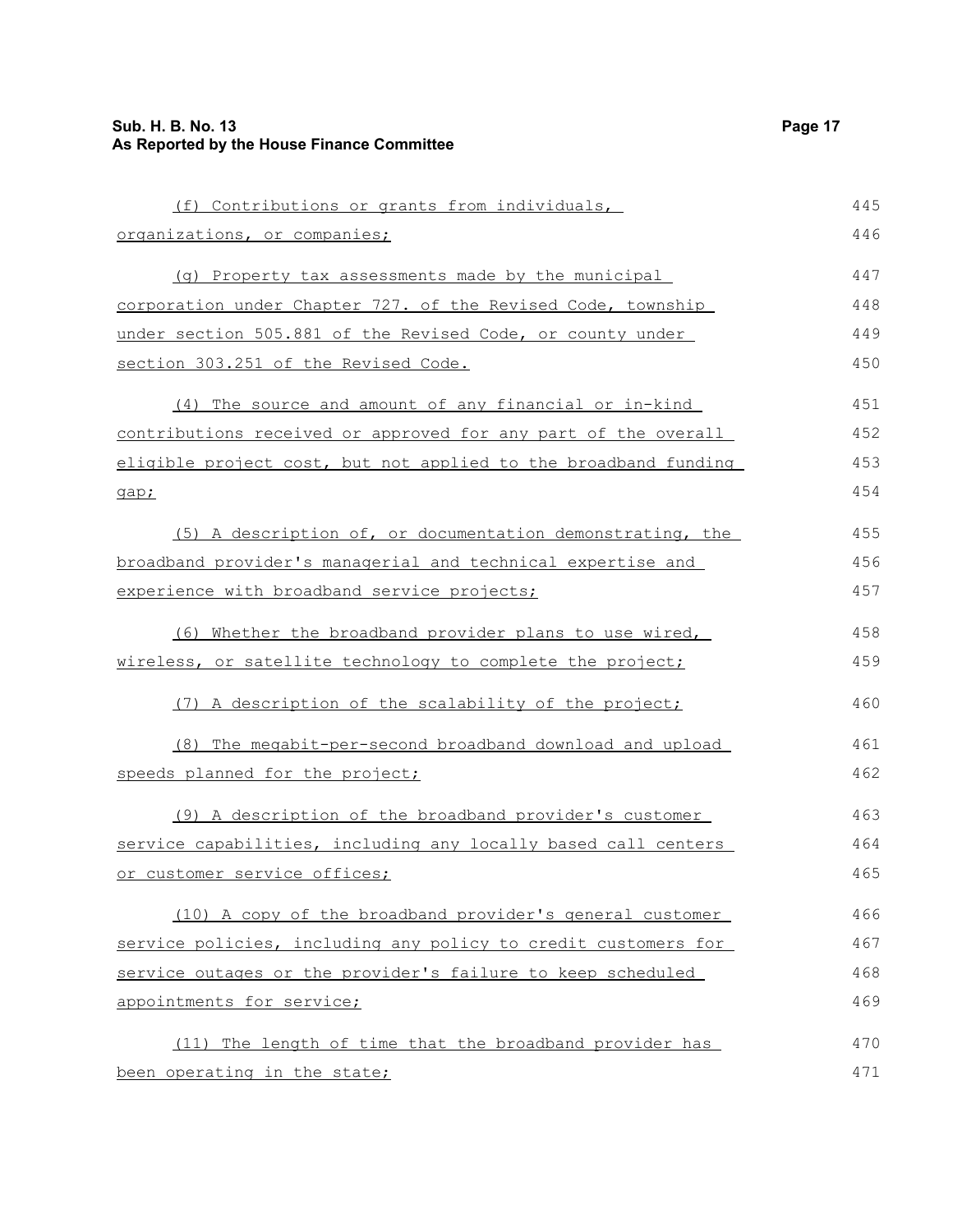| (12) Proof that the broadband provider has the financial         | 472 |
|------------------------------------------------------------------|-----|
| stability to complete the project;                               | 473 |
| (13) A projected construction timetable, including the           | 474 |
| anticipated date of the provision of tier two broadband service  | 475 |
| access within the project;                                       | 476 |
| (14) A description of anticipated or preliminary                 | 477 |
| government authorizations, permits, and other approvals required | 478 |
| in connection with the project, and an estimated timetable for   | 479 |
| the acquisition of such approvals;                               | 480 |
| (15) A notification from the broadband provider informing        | 481 |
| the department of commerce of any information contained in the   | 482 |
| application, or within related documents submitted with it, that | 483 |
| the provider considers proprietary or a trade secret;            | 484 |
| (16) A notarized statement that the broadband provider           | 485 |
| accepts the condition that noncompliance with Ohio residential   | 486 |
| broadband expansion grant program requirements may require the   | 487 |
| provider to refund all or part of any program grant the provider | 488 |
| receives;                                                        | 489 |
| (17) A brief description of any arrangements, including          | 490 |
| any subleases of infrastructure or joint ownership arrangements  | 491 |
| that the broadband provider that submitted the application has   | 492 |
| entered into, or plans to enter into, with another broadband     | 493 |
| provider, an electric cooperative, or an electric distribution   | 494 |
| utility, to enable the offering of tier two broadband service    | 495 |
| under the project;                                               | 496 |
| (18) Other relevant information that the department              | 497 |
| determines is necessary and prescribes by rule;                  | 498 |
| (19) Any other information the broadband provider                | 499 |
| considers necessary.                                             | 500 |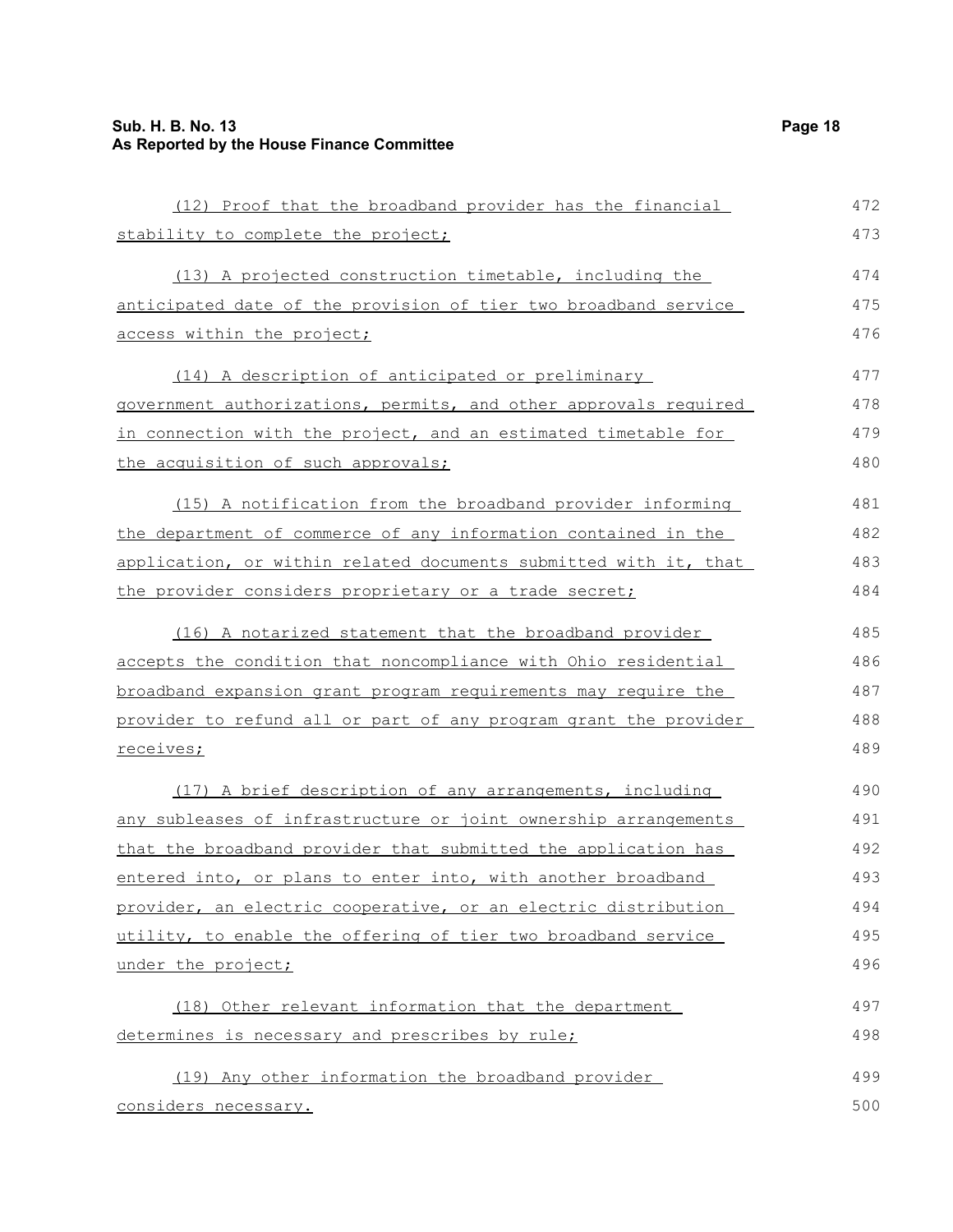### **Sub. H. B. No. 13 Page 19 As Reported by the House Finance Committee**

| (B) To meet the requirement to provide proof of financial              | 501 |
|------------------------------------------------------------------------|-----|
| responsibility in the application, the broadband provider may          | 502 |
| submit publicly available financial statements with its                | 503 |
| application.                                                           | 504 |
| Sec. 188.21. As a condition for receiving a program grant              | 505 |
| under the Ohio residential broadband expansion grant program,          | 506 |
| the broadband expansion program authority may require a                | 507 |
| <u>broadband provider that is awarded a program grant to provide a</u> | 508 |
| performance bond, letter of credit, or other financial assurance       | 509 |
| acceptable to the authority prior to the commencement of               | 510 |
| construction. The bond, letter of credit, or assurance shall be        | 511 |
| in the sum, and with the sureties, that the state prescribes and       | 512 |
| shall be payable to the state, as applicable.                          | 513 |
| The bond, letter of credit, or assurance may include the               | 514 |
| condition that the broadband provider will faithfully execute          | 515 |
| and complete the project.                                              | 516 |
| The purpose of the performance bond, letter of credit, or              | 517 |
| other financial assurance is to assure completion of the               | 518 |
| project. The bond, letter of credit, or assurance shall not be         | 519 |
| required after the project is complete.                                | 520 |
| Sec. 188.23. Pursuant to rules adopted under section                   | 521 |
| 188.77 of the Revised Code, the department of commerce shall           | 522 |
| evaluate the information and documents submitted by a broadband        | 523 |
| provider in an application under section 188.13 of the Revised         | 524 |
| Code or by a challenging broadband provider under section 188.30       | 525 |
| of the Revised Code. The evaluation shall determine whether the        | 526 |
| information and documents are proprietary or constitute a trade        | 527 |
| secret. Upon receipt of the information and documents, the             | 528 |
| department shall keep them confidential and shall not publish          | 529 |
| them on the department's web site, unless the department finds         | 530 |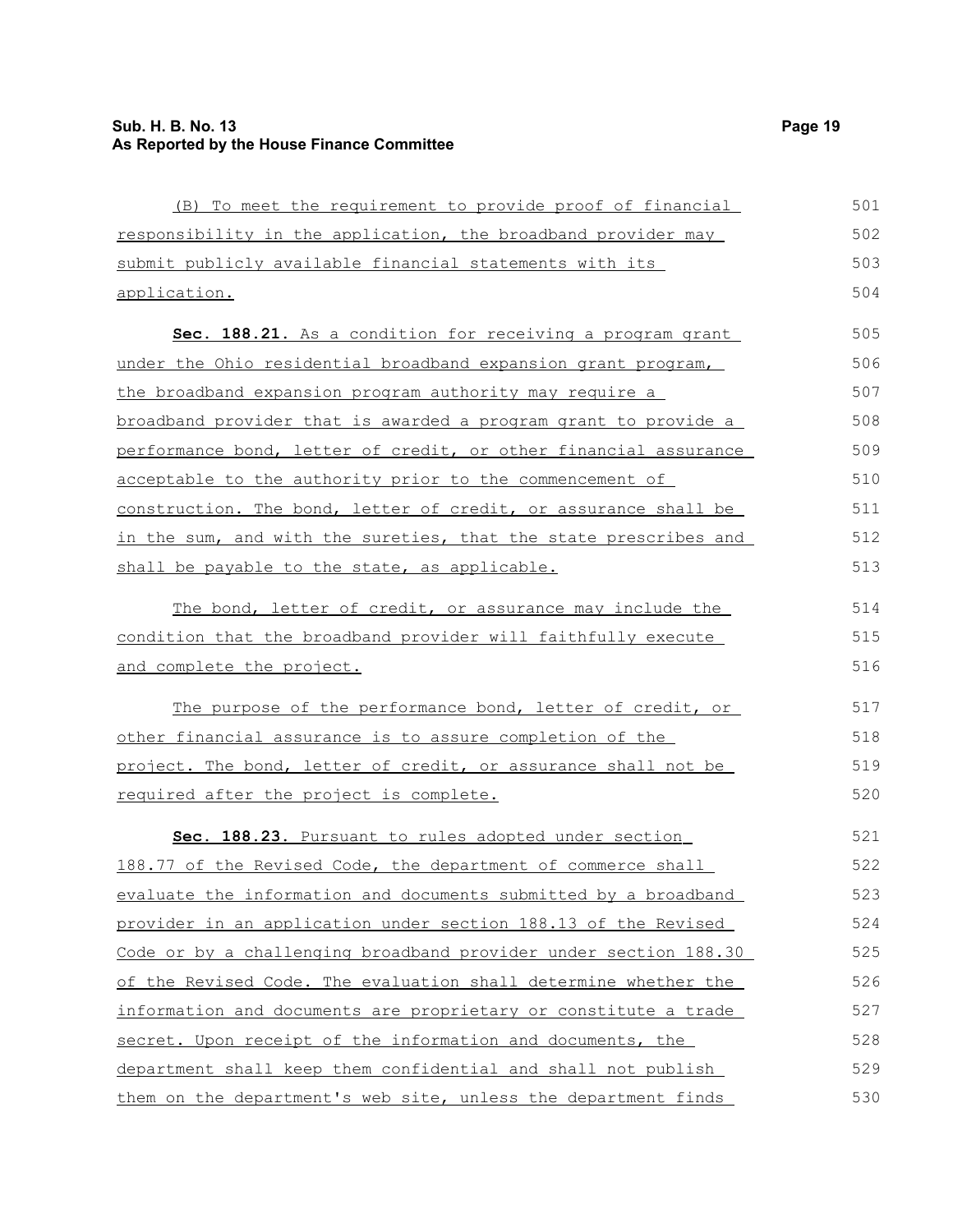### **Sub. H. B. No. 13 Page 20 As Reported by the House Finance Committee**

| that any information or document is not proprietary or a trade    | 531 |
|-------------------------------------------------------------------|-----|
| secret. Any information or document found not to be proprietary   | 532 |
| or a trade secret under this section shall not be considered      | 533 |
| confidential and shall be published on the department web site    | 534 |
| as is required for an application under division (C) (2) of       | 535 |
| section 188.19 of the Revised Code.                               | 536 |
| Sec. 188.24. The department of commerce shall establish an        | 537 |
| automatic notification process through which interested parties   | 538 |
| may receive electronic mail notifications when the department     | 539 |
| publishes application and other information on its web site       | 540 |
| pursuant to sections 188.01 to 188.77 of the Revised Code.        | 541 |
| Sec. 188.25. A broadband provider may enter into an               | 542 |
| arrangement to designate video service provider fees remitted by  | 543 |
| the broadband provider for contribution towards an eligible       | 544 |
| project's broadband funding gap under the following               | 545 |
| circumstances:                                                    | 546 |
| (A) The broadband provider is a video service provider            | 547 |
| that, pursuant to section 1332.32 of the Revised Code, collects   | 548 |
| and remits video service provider fees to one or more             | 549 |
| legislative authorities in which an eligible project is located.  | 550 |
| (B) The arrangement is entered into by mutual consent with        | 551 |
| one or more of the legislative authorities in which the eligible  | 552 |
| <u>project is located.</u>                                        | 553 |
| Sec. 188.30. (A) (1) (a) A broadband provider that provides       | 554 |
| tier two broadband service within or directly adjacent to an      | 555 |
| eligible project may challenge, in writing, all or part of a      | 556 |
| completed application for a program grant for the project not     | 557 |
| later than sixty-five days after the close of the submission      | 558 |
| period, or an extension granted under division (E) (2) of section | 559 |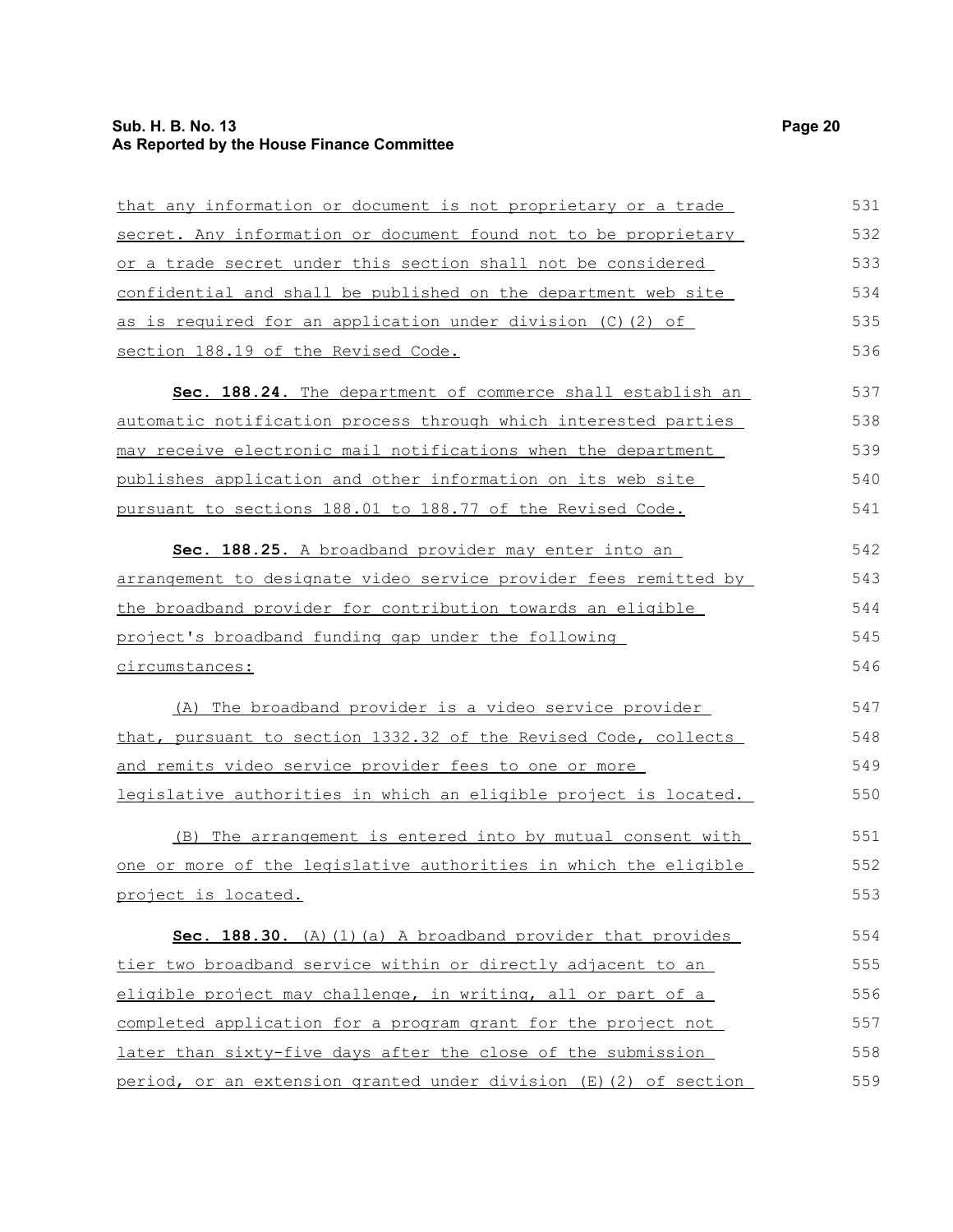| 188.19 of the Revised Code, in which the application was made.   | 560 |
|------------------------------------------------------------------|-----|
| (b) The department, for good cause shown, may grant the          | 561 |
| broadband provider an extension of not more than fourteen days   | 562 |
| in which to submit a challenge.                                  | 563 |
| (2) The broadband provider challenging the application           | 564 |
| shall provide, by certified mail, a written copy of the          | 565 |
| challenge to the department and to the broadband provider that   | 566 |
| submitted the application. The copy provided to the department   | 567 |
| may include any information the challenging broadband provider   | 568 |
| considers to be proprietary or a trade secret. Proprietary       | 569 |
| information or trade secrets may be redacted from the copy       | 570 |
| provided to the broadband provider that submitted the            | 571 |
| application.                                                     | 572 |
| (B) No challenge to an application may be accepted before        | 573 |
| the completed application is published in its entirety on the    | 574 |
| department of commerce's web site pursuant to division (C)(2) of | 575 |
| section 188.19 of the Revised Code.                              | 576 |
| Sec. 188.31. (A) To successfully challenge an application,       | 577 |
| a broadband provider shall provide sufficient evidence to the    | 578 |
| department of commerce demonstrating that all or part of a       | 579 |
| project under the application is ineligible for a grant. The     | 580 |
| challenge shall, at minimum, include the following information:  | 581 |
| (1) Sufficient evidence disputing the notarized letter of        | 582 |
| intent submitted with the application that the eligible project  | 583 |
| contains unserved or tier one areas;                             | 584 |
| (2) Sufficient evidence attesting to the challenging             | 585 |
| broadband provider's existing or planned offering of tier two    | 586 |
| broadband service to all or part of the eligible project, which  | 587 |
| evidence shall include the following:                            | 588 |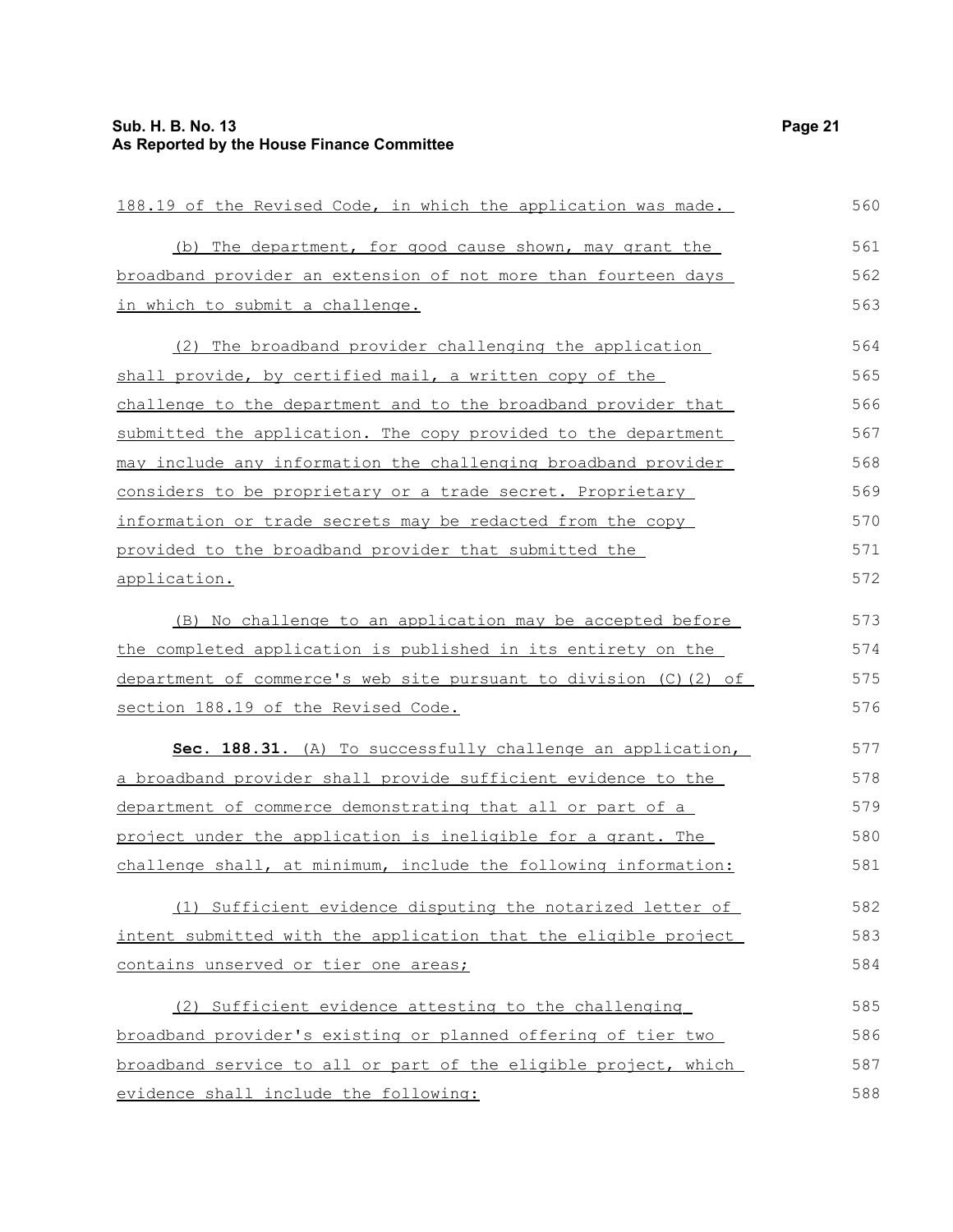### **Sub. H. B. No. 13 Page 22 As Reported by the House Finance Committee**

| (a) With regard to existing tier two broadband service, a        | 589 |
|------------------------------------------------------------------|-----|
| signed, notarized statement submitted by the challenging         | 590 |
| broadband provider that sufficiently identifies the part of the  | 591 |
| eligible project to which the challenging broadband provider     | 592 |
| offers broadband service;                                        | 593 |
| (b) With regard to the planned provision of tier two             | 594 |
| broadband service by a challenging broadband provider as         | 595 |
| described in division (B) of section 188.16 of the Revised Code, | 596 |
| both of the following:                                           | 597 |
| (i) A signed, notarized statement submitted by the               | 598 |
| challenging broadband provider that sufficiently identifies the  | 599 |
| part of the eligible project to which the challenging broadband  | 600 |
| provider will offer broadband service;                           | 601 |
| (ii) A summary of the construction efforts that includes         | 602 |
| the dates when tier two broadband construction is expected to be | 603 |
| completed and when tier two broadband service will first be      | 604 |
| offered to the part of the eligible project being challenged.    | 605 |
| (B) To demonstrate that all or part of a project under the       | 606 |
| application is ineligible for a grant, a challenging broadband   | 607 |
| provider may present shapefile data, residential addresses,      | 608 |
| maps, or similar geographic details. Census block or census      | 609 |
| tract level data shall not be acceptable as evidence of          | 610 |
| ineligibility of all or part of a project.                       | 611 |
| Sec. 188.33. (A) Not later than thirty days after receipt        | 612 |
| of a challenge under sections 188.30 to 188.35 of the Revised    | 613 |
| Code, the broadband expansion program authority may do either of | 614 |
| the following:                                                   | 615 |
| (1) Suspend, subject to division (B) of this section, all        | 616 |
| or part of the application;                                      | 617 |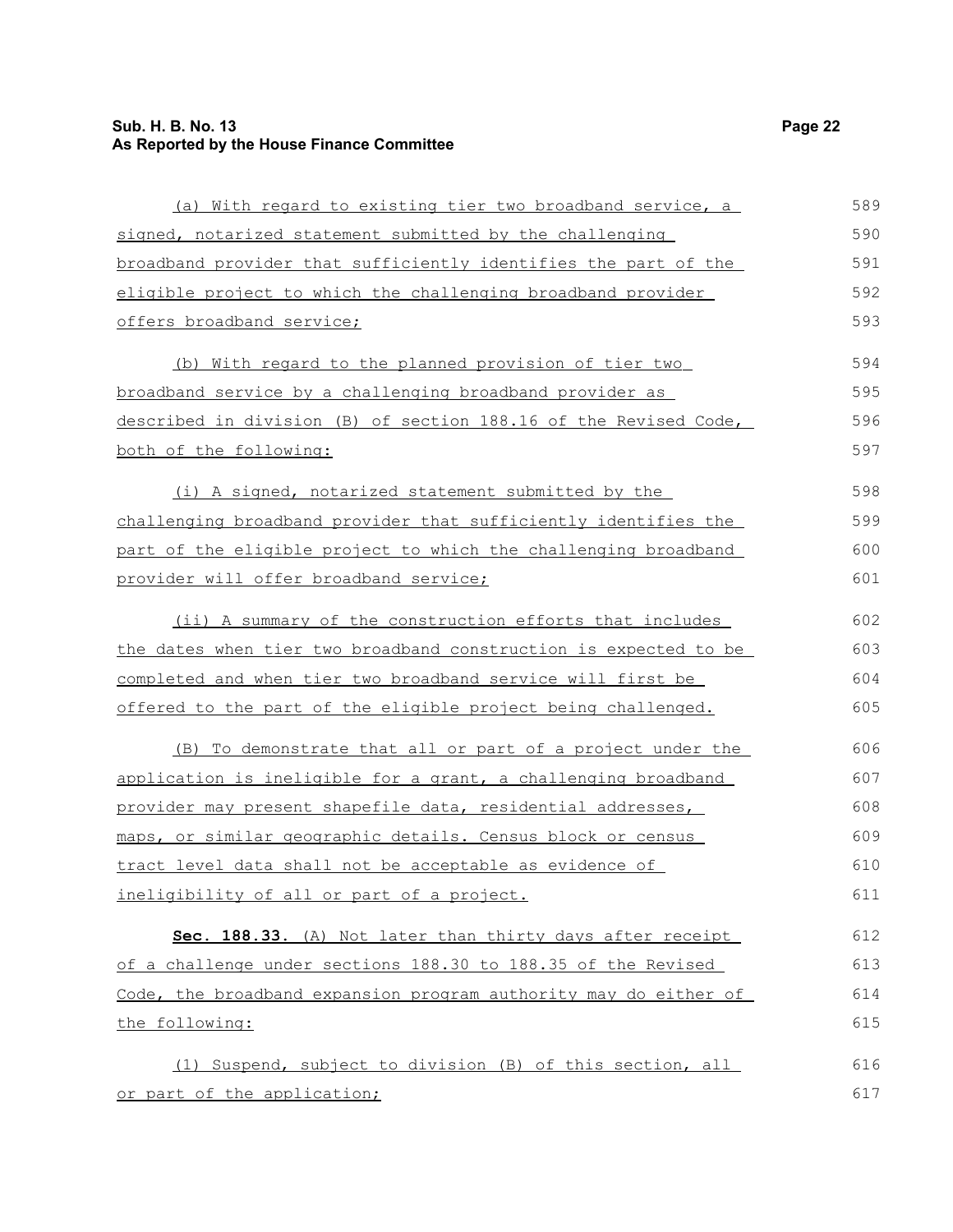| (2) Reject the challenge, approve the application, and           | 618 |
|------------------------------------------------------------------|-----|
| proceed with the application process.                            | 619 |
| (B) The authority shall allow the broadband provider that        | 620 |
| submitted the application being challenged to revise the         | 621 |
| application consistent with sections 188.01 to 188.77 of the     | 622 |
| Revised Code, if the authority upholds a challenge to all or     | 623 |
| part of the application.                                         | 624 |
| (C) The authority shall notify both the broadband provider       | 625 |
| that submitted the application and the challenging broadband     | 626 |
| provider of any decision made under this section by providing a  | 627 |
| copy of the decision by certified mail or electronic mail. The   | 628 |
| authority shall update the status of the application on the      | 629 |
| department of commerce web site.                                 | 630 |
| Sec. 188.34. (A) If the broadband expansion program              | 631 |
| authority suspends all or part of an application, the broadband  | 632 |
| provider that submitted the application may revise and resubmit  | 633 |
| the application not later than fourteen days after receiving the | 634 |
| suspension notification sent by the authority pursuant to        | 635 |
| section 188.33 of the Revised Code. The broadband provider may   | 636 |
| request, and the authority may grant for good cause shown, an    | 637 |
| extension period of not more than fourteen days in which the     | 638 |
| broadband provider may resubmit the application.                 | 639 |
| (B) When revising the application, the broadband provider        | 640 |
| shall not expand the scope or impact of the original             | 641 |
| application, nor shall the provider add any new residential      | 642 |
| addresses to the eligible project.                               | 643 |
| (C) The broadband provider shall provide a copy of the           | 644 |
| revised application to both the authority and the challenging    | 645 |
| broadband provider by certified mail or by electronic mail or by | 646 |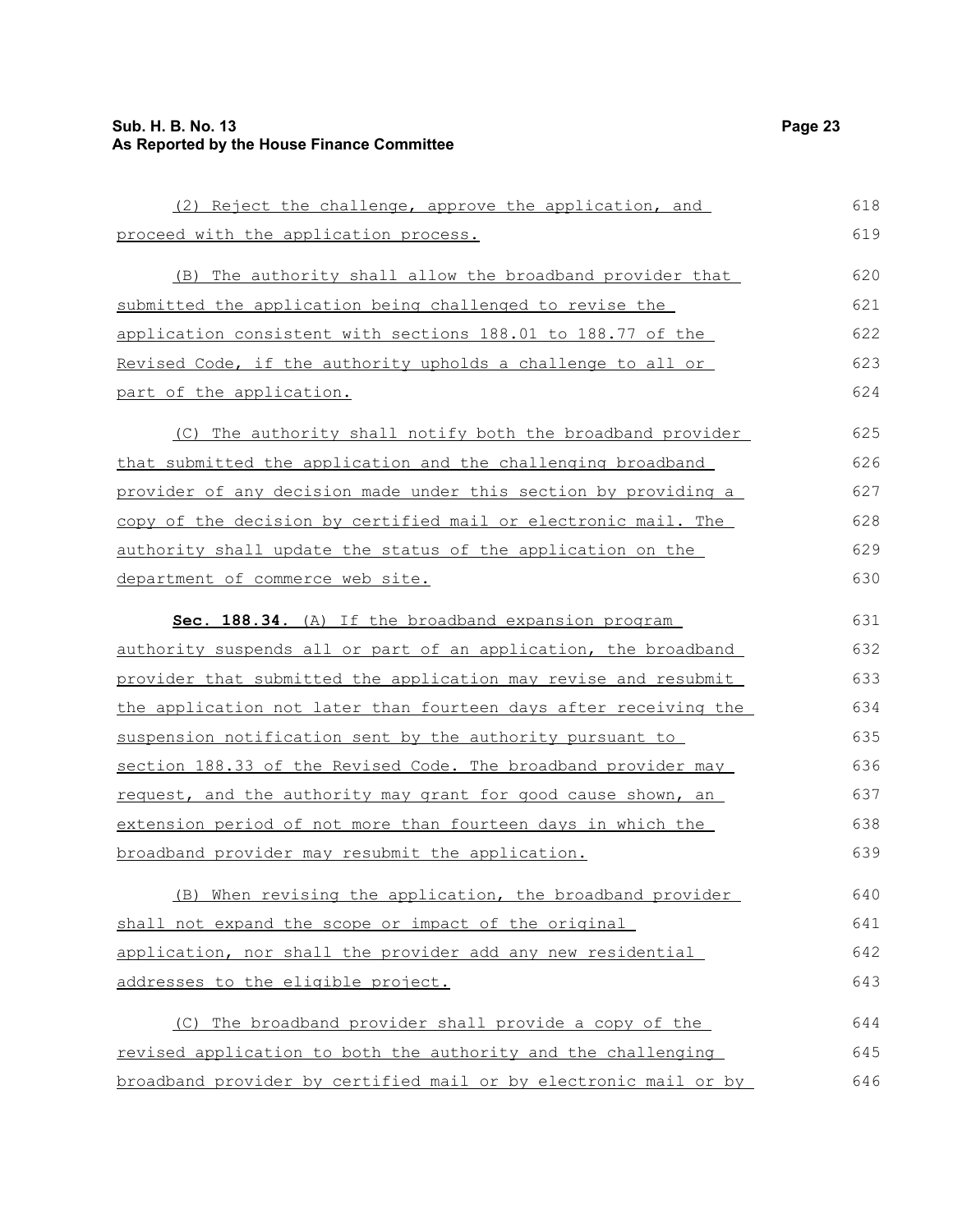### **Sub. H. B. No. 13 Page 24 As Reported by the House Finance Committee**

| uploading it to the department of commerce designated web site   | 647 |
|------------------------------------------------------------------|-----|
| for applications. The department shall publish the revised       | 648 |
| application on the department's public web site provided that    | 649 |
| any information determined to be proprietary or a trade secret   | 650 |
| under section 188.23 of the Revised Code is redacted.            | 651 |
| (D) Any failure to respond to the notification or properly       | 652 |
| revise the application to the authority's satisfaction shall be  | 653 |
| considered a withdrawal of the application.                      | 654 |
| Sec. 188.35. Upon receipt of a revised application under         | 655 |
| section 188.34 of the Revised Code, the broadband expansion      | 656 |
| program authority shall review the revised application and       | 657 |
| decide whether to accept it or uphold the challenge under        | 658 |
| sections 188.30 to 188.35 of the Revised Code within fourteen    | 659 |
| days. The authority shall provide a copy of its decision to both | 660 |
| the broadband provider that submitted the revised application    | 661 |
| and the challenging broadband provider by certified mail or      | 662 |
| electronic mail and shall update the status of the application   | 663 |
| on the department's web site. The decision shall be considered   | 664 |
| final, and further challenges to the revised application are     | 665 |
| prohibited.                                                      | 666 |
| Sec. 188.36. If the broadband expansion program authority        | 667 |
| upholds a challenge to an application under sections 188.30 to   | 668 |
| 188.35 of the Revised Code and the challenging broadband         | 669 |
| provider fails to provide tier two broadband service as          | 670 |
| described in the challenge, the challenging broadband provider,  | 671 |
| after a reasonable opportunity to be heard, may be required to   | 672 |
| do either or both of the following, in addition to being subject | 673 |
| to other remedies available under the law:                       | 674 |
| (A) Pay to the department of commerce the amount of the          | 675 |
| original broadband funding gap described in section 188.20 of    | 676 |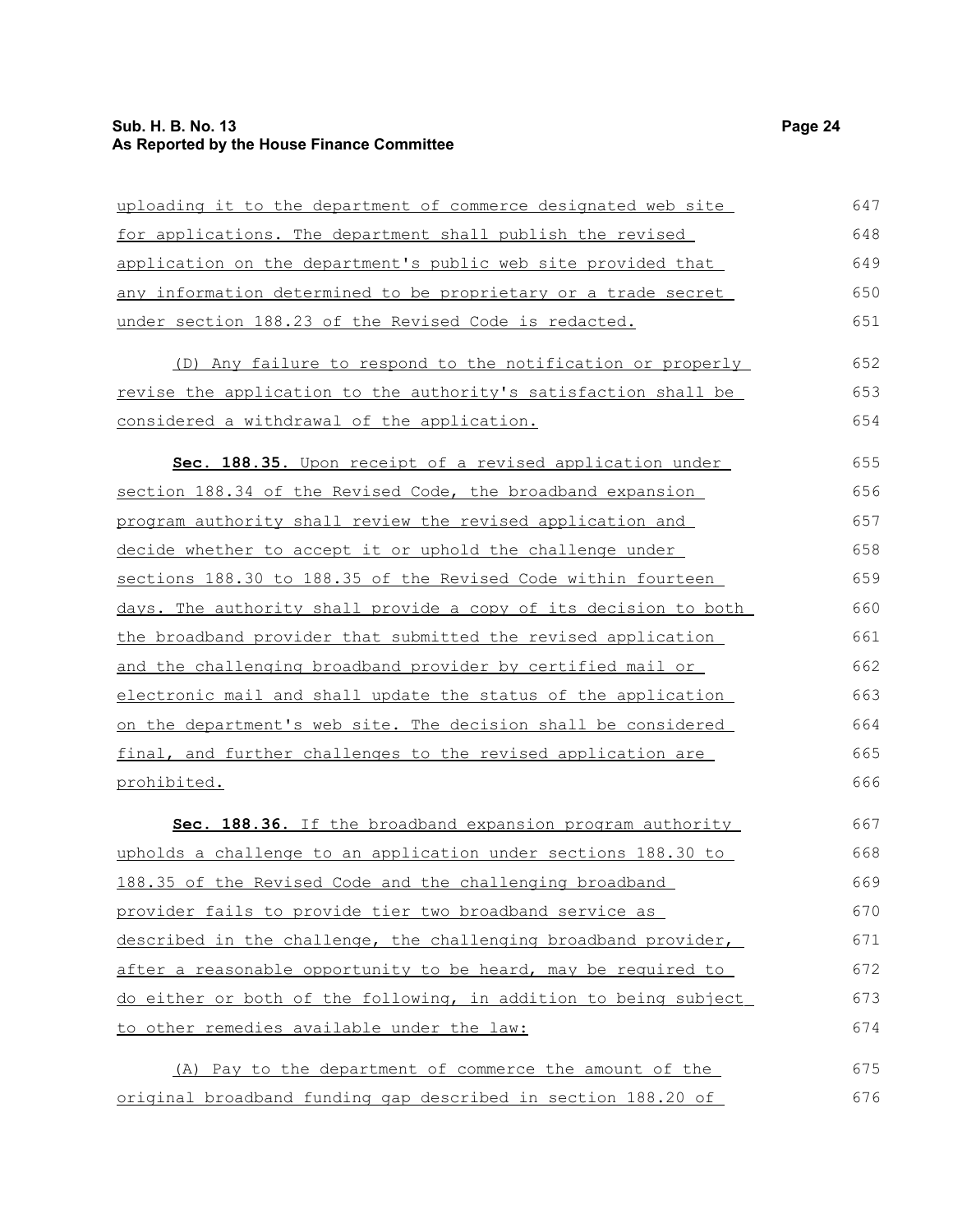| the Revised Code for the application that was challenged;            | 677 |
|----------------------------------------------------------------------|-----|
| (B) Comply with the requirements of any other penalties              | 678 |
| prescribed by rule of the department and imposed after               | 679 |
| consultation with the authority.                                     | 680 |
| Sec. 188.37. Any money collected under section 188.36 of             | 681 |
| the Revised Code and funds appropriated for the Ohio residential     | 682 |
| <u>broadband expansion grant program shall be deposited into the</u> | 683 |
| Ohio residential broadband expansion grant program fund, which       | 684 |
| is hereby created in the state treasury. All amounts in the          | 685 |
| fund, including interest earned on those amounts, shall be used      | 686 |
| by the department of commerce exclusively for grants under           | 687 |
| sections 188.01 to 188.77 of the Revised Code.                       | 688 |
| Sec. 188.40. The department of commerce, in consultation             | 689 |
| with the broadband expansion program authority, shall establish      | 690 |
| a weighted scoring system to evaluate and select applications        | 691 |
| for program grants. The scoring system shall be available on the     | 692 |
| department's web site at least thirty days before the beginning      | 693 |
| of the application submission period set by the department by        | 694 |
| rule.                                                                | 695 |
| Sec. 188.41. (A) The scoring system established under                | 696 |
| section 188.40 of the Revised Code shall prioritize                  | 697 |
| applications, from highest to lowest weight, in the following        | 698 |
| <u>order:</u>                                                        | 699 |
| (1) Eligible projects for unserved areas, rather than tier           | 700 |
| one areas;                                                           | 701 |
| (2) Eligible projects located within distressed areas as             | 702 |
| defined under section 122.19 of the Revised Code;                    | 703 |
| (3) Eligible projects that are receiving or have been                | 704 |
| approved to receive any financial or in-kind contributions           | 705 |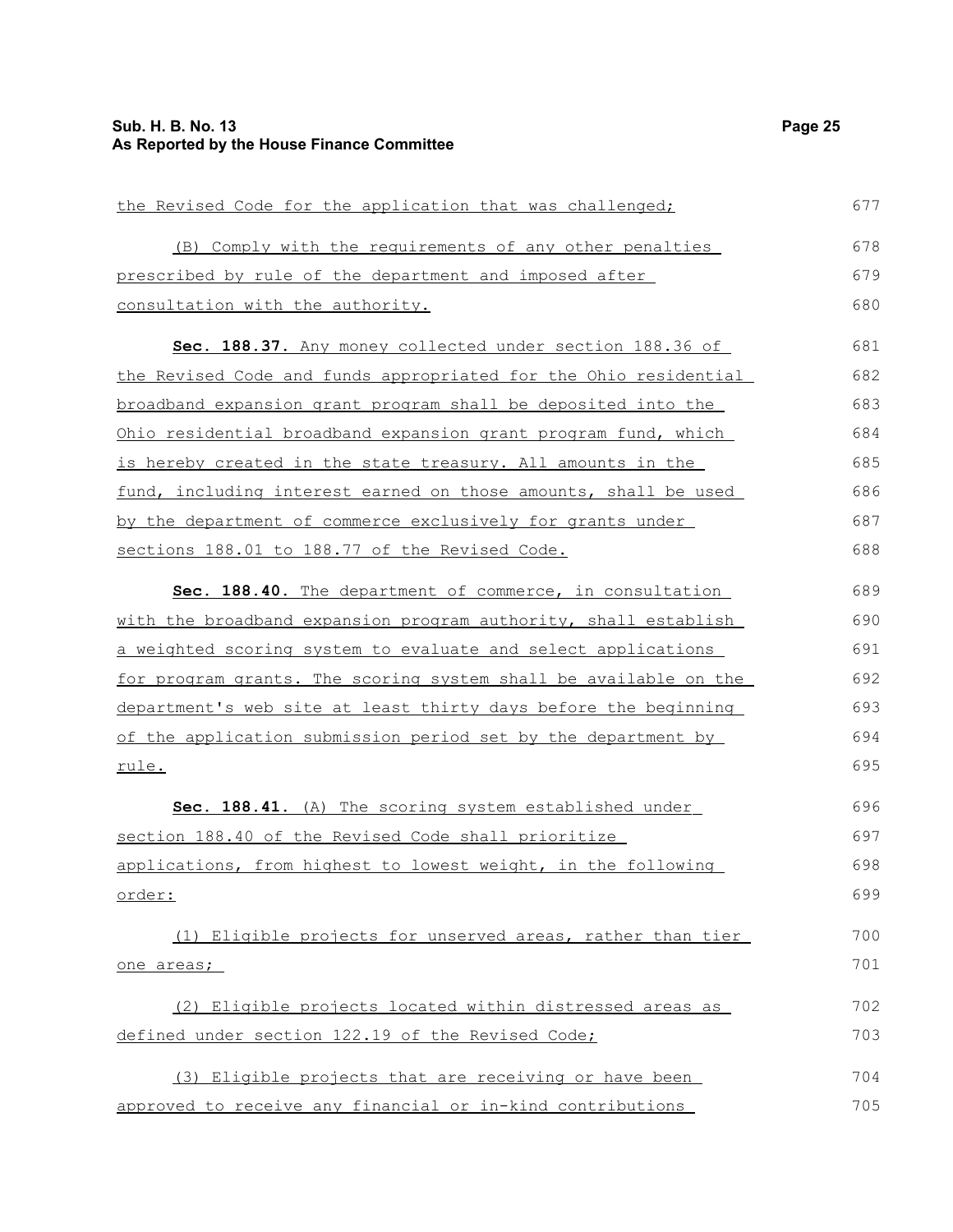### **Sub. H. B. No. 13 Page 26 As Reported by the House Finance Committee**

| towards the broadband funding gap identified in the application  | 706 |
|------------------------------------------------------------------|-----|
| under division (A) (3) of section 188.20 of the Revised Code,    | 707 |
| including the amounts and proportions of the contributions;      | 708 |
| (4) Eligible projects for which the proposed construction        | 709 |
| will utilize state rights-of-way or otherwise require attachment | 710 |
| to, or use of, public facilities or conduit to provide tier two  | 711 |
| broadband service to an eligible project;                        | 712 |
| (5) Eligible projects based on proposed upstream and             | 713 |
| downstream speeds and the scalability of the tier two broadband  | 714 |
| service infrastructure proposed to be deployed to speeds higher  | 715 |
| than twenty-five megabits per second downstream and three        | 716 |
| megabits per second upstream;                                    | 717 |
| (6) Eligible projects based on each of the following, in         | 718 |
| equal measure, without favoring one broadband provider over      | 719 |
| another:                                                         | 720 |
| (a) Demonstrated support, supported by evidence, for             | 721 |
| community and economic development efforts in, or adjacent to,   | 722 |
| the projects, including the provision of tier two broadband      | 723 |
| service to commercial and nonresidential entities as a result    | 724 |
| of, but not funded directly by, the program;                     | 725 |
| (b) The broadband provider's experience, technical               | 726 |
| ability, and financial capability in successfully deploying and  | 727 |
| providing tier two broadband service;                            | 728 |
| (c) The length of time the broadband provider has been           | 729 |
| providing tier two broadband service in the state;               | 730 |
| (d) The extent to which funding is necessary to deploy           | 731 |
| tier two broadband service infrastructure in an economically     | 732 |
| feasible manner to the eligible project;                         | 733 |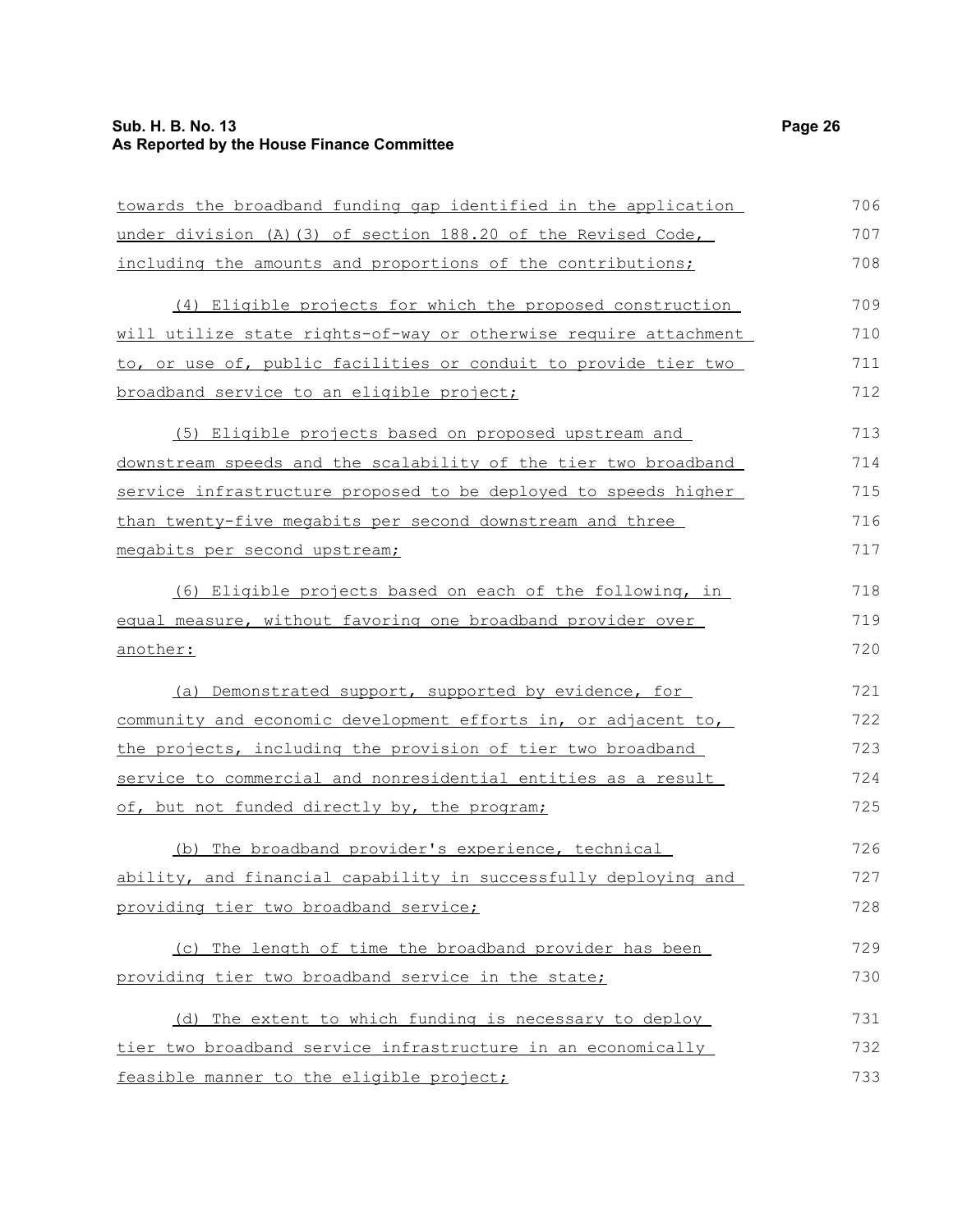### **Sub. H. B. No. 13 Page 27 As Reported by the House Finance Committee**

| (e) The ability of the broadband provider to leverage            | 734 |
|------------------------------------------------------------------|-----|
| nearby or adjacent tier one or tier two broadband service        | 735 |
| infrastructure to facilitate the proposed deployment and         | 736 |
| provision of tier two broadband service to the eligible project; | 737 |
| (f) If existing tier one or tier two broadband service           | 738 |
| infrastructure exists in the area of the eligible project, the   | 739 |
| extent to which the project utilizes or upgrades the existing    | 740 |
| tier one or tier two infrastructure, rather than duplicates it;  | 741 |
| (g) The eligible projects' location within Ohio                  | 742 |
| opportunity zones as defined under division (A) (2) of section   | 743 |
| 122.84 of the Revised Code.                                      | 744 |
| (B) The department may include in the weighted scoring           | 745 |
| system any other factors it determines to be reasonable,         | 746 |
| appropriate, and consistent with the purpose of facilitating the | 747 |
| economic deployment of tier two broadband service to unserved or | 748 |
| tier one areas. The factors included under this division shall   | 749 |
| be considered after the weighted factors described in division   | 750 |
| (A) of this section.                                             | 751 |
| Sec. 188.43. (A) The broadband expansion program authority       | 752 |
| shall award program grants under the Ohio residential broadband  | 753 |
| expansion grant program after reviewing applications sent to the | 754 |
| authority by the department of commerce. Awards shall be granted | 755 |
| after the authority scores applications based on the scoring     | 756 |
| system under sections 188.40 and 188.41 of the Revised Code.     | 757 |
| (B) In awarding program grants, the authority shall              | 758 |
| consider all regulatory obligations under applicable law. The    | 759 |
| authority may not consider any of the following:                 | 760 |
| (1) Proposed project conditions that require open access         | 761 |
| networks or that establish a specific rate, service, or other    | 762 |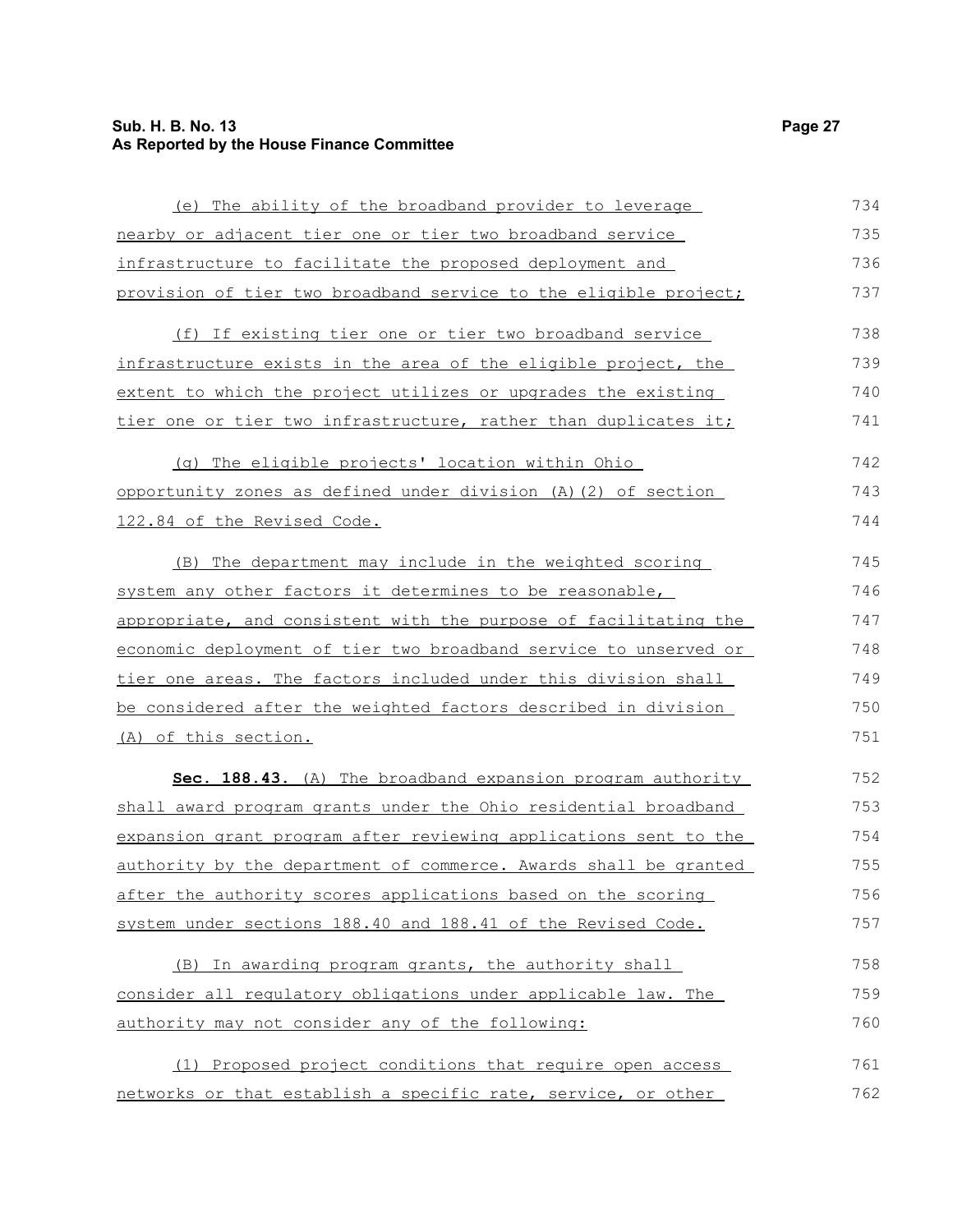| obligation not specified for the Ohio residential broadband      | 763 |
|------------------------------------------------------------------|-----|
| expansion grant program;                                         | 764 |
| (2) Factors that would constrain a broadband provider that       | 765 |
| receives a grant from offering or providing tier two broadband   | 766 |
| service in the same manner as the service is offered by          | 767 |
| broadband providers in other areas of the state without funding  | 768 |
| from the Ohio residential broadband expansion grant program.     | 769 |
| (C) Upon making the program grant awards, the authority          | 770 |
| shall notify the broadband providers that submitted applications | 771 |
| of the award decisions. The authority shall publish the program  | 772 |
| grant awards on the department of commerce's web site.           | 773 |
| Sec. 188.44. After the broadband expansion program               | 774 |
| authority awards a program grant under section 188.43 of the     | 775 |
| Revised Code, the department of commerce shall disburse the      | 776 |
| program grant as follows:                                        | 777 |
| (A) A portion of the program grant, not to exceed thirty         | 778 |
| per cent, shall be disbursed before construction of the project  | 779 |
| begins.                                                          | 780 |
| (B) A portion of the program grant, not to exceed sixty          | 781 |
| per cent, shall be disbursed through periodic payments over the  | 782 |
| course of construction of the eligible project as determined by  | 783 |
| the department by rules adopted under section 188.77 of the      | 784 |
| Revised Code.                                                    | 785 |
| (C) The remaining portion shall be disbursed not later           | 786 |
| than sixty days after the broadband provider notifies the        | 787 |
| authority that it has completed construction of the project.     | 788 |
| Sec. 188.45. (A) The department of commerce may, through         | 789 |
| an independent third party, conduct speed verification tests of  | 790 |
| an eligible project that receives a program grant. Such tests    | 791 |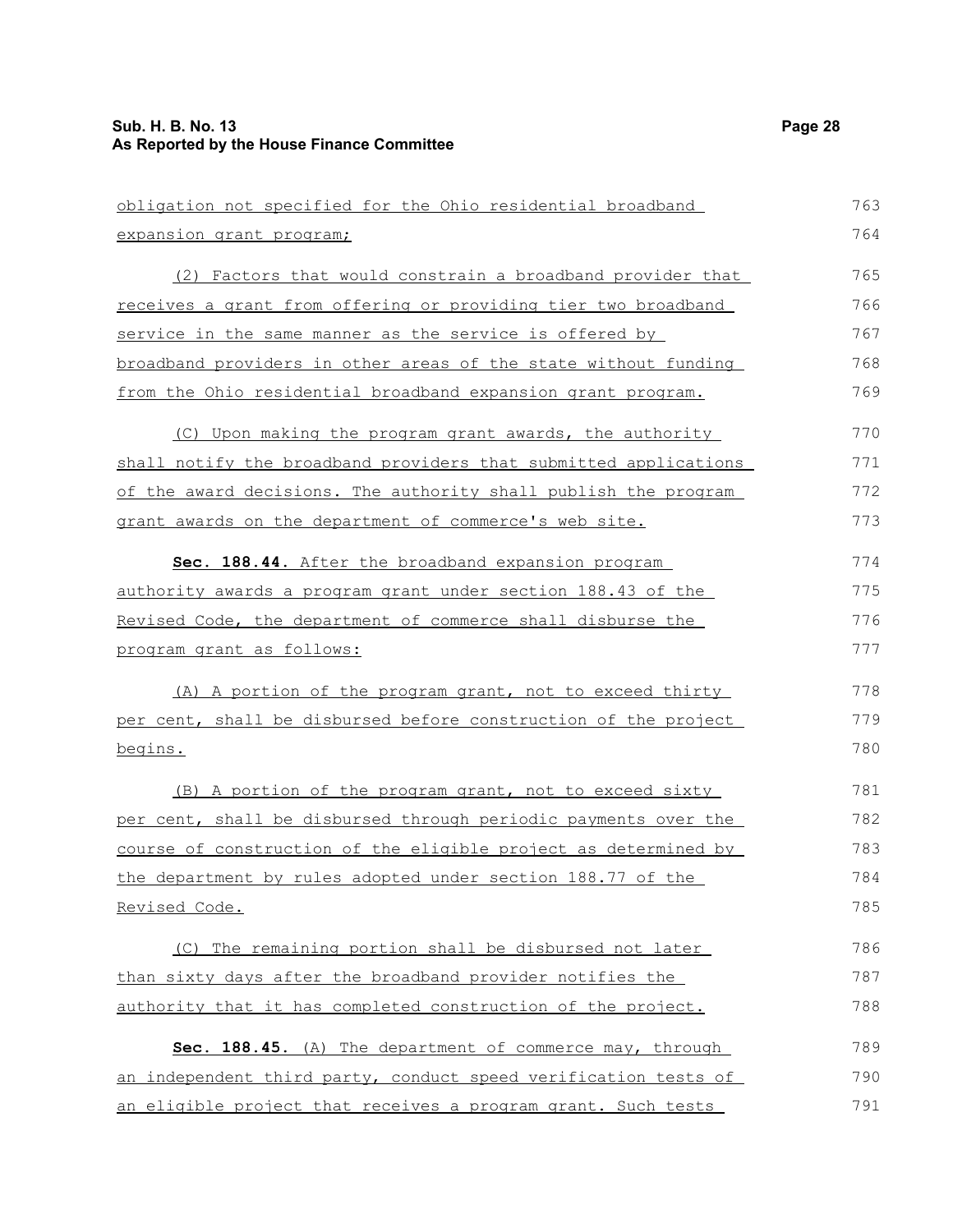| (1) After the construction is complete, but prior to the         | 793 |
|------------------------------------------------------------------|-----|
| final disbursement made under division (C) of section 188.44 of  | 794 |
| the Revised Code to verify that tier two broadband service is    | 795 |
| being offered;                                                   | 796 |
| (2) At any time during the reporting period required under       | 797 |
| division (B) of section 188.70 of the Revised Code, after        | 798 |
| receiving a complaint concerning a residence that is part of the | 799 |
| <u>eligible project.</u>                                         | 800 |
| (B) To evaluate compliance with tier two broadband service       | 801 |
| standards, speed verification tests conducted under this section | 802 |
| shall be conducted on at least two different days and at two     | 803 |
| different times on each of those days.                           | 804 |
| The department may withhold payments under this<br>(C)           | 805 |
| section for failure to meet at least the minimum speeds required | 806 |
| under division (A) (8) of section 188.20 of the Revised Code.    | 807 |
| Payments may be held until such speeds are achieved.             | 808 |

 **Sec. 188.46.** (A) If the department of commerce determines that a broadband provider that has been awarded a program grant under the Ohio residential broadband expansion grant program has not complied with the requirements of the program, the department shall notify the provider of the noncompliance. In accordance with rules adopted by the department under section 188.77 of the Revised Code, the department shall give the provider an opportunity to explain or cure the noncompliance. 809 810 811 812 813 814 815 816

(B) After reviewing the broadband provider's explanation or effort to cure the noncompliance, the following shall apply: 817 818

(1) The department may require the provider to refund an amount equal to all, or a portion of, the amount of the program 819 820

792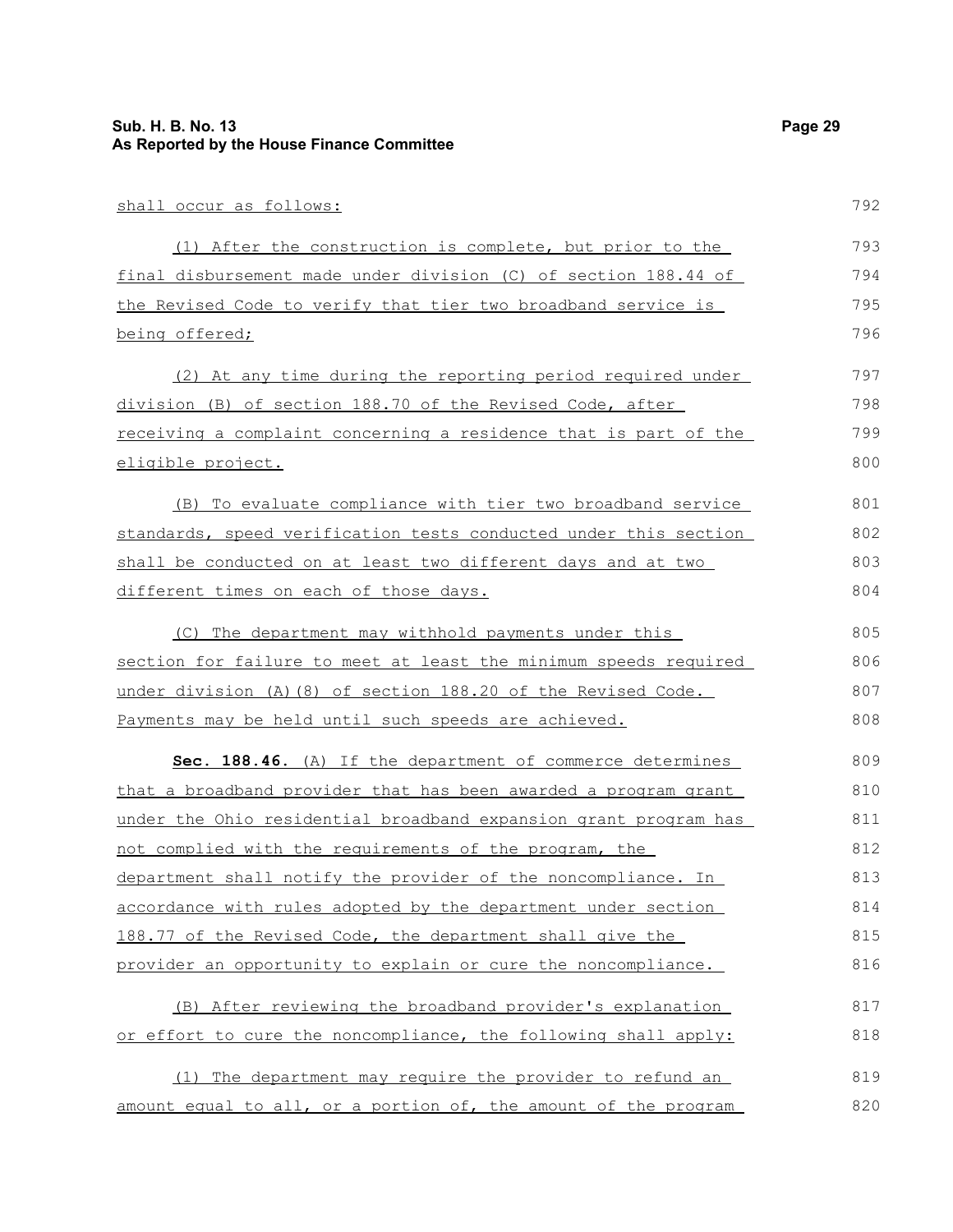| grant awarded to the provider, as determined by the department.    | 821 |
|--------------------------------------------------------------------|-----|
| (2) The department may require the broadband provider to           | 822 |
| refund to the appropriate municipal corporation, township, or      | 823 |
| county the entire amount of general revenue funds or other         | 824 |
| discretionary funds that it contributed toward the broadband       | 825 |
| funding gap under division (A) (3) (c) or (d) of section 188.20 of | 826 |
| the Revised Code.                                                  | 827 |
| (C) Not more than thirty days after the department's               | 828 |
| decision requiring a refund for program noncompliance or a         | 829 |
| failure to explain or cure it, the broadband provider shall pay    | 830 |
| the refund required under division (B) of this section. Payments   | 831 |
| shall be made directly to the municipal corporation, township,     | 832 |
| or county that contributed funds toward the broadband funding      | 833 |
| gap.                                                               | 834 |
| Sec. 188.50. Upon adoption of a resolution, a board of             | 835 |
| county commissioners may request the department of commerce to     | 836 |
| solicit applications from broadband providers for program grants   | 837 |
| under the Ohio residential broadband expansion grant program for   | 838 |
| eligible projects in the municipal corporations and townships of   | 839 |
| the county.                                                        | 840 |
| A request made by a county shall identify, to the extent           | 841 |
| possible, the residential addresses in unserved or tier one        | 842 |
| areas of the county and provide a point of contact at the county   | 843 |
| and the municipal corporations and townships in which the          | 844 |
| addresses are located. The request may include any relevant        | 845 |
| information, documents, or materials that may be helpful for an    | 846 |
| application.                                                       | 847 |
| Sec. 188.51. Upon receipt of a request from a board of             | 848 |
| county commissioners pursuant to section 188.50 of the Revised     | 849 |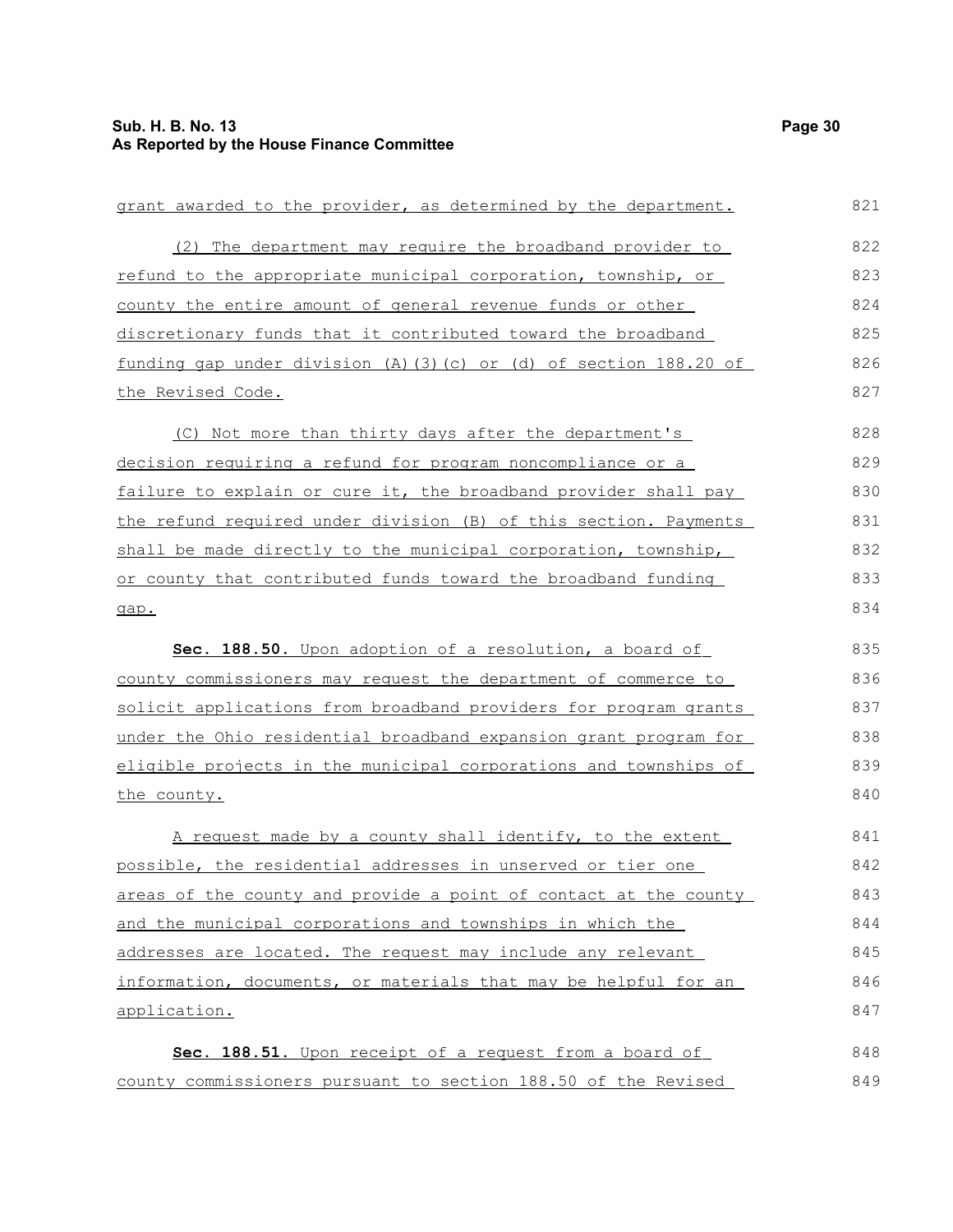### **Sub. H. B. No. 13 Page 31 As Reported by the House Finance Committee**

| Code, the department of commerce shall solicit, on behalf of the      | 850 |
|-----------------------------------------------------------------------|-----|
| county, applications for program grants for eligible projects         | 851 |
| <u>under the Ohio residential broadband expansion grant program.</u>  | 852 |
| <u>Not later than seven days after receipt of the request, the </u>   | 853 |
| department shall make the request, and any accompanying               | 854 |
| information submitted with the request, available for review on       | 855 |
| the department's web site. The request shall remain available on      | 856 |
| the web site for a period not to exceed two years.                    | 857 |
| Sec. 188.53. An application for a program grant under the             | 858 |
| <u>Ohio residential broadband expansion grant program made in </u>    | 859 |
| response to a request under section 188.50 of the Revised Code        | 860 |
| shall fully comply with all of the program requirements. Nothing      | 861 |
| in sections 188.50, 188.51, and 188.53 of the Revised Code shall      | 862 |
| be construed as providing relief from compliance with any             | 863 |
| <u>program requirements.</u>                                          | 864 |
| Sec. 188.55. The department of commerce shall not be                  | 865 |
| responsible for any failure by a broadband provider to respond        | 866 |
| to a request made by the department pursuant to section 188.51        | 867 |
| <u>of the Revised Code or to submit an application for a program </u> | 868 |
| grant under the Ohio residential broadband expansion grant            | 869 |
| program.                                                              | 870 |
| Sec. 188.60. (A) An eligible project shall not proceed                | 871 |
| unless the broadband expansion program authority awards a             | 872 |
| program grant under section 188.43 of the Revised Code.               | 873 |
| (B) After receiving a program grant award, the broadband              | 874 |
| provider shall construct and install last mile broadband              | 875 |
| infrastructure to the eligible project.                               | 876 |
| Sec. 188.61. Under alternate payment term arrangements                | 877 |
|                                                                       |     |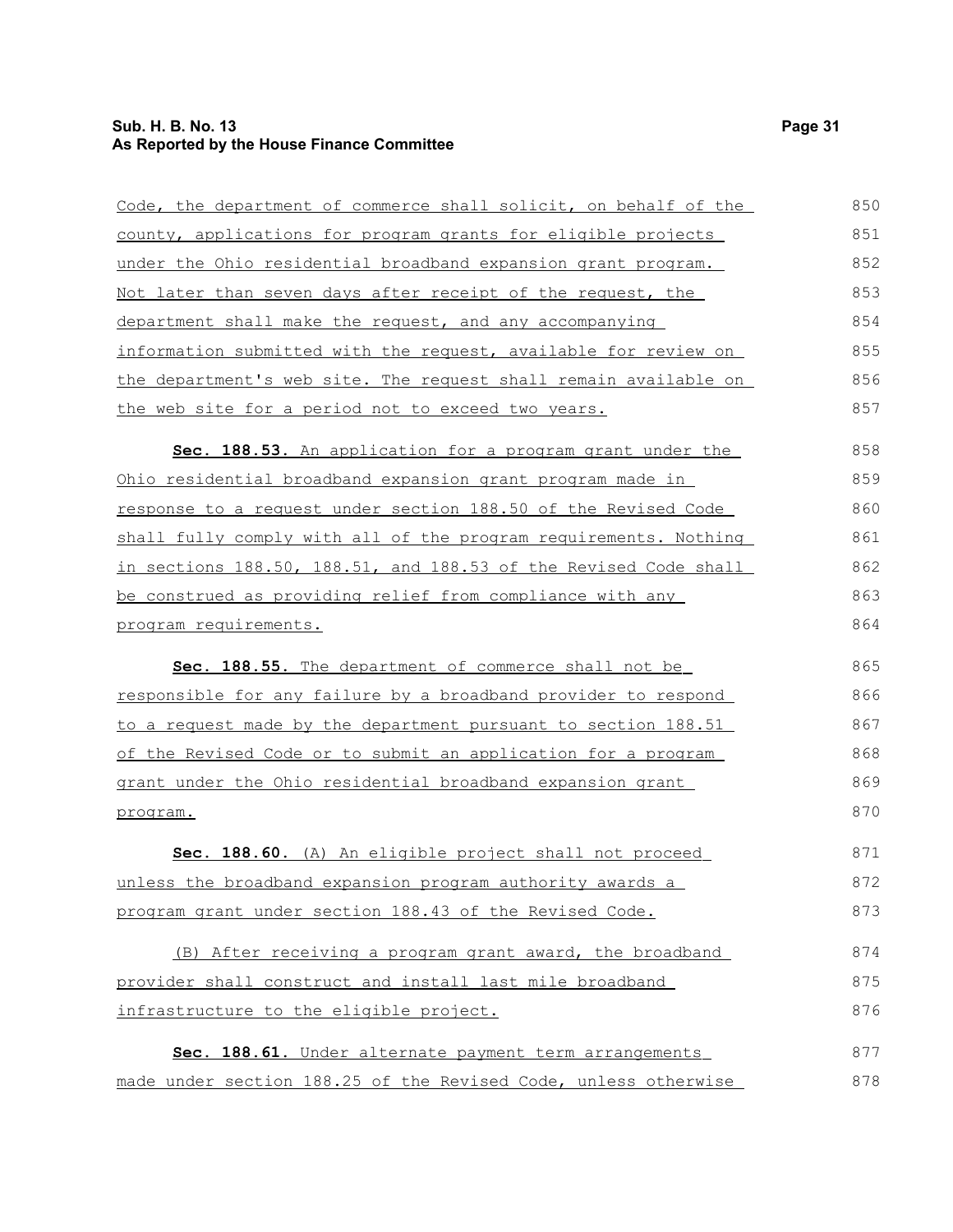### **Sub. H. B. No. 13 Page 32 As Reported by the House Finance Committee**

| negotiated, the participating legislative authorities in which       | 879 |
|----------------------------------------------------------------------|-----|
| the eligible project is located shall assume all financial           | 880 |
| responsibility for all of the eligible project costs incurred by     | 881 |
| the broadband provider prior to completion of the project or the     | 882 |
| award of a program grant.                                            | 883 |
| Sec. 188.63. (A) Nothing in sections 188.01 to 188.77 of             | 884 |
| the Revised Code entitles the state of Ohio, the department of       | 885 |
| commerce, the broadband expansion program authority, or any          | 886 |
| <u>other governmental entity to any ownership or other rights to</u> | 887 |
| broadband infrastructure constructed by a broadband provider         | 888 |
| pursuant to a program grant awarded to an eligible project.          | 889 |
| (B) Nothing in sections 188.01 to 188.77 of the Revised              | 890 |
| Code prevents an assignment, sale, change in ownership, or other     | 891 |
| similar transaction associated with broadband infrastructure         | 892 |
| constructed by a broadband provider pursuant to a program grant      | 893 |
| awarded to an eligible project. No assignment, sale, change in       | 894 |
| ownership, or other similar transaction relieves the successor       | 895 |
| of any obligation under sections 188.01 to 188.77 of the Revised     | 896 |
| Code.                                                                | 897 |
| Sec. 188.70. (A) Each broadband provider that receives a             | 898 |
| program grant shall submit to the department an annual progress      | 899 |
| report on the status of the deployment of the broadband network      | 900 |
| described in the eligible project for which the program grant        | 901 |
| award was made.                                                      | 902 |
| (B) The broadband provider shall submit an operational               | 903 |
| report with the department not later than sixty days after the       | 904 |
| completion of the project and annually thereafter for a period       | 905 |
| of four years.                                                       | 906 |
| Sec. 188.71. (A) The reports required under section 188.70           | 907 |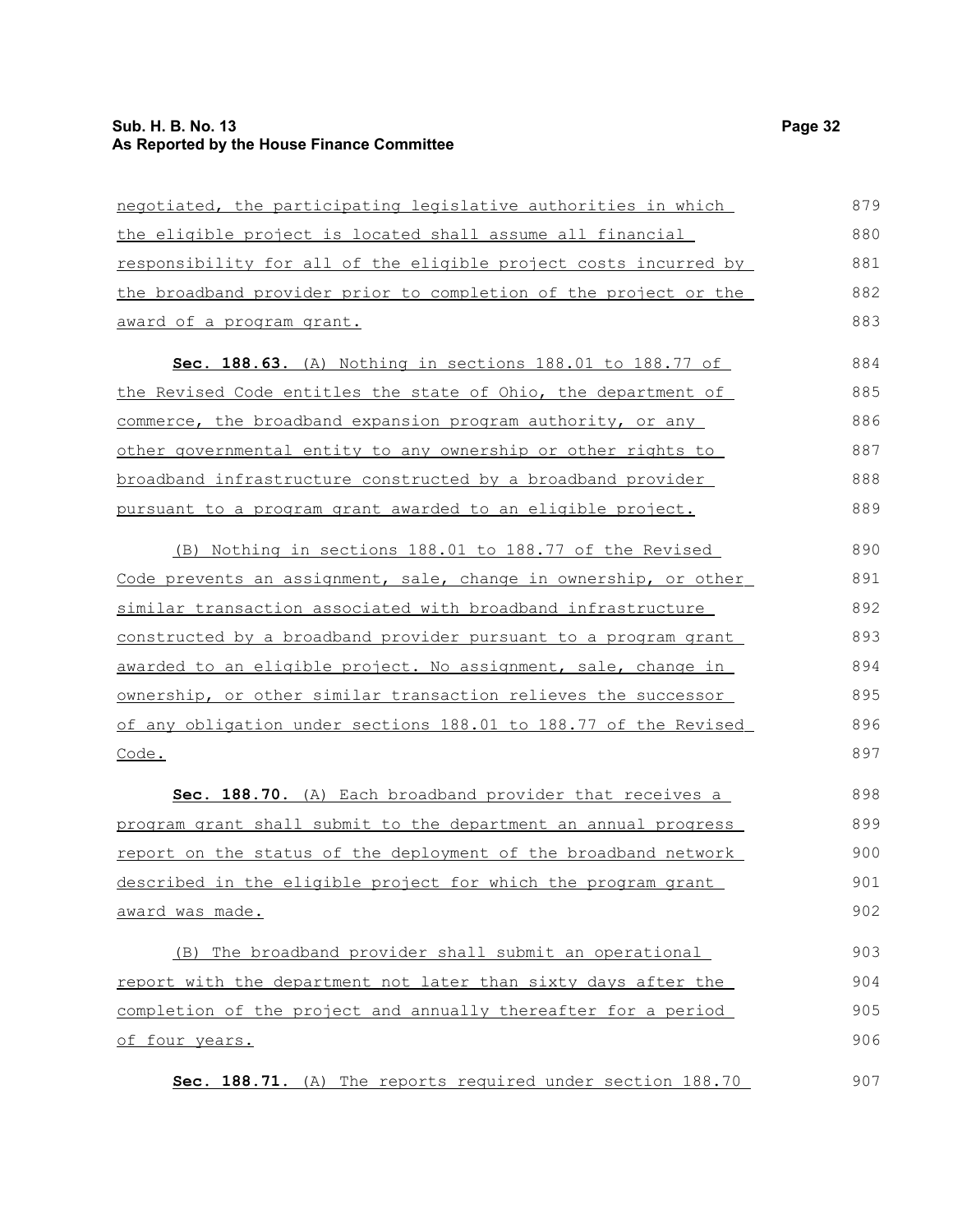### **Sub. H. B. No. 13 Page 33 As Reported by the House Finance Committee**

| of the Revised Code and except as provided in section 188.75 of  | 908 |
|------------------------------------------------------------------|-----|
| the Revised Code, all information and documents in them shall be | 909 |
| in a format specified by the department of commerce and shall be | 910 |
| publicly available on the department's web site.                 | 911 |
| (B) In each report, the broadband provider shall include         | 912 |
| an account of how program grant funds have been used and the     | 913 |
| project's progress toward fulfilling the objectives for which    | 914 |
| the program grant was awarded. The reports, at a minimum, shall  | 915 |
| include the following:                                           | 916 |
| The number of residences that have access to tier two<br>(1)     | 917 |
| broadband services as a result of the eligible project;          | 918 |
| (2) The number of commercial and nonresidential entities         | 919 |
| that are not funded directly by the grant program but have       | 920 |
| access to tier two broadband service as a result of the eligible | 921 |
| project;                                                         | 922 |
| (3) The upstream and downstream speed of the broadband           | 923 |
| service provided;                                                | 924 |
| (4) The average price of broadband service;                      | 925 |
| (5) The number of broadband service subscriptions                | 926 |
| attributable to the program grant.                               | 927 |
| Sec. 188.73. The department of commerce may set a due date       | 928 |
| for the reports required under section 188.70 of the Revised     | 929 |
| Code and, for good cause shown, may grant extensions of the      | 930 |
| report due dates.                                                | 931 |
| Sec. 188.75. Reports required under section 188.70 of the        | 932 |
| Revised Code, and all information and documents in them, shall   | 933 |
| be maintained on a confidential basis by the department of       | 934 |
| commerce and shall not be published on the department's web site | 935 |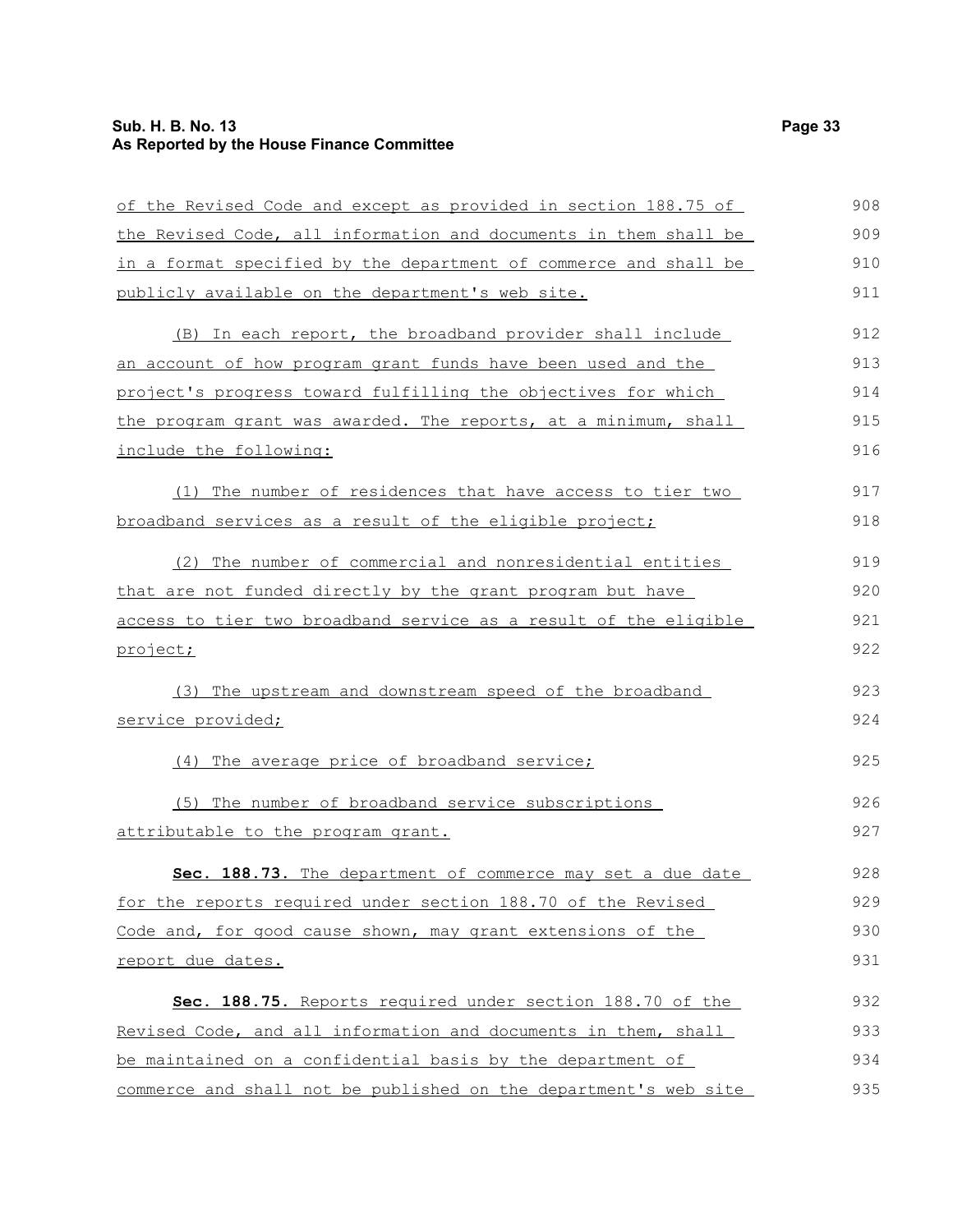until the department determines what information or documents are not confidential pursuant to section 188.23 of the Revised Code. **Sec. 188.76.** (A) The broadband expansion program authority shall complete an annual report for the Ohio residential broadband expansion grant program. The report shall evaluate the success of the program grants awarded under section 188.43 of the Revised Code in making tier two broadband services available to unserved and tier one areas. The report shall include the following information: (1) The number of applications received; (2) The number of applications that received program grants; (3) The amount of broadband infrastructure constructed for eligible projects; (4) The number of residences receiving, for that year, tier two broadband service for the first time under the program; (5) Findings and recommendations that have been agreed to by a majority of the authority members. (B) The report shall be published on the department of commerce's web site and shall be included as part of its annual report filed under section 121.18 of the Revised Code. The authority shall present the report annually to the governor and the general assembly not later than the first of December of each calendar year. **Sec. 188.77.** (A) The department of commerce shall adopt rules for the Ohio residential broadband expansion grant program. The rules shall establish an application form and 936 937 938 939 940 941 942 943 944 945 946 947 948 949 950 951 952 953 954 955 956 957 958 959 960 961 962 963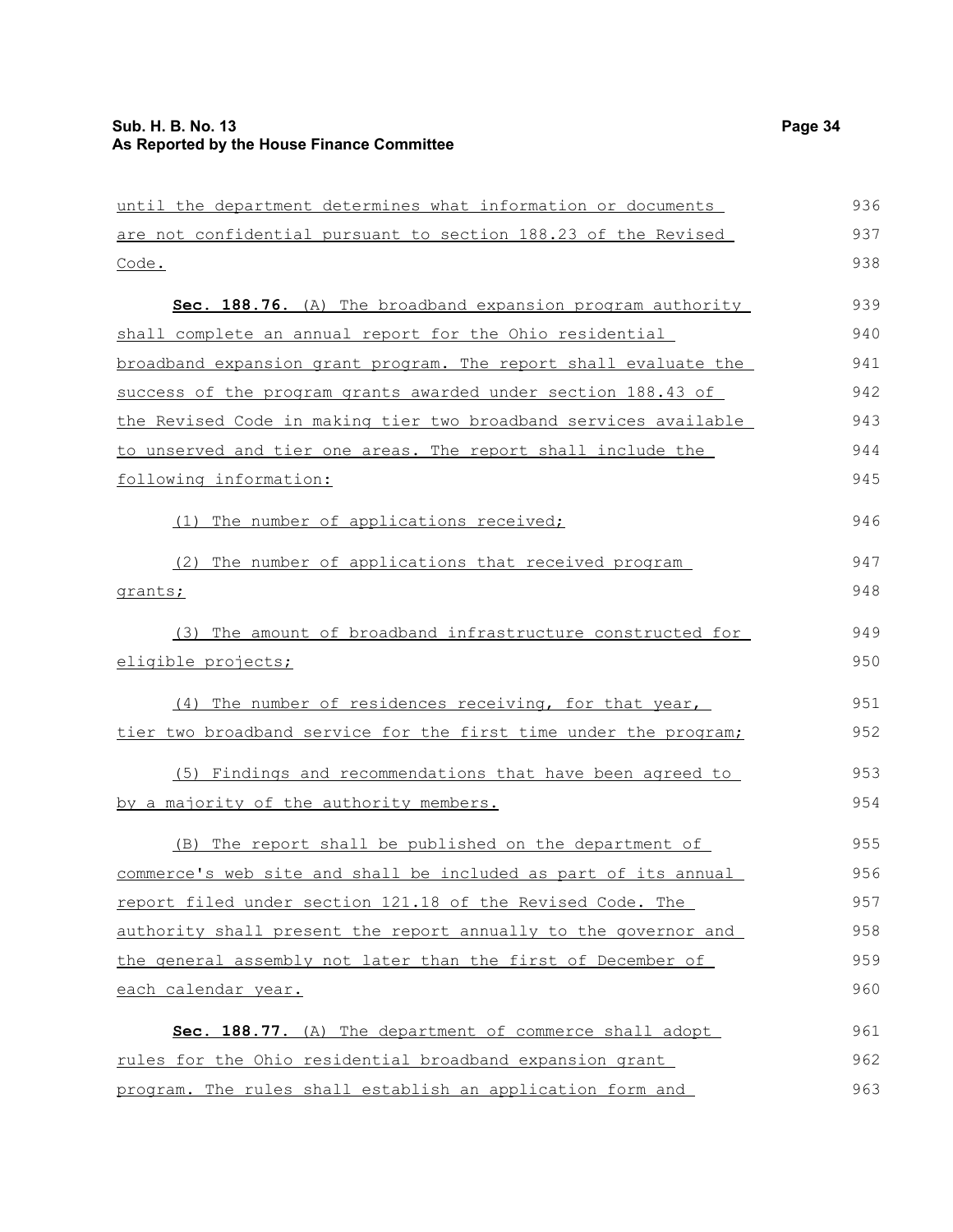| application procedures for the program and procedures for        | 964 |
|------------------------------------------------------------------|-----|
| periodic program grant disbursements.                            | 965 |
| (B) The rules may include the following:                         | 966 |
| (1) Requirements for a program application in addition to        | 967 |
| the requirements described in section 188.20 of the Revised      | 968 |
| Code;                                                            | 969 |
| (2) Procedures for and circumstances under which partial         | 970 |
| funding of applications is permitted;                            | 971 |
| (3) Procedures for broadband expansion program authority         | 972 |
| meetings, extension periods for applications and application     | 973 |
| challenges, hearings, and opportunities for public comment.      | 974 |
| (C) The department may adopt rules and procedures to             | 975 |
| implement sections 188.51, 188.53, and 188.55 of the Revised     | 976 |
| Code.                                                            | 977 |
| (D) Rules adopted under this section are not subject to          | 978 |
| section 121.95 of the Revised Code.                              | 979 |
| (E) The department and the authority are not subject to          | 980 |
| division (F) of section 121.95 of the Revised Code regarding the | 981 |
| development and adoption of rules pursuant to this section.      | 982 |
| Sec. 188.80. As used in sections 188.80 to 188.91 of the         | 983 |
| Revised Code:                                                    | 984 |
| (A) "Broadband service" means any wholesale or retail            | 985 |
| service that consists of, or includes the provision of,          | 986 |
| connectivity to a high-speed, high-capacity transmission medium  | 987 |
| that can carry signals from or to multiple sources and that      | 988 |
| either provides access to the internet or provides computer      | 989 |
| processing, information storage, information content or protocol | 990 |
| conversion, including any service applications or information    | 991 |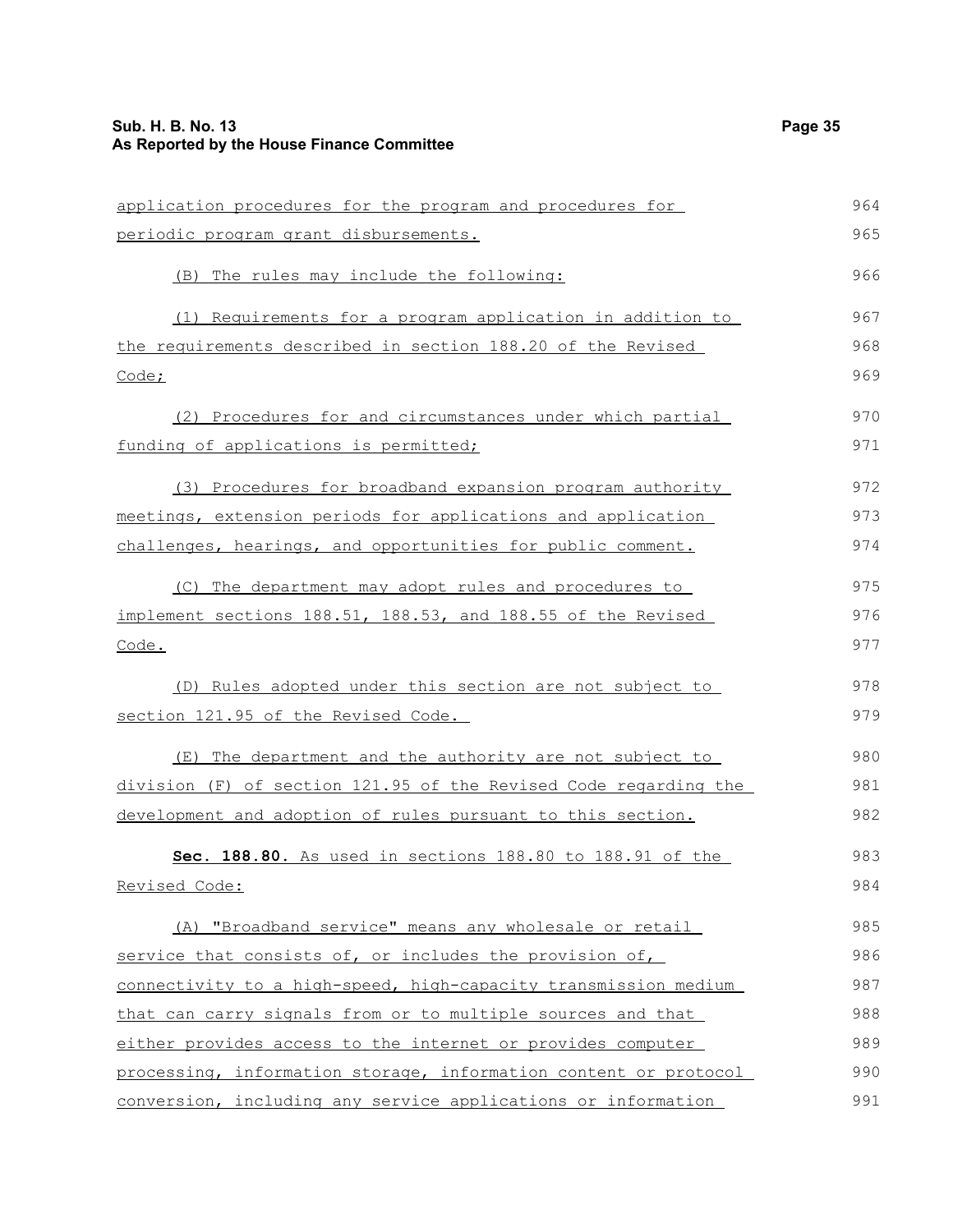### **Sub. H. B. No. 13 Page 36 As Reported by the House Finance Committee**

| service provided over such high-speed access service. "Broadband | 992  |
|------------------------------------------------------------------|------|
| service" includes video service, voice over internet protocol    | 993  |
| service, and internet protocol-enabled services.                 | 994  |
| (B) "Electric cooperative" has the same meaning as in            | 995  |
| section 4928.01 of the Revised Code.                             | 996  |
| (C) "Internet protocol-enabled services" and "voice over         | 997  |
| internet protocol service" have the same meanings as in section  | 998  |
| 4927.01 of the Revised Code.                                     | 999  |
| (D) "Servient estate" means the land burdened by an              | 1000 |
| easement.                                                        | 1001 |
| (E) "Video programming" means any programming generally          | 1002 |
| considered comparable to programming provided by a television    | 1003 |
| broadcast station.                                               | 1004 |
| (F) "Video service" means video programming services             | 1005 |
| without regard to delivery technology, including internet        | 1006 |
| protocol technology and video programming provided as a part of  | 1007 |
| a service that enables users to access content, information,     | 1008 |
| electronic mail, or other services offered over the public       | 1009 |
| internet.                                                        | 1010 |
| Sec. 188.81. An easement granted to an electric                  | 1011 |
| cooperative for purposes of transmitting, delivering, or         | 1012 |
| otherwise providing electric power may be used, apportioned, or  | 1013 |
| subleased to provide broadband service and such use,             | 1014 |
| apportionment, or sublease shall not be considered an additional | 1015 |
| burden on the servient estate.                                   | 1016 |
| Sec. 188.83. (A) If the owner of the servient estate of an       | 1017 |
| easement described in section 188.81 of the Revised Code brings  | 1018 |
| an action regarding the use, apportionment, or sublease of the   | 1019 |
| easement for broadband service, the court may award damages to   | 1020 |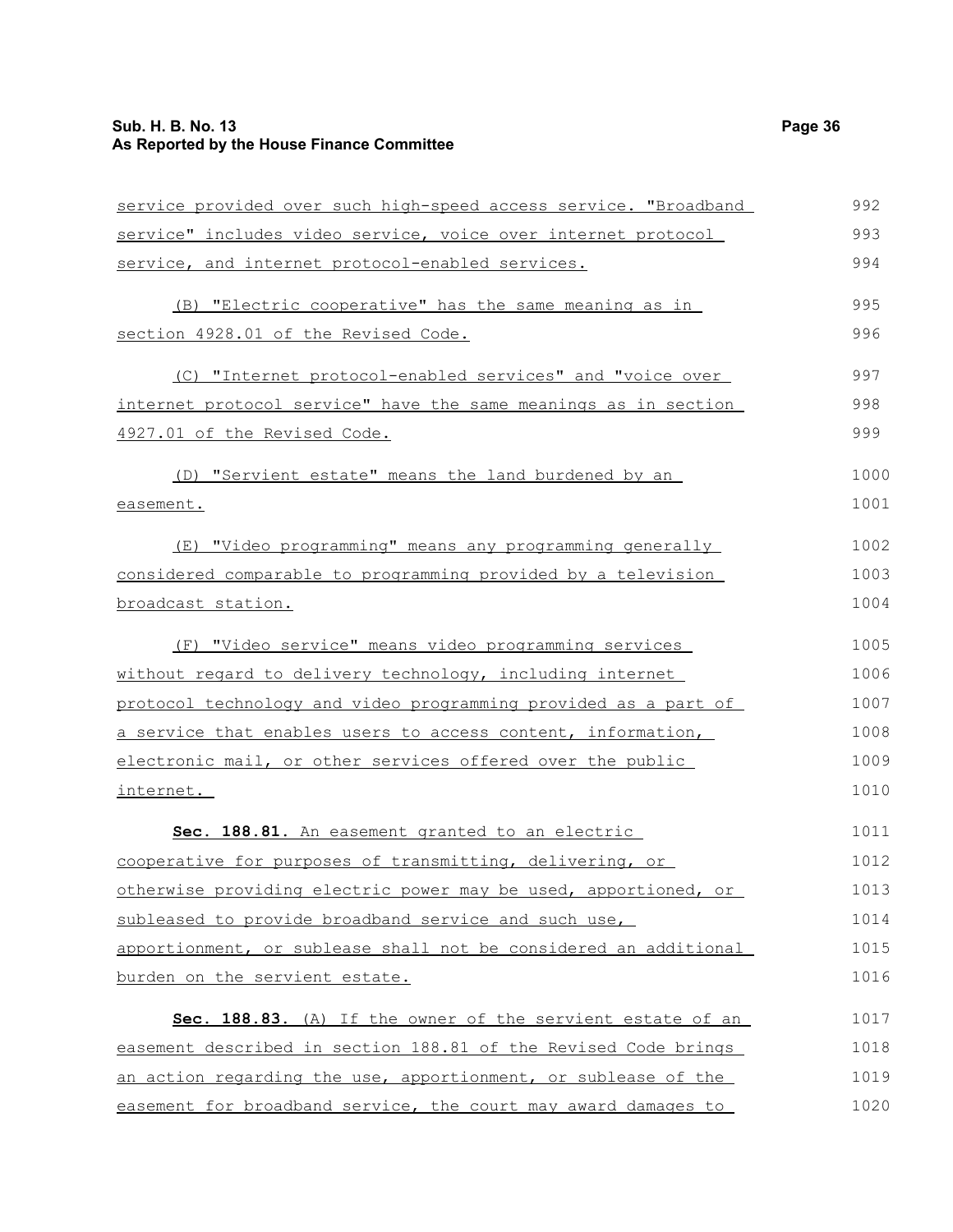| the owner equal to not more than the difference between the      | 1021 |
|------------------------------------------------------------------|------|
| following:                                                       | 1022 |
| (1) The fair market value of the owner's interest in the         | 1023 |
| property of the estate immediately before the provision of       | 1024 |
| broadband service;                                               | 1025 |
| (2) The fair market value of the owner's interest in the         | 1026 |
| property of the estate immediately after the provision of        | 1027 |
| broadband service.                                               | 1028 |
| (B) Any damages awarded under division (A) of this section       | 1029 |
| shall be a fixed amount that shall not continue, accumulate, or  | 1030 |
| accrue.                                                          | 1031 |
| (C) The values described in division (A) of this section         | 1032 |
| shall be established by the testimony of a qualified real estate | 1033 |
| appraiser.                                                       | 1034 |
| Sec. 188.84. The court may not grant injunctive relief or        | 1035 |
| any other equitable relief for an action described in section    | 1036 |
| 188.83 of the Revised Code.                                      | 1037 |
| Sec. 188.85. Actions described in section 188.83 of the          | 1038 |
| Revised Code shall be brought within one year of any alleged     | 1039 |
| damage described in that section. Any action not brought within  | 1040 |
| one year will result in forfeiture of that claim.                | 1041 |
| Sec. 188.87. Past, current, or future revenues or profits        | 1042 |
| derived or to be derived from the use, apportionment, or         | 1043 |
| sublease of an easement for broadband service are not admissible | 1044 |
| for any purpose in an action described in section 188.83 of the  | 1045 |
| Revised Code.                                                    | 1046 |
| Sec. 188.88. Any court determination regarding an easement       | 1047 |
| subject to an action described in section 188.83 of the Revised  | 1048 |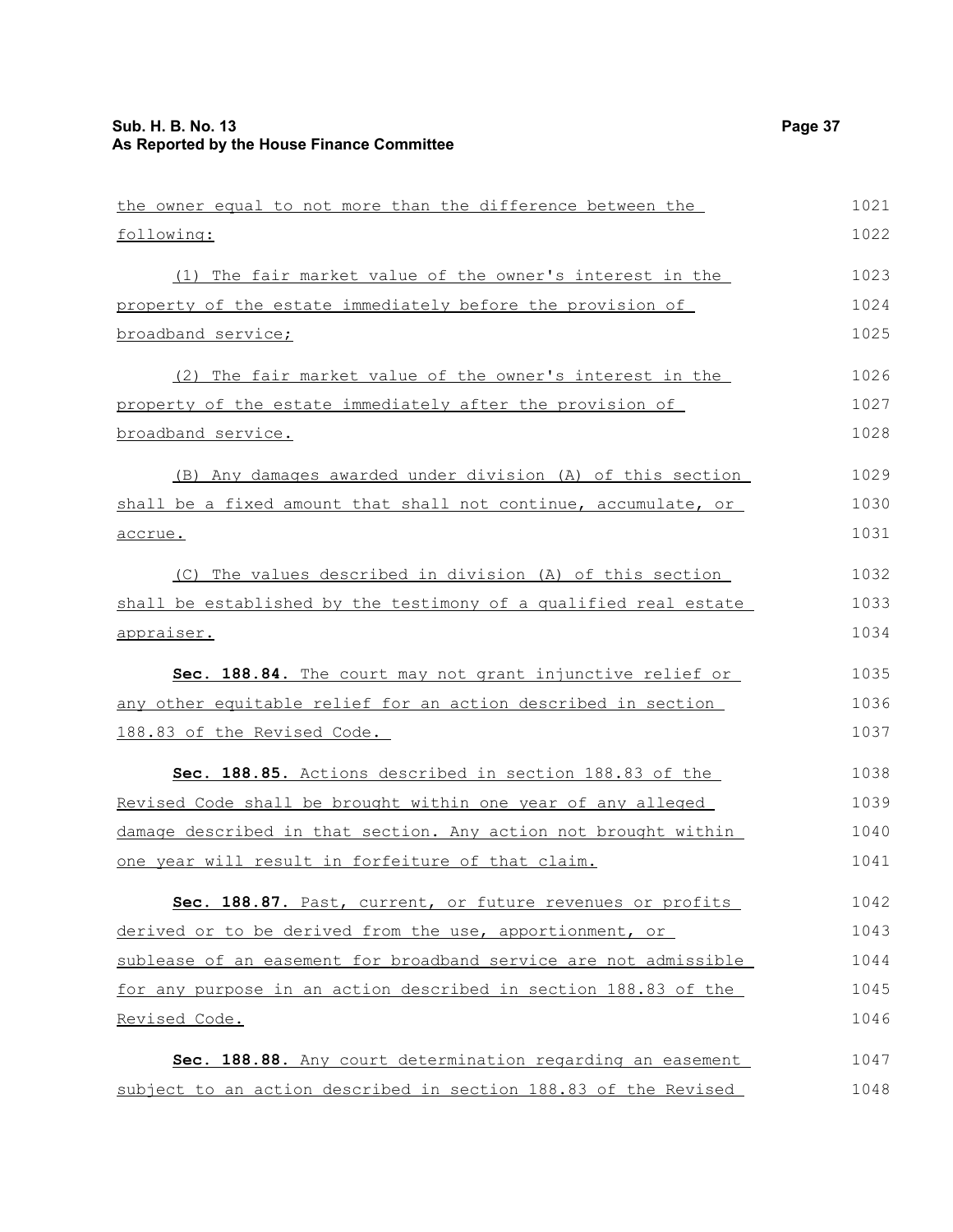### **Sub. H. B. No. 13 Page 38 As Reported by the House Finance Committee**

| Code shall be considered a finding that the provision of         | 1049 |
|------------------------------------------------------------------|------|
| broadband service is an allowable use or purpose under the       | 1050 |
| easement as if the use or purpose was specifically stated in the | 1051 |
| terms of the easement.                                           | 1052 |
| Sec. 188.89. A court determination described in section          | 1053 |
| 188.88 of the Revised Code shall be filed by the defendant in    | 1054 |
| the action with the county recorder of the county in which the   | 1055 |
| servient estate subject to the determination is located. The     | 1056 |
| recorder shall make a notation in the official record that links | 1057 |
| the determination to the servient estate and the easement        | 1058 |
| subject to the determination.                                    | 1059 |
| Sec. 188.91. The owner of a servient estate of an easement       | 1060 |
| described in section 188.81 of the Revised Code may not bring an | 1061 |
| action described in section 188.83 of the Revised Code if any of | 1062 |
| the following apply:                                             | 1063 |
| (A) The owner, either directly or through the owner's            | 1064 |
| membership in the electric cooperative or otherwise, authorized  | 1065 |
| the electric cooperative's electric delivery system for the      | 1066 |
| provision of broadband services.                                 | 1067 |
| (B) The owner, or any of the previous owners of the              | 1068 |
| property that makes up the servient estate, has agreed to, or    | 1069 |
| granted permission for, the use of the easement to provide       | 1070 |
| broadband service.                                               | 1071 |
| (C) The facilities providing broadband service are used or       | 1072 |
| are capable of being used to assist in the transmission,         | 1073 |
| delivery, or use of electric service.                            | 1074 |
| Sec. 188.93. Sections 188.80 to 188.91 of the Revised Code       | 1075 |
| shall not be construed as expanding the authority of the state,  | 1076 |
| its agencies, or political subdivisions beyond the authority     | 1077 |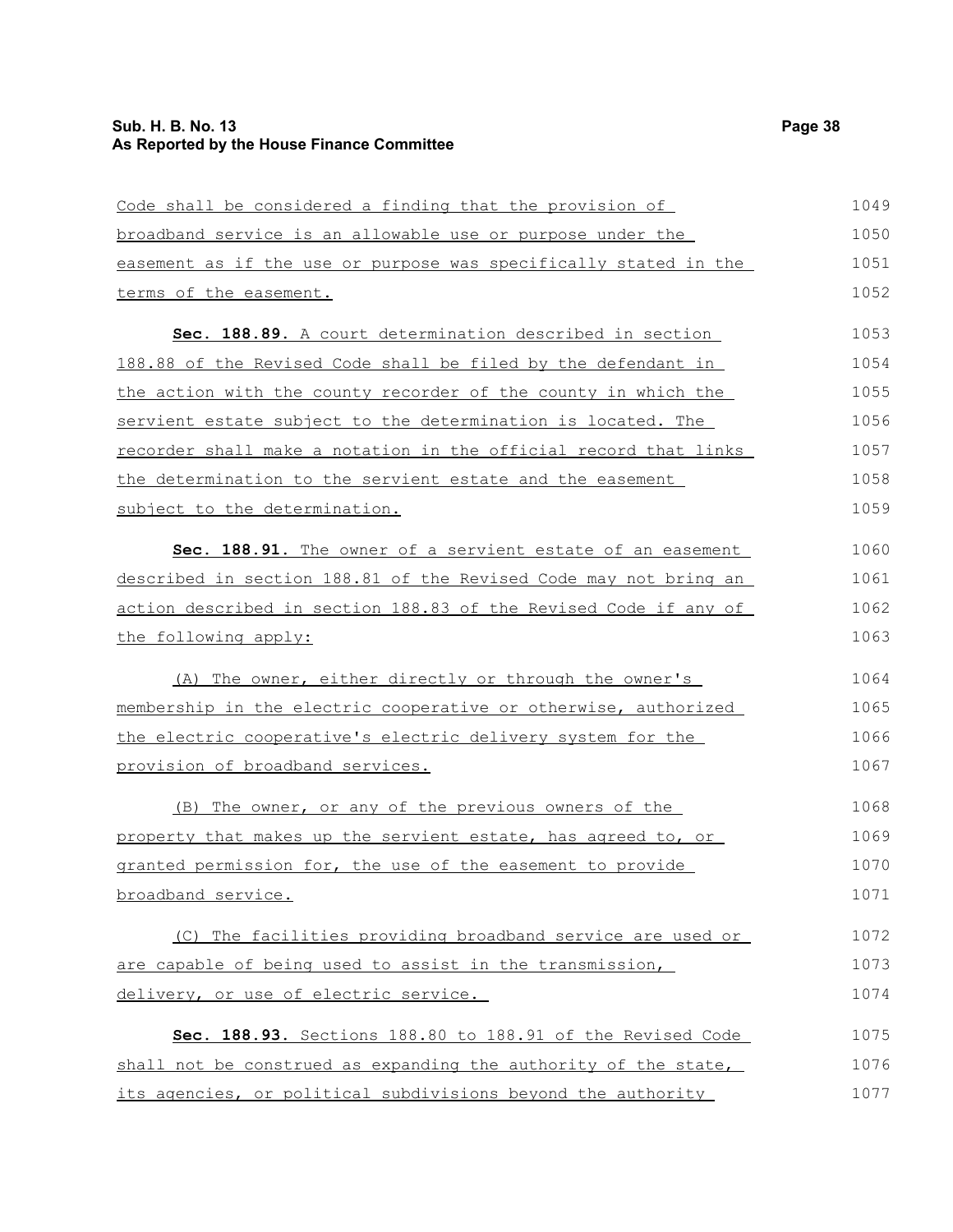| existing under federal law or the laws of this state.            | 1078 |
|------------------------------------------------------------------|------|
| Sec. 188.95. Sections 163.01 to 163.22 of the Revised Code       | 1079 |
| do not apply regarding the application of sections 188.80 to     | 1080 |
| 188.91 of the Revised Code.                                      | 1081 |
| Sec. 303.251. (A) If a program grant is awarded for an           | 1082 |
| eligible project under sections 188.01 to 188.77 of the Revised  | 1083 |
| Code, the board of county commissioners of the county in which   | 1084 |
| the project is situated, by resolution, may levy a special       | 1085 |
| assessment upon residential property within the county for the   | 1086 |
| purpose of providing a contribution from the county towards the  | 1087 |
| funding gap for the eligible project. Assessments under this     | 1088 |
| section shall be levied only upon the residential property that  | 1089 |
| is subject to the eligible project. Before adopting the          | 1090 |
| resolution, the board shall send written notice to each affected | 1091 |
| property owner stating the estimated assessment for that         | 1092 |
| property. If an owner objects to the stated estimated            | 1093 |
| assessment, the owner shall file a written objection with the    | 1094 |
| board not later than two weeks after the notice is mailed. The   | 1095 |
| board shall review the written objections and may revise the     | 1096 |
| estimated assessments before adopting the resolution. If the     | 1097 |
| property owner objects to the final assessment for the property  | 1098 |
| levied in the resolution, the owner may appeal the final         | 1099 |
| assessment under Chapter 2506. of the Revised Code.              | 1100 |
| (B) The assessment shall be at a rate that will produce a        | 1101 |
| total assessment that is not more than the county's contribution | 1102 |
| towards the funding gap for the eligible project as described in | 1103 |
| the application under section 188.20 of the Revised Code. The    | 1104 |

board shall certify the amount to be levied upon each affected property to the county auditor, who shall enter the amount on the tax duplicate for collection by the county treasurer in 1105 1106 1107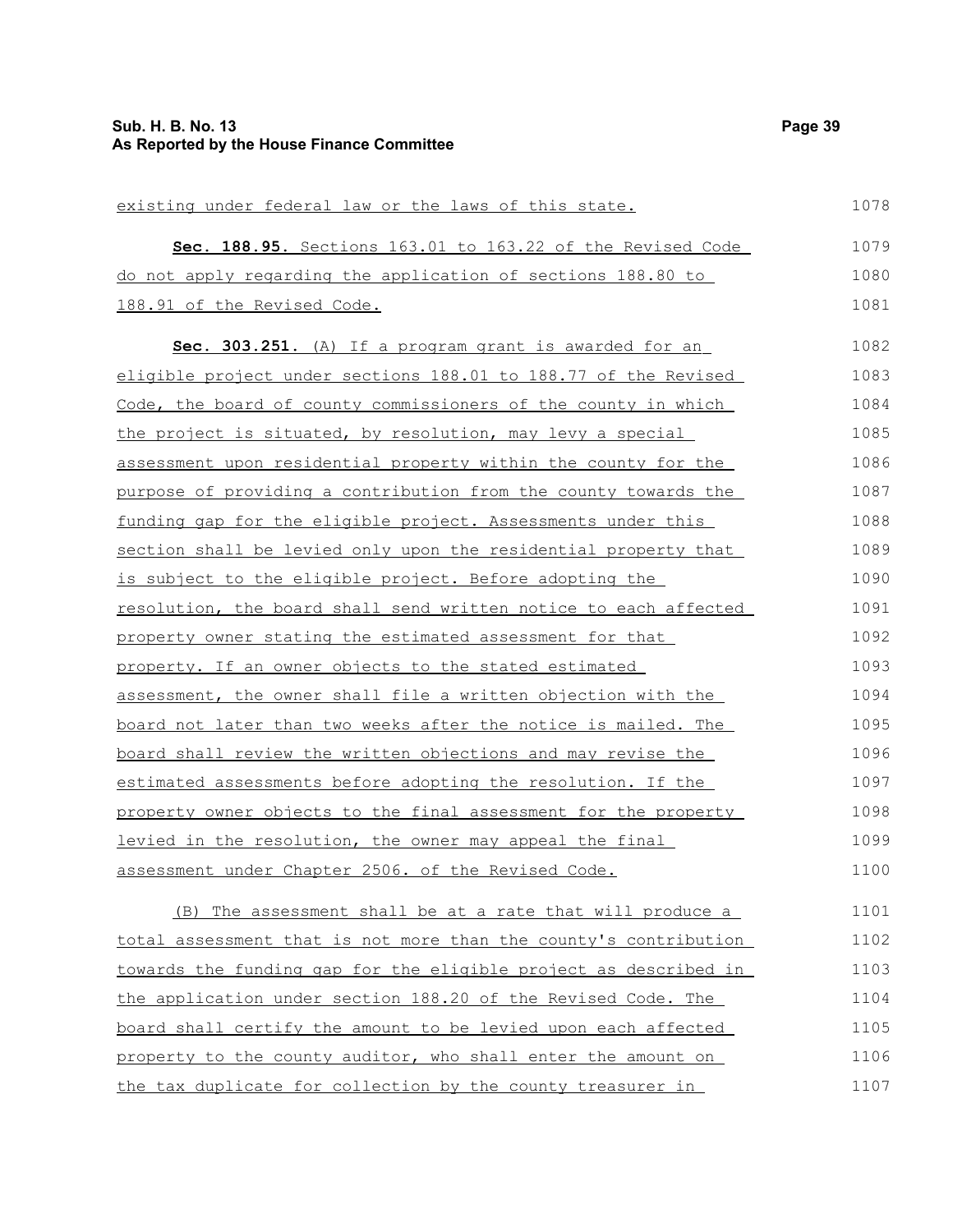| equal semiannual installments in the same manner and at the same | 1108 |
|------------------------------------------------------------------|------|
| times as the collection of taxes on real property. Assessments   | 1109 |
| shall be paid by owners of the properties upon which assessments | 1110 |
| are levied.                                                      | 1111 |
| (C) The assessments, when collected, shall be paid by the        | 1112 |
| county auditor by warrant on the county treasurer into a special | 1113 |
| fund in the county treasury created for the purpose of funding   | 1114 |
| an eligible project for which a program grant is awarded under   | 1115 |
| sections 188.01 to 188.77 of the Revised Code and that is        | 1116 |
| located in the county. The board may expend moneys from the fund | 1117 |
| only for the purposes for which the assessments were levied.     | 1118 |
| Sec. 505.881. (A) If a program grant is awarded for an           | 1119 |
| eligible project under sections 188.01 to 188.77 of the Revised  | 1120 |
| Code, the board of township trustees in which the project is     | 1121 |
| situated, by resolution, may levy a special assessment upon      | 1122 |
| residential property within the township for the purpose of      | 1123 |
| providing a contribution from the township towards the broadband | 1124 |
| funding gap for the eligible project. Assessments under this     | 1125 |
| section shall be levied only upon the residential property that  | 1126 |
| is subject to the eligible project. Before adopting the          | 1127 |
| resolution, the board shall send written notice to each affected | 1128 |
| property owner stating the estimated assessment for that         | 1129 |
| property. If an owner objects to the stated estimated            | 1130 |
| assessment, the owner shall file a written objection with the    | 1131 |
| board not later than two weeks after the notice is mailed. The   | 1132 |
| board shall review the written objection and may revise the      | 1133 |
| estimated assessment before adopting the resolution. If the      | 1134 |
| property owner objects to the final assessment for the property  | 1135 |
| levied in the resolution, the owner may appeal the final         | 1136 |
| assessment under Chapter 2506. of the Revised Code.              | 1137 |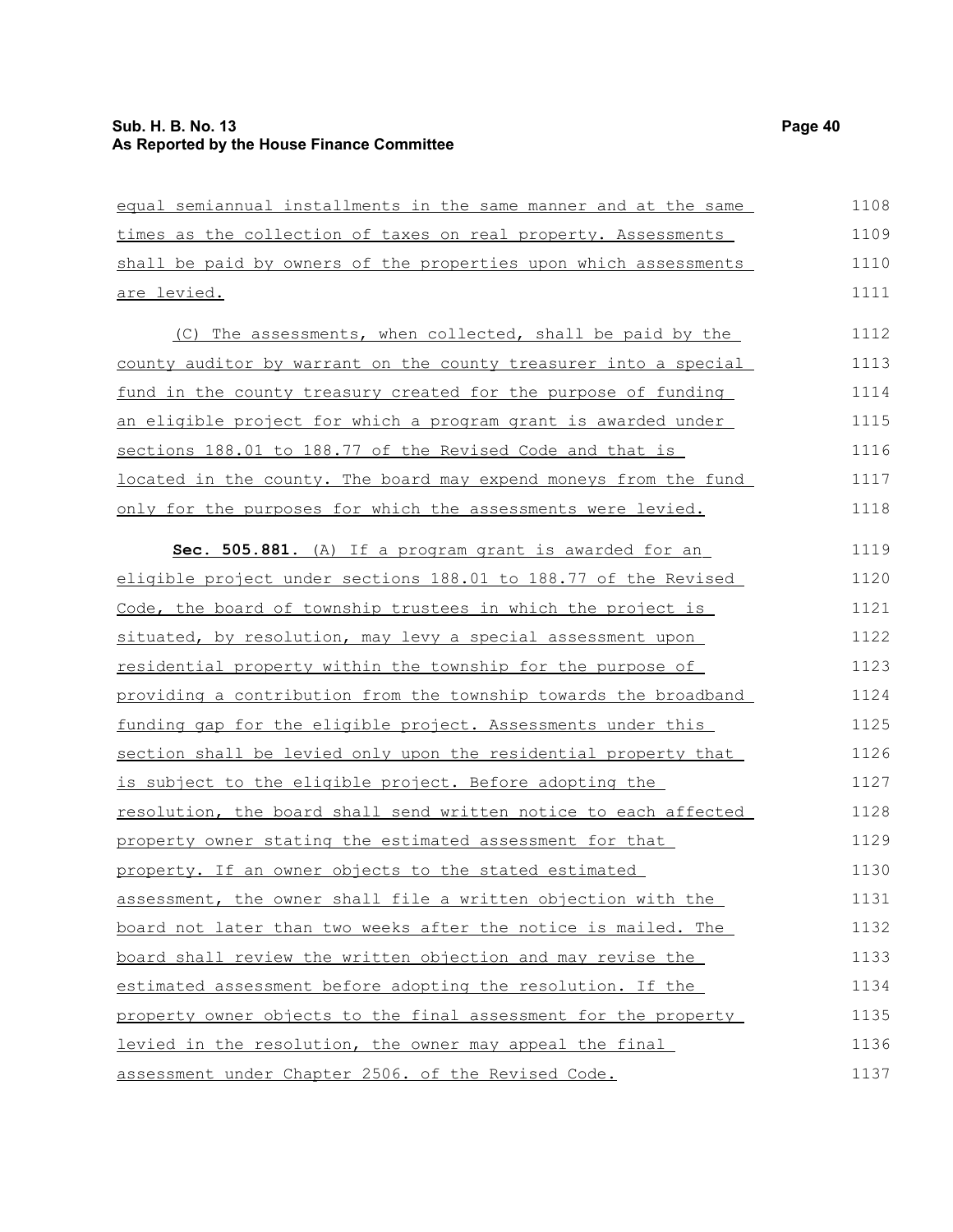### **Sub. H. B. No. 13 Page 41 As Reported by the House Finance Committee**

| (B) The assessment shall be at a rate that will produce a              | 1138 |
|------------------------------------------------------------------------|------|
| total assessment that is not more than the township's                  | 1139 |
| contribution towards the funding gap for the eligible project as       | 1140 |
| described in the application under section 188.20 of the Revised       | 1141 |
| Code. The board shall certify the amount to be levied upon each        | 1142 |
| affected property to the county auditor, who shall enter the           | 1143 |
| amount on the tax duplicate for collection by the county               | 1144 |
| treasurer in equal semiannual installments in the same manner          | 1145 |
| <u>and at the same times as the collection of taxes on real</u>        | 1146 |
| property. Assessments shall be paid by owners of the properties        | 1147 |
| <u>upon which assessments are levied.</u>                              | 1148 |
| (C) The assessments, when collected, shall be paid by the              | 1149 |
| county auditor by warrant on the county treasurer into a special       | 1150 |
| fund in the township treasury created for the purpose of funding       | 1151 |
| <u>an eligible project for which a program grant is awarded under </u> | 1152 |
| sections 188.01 to 188.77 of the Revised Code and that is              | 1153 |
| located in the township. The board may expend moneys from the          | 1154 |
| fund only for the purposes for which the assessments were              | 1155 |
| <u>levied.</u>                                                         | 1156 |
| Sec. 727.01. Each municipal corporation shall have special             | 1157 |
| power to levy and collect special assessments. The legislative         | 1158 |
| authority of a municipal corporation may assess upon the               | 1159 |
| abutting, adjacent, and contiguous, or other specially                 | 1160 |
| benefited, lots or lands in the municipal corporation, any part        | 1161 |
| of the cost connected with the improvement of any street, alley,       | 1162 |
| dock, wharf, pier, public road, place, boulevard, parkway, or          | 1163 |
| park entrance or an easement of the municipal corporation              | 1164 |
| available for the purpose of the improvement to be made in it by       | 1165 |
| grading, draining, curbing, paving, repaving, repairing,               | 1166 |
| treating the surface with substances designed to lay the dust on       | 1167 |
| it or preserve it, constructing sidewalks, piers, wharves,             | 1168 |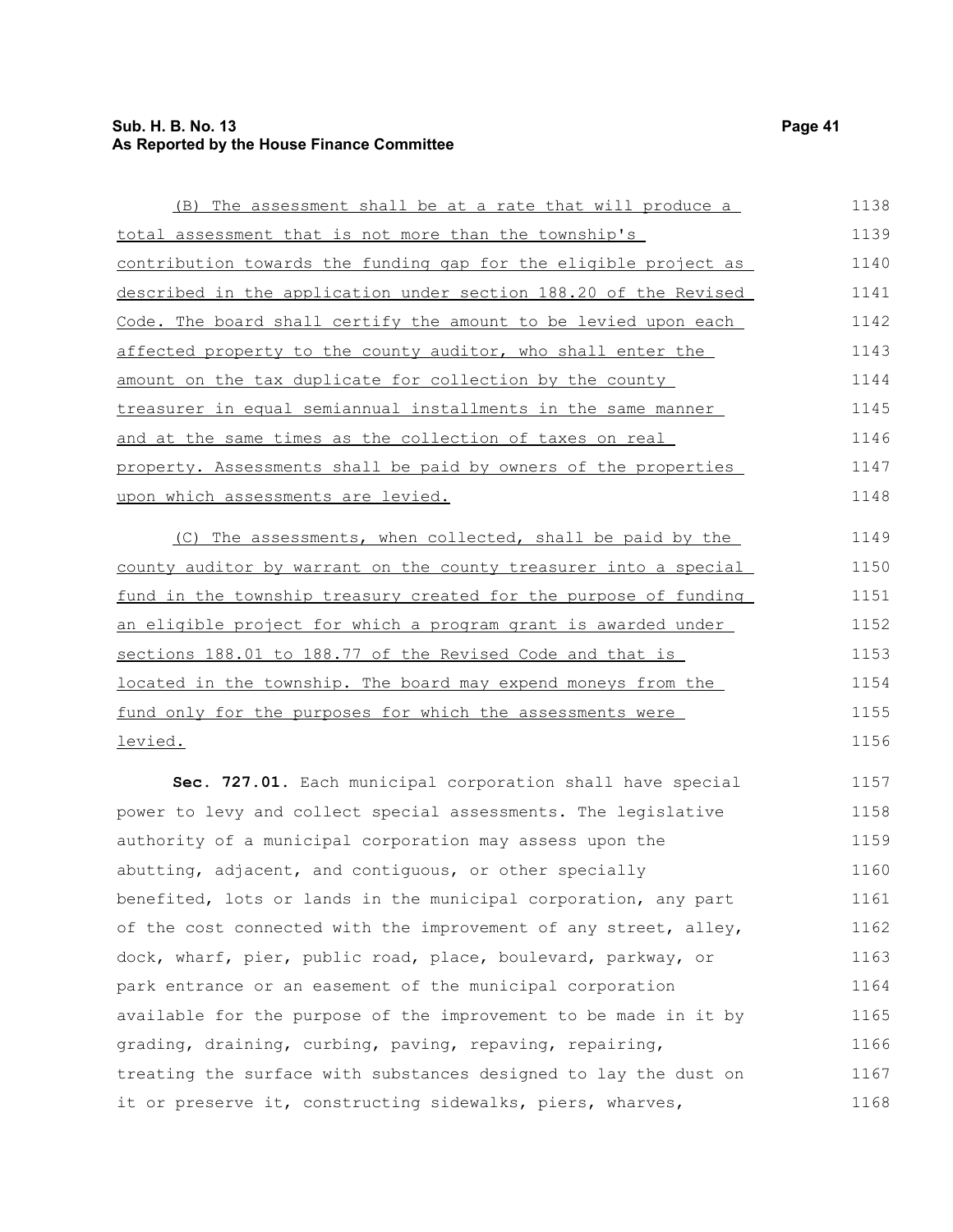#### **Sub. H. B. No. 13 Page 42 As Reported by the House Finance Committee**

docks, retaining walls, sewers, sewage disposal works and treatment plants, sewage pumping stations, water treatment plants, water pumping stations, reservoirs, and water storage tanks or standpipes, together with the facilities and appurtenances necessary and proper therefor, drains, storm-water retention basins, watercourses, water mains, or laying of water pipe, or the lighting, sprinkling, sweeping, or cleaning thereof, or removing snow therefrom, any part of the cost and expense of planting, maintaining, and removing shade trees thereupon; any part of the cost of a voluntary action, as defined in section 3746.01 of the Revised Code, undertaken pursuant to Chapter 3746. of the Revised Code by a special improvement district created under Chapter 1710. of the Revised Code, including the cost of acquiring property with respect to which the voluntary action is undertaken; any part of the cost and expense of constructing, maintaining, repairing, cleaning, and enclosing ditches; any part of the cost and expense of operating, maintaining, and replacing heating and cooling facilities for enclosed pedestrian canopies and malls; any part of the cost and expense of acquiring and improving parking facilities and structures for off-street parking of motor vehicles or of acquiring land and improving it by clearing, grading, draining, paving, lighting, erecting, constructing, and equipping it for parking facilities and structures for offstreet parking of motor vehicles, to the extent authorized by section 717.05 of the Revised Code, but only if no special assessment made for the purpose of developing off-street parking facilities and structures is levied against any land being used solely for off-street parking or against any land used solely for single or two-family dwellings; any part of the cost and expense of operating and maintaining the off-street parking facilities and structures; and any part of the cost connected 1169 1170 1171 1172 1173 1174 1175 1176 1177 1178 1179 1180 1181 1182 1183 1184 1185 1186 1187 1188 1189 1190 1191 1192 1193 1194 1195 1196 1197 1198 1199 1200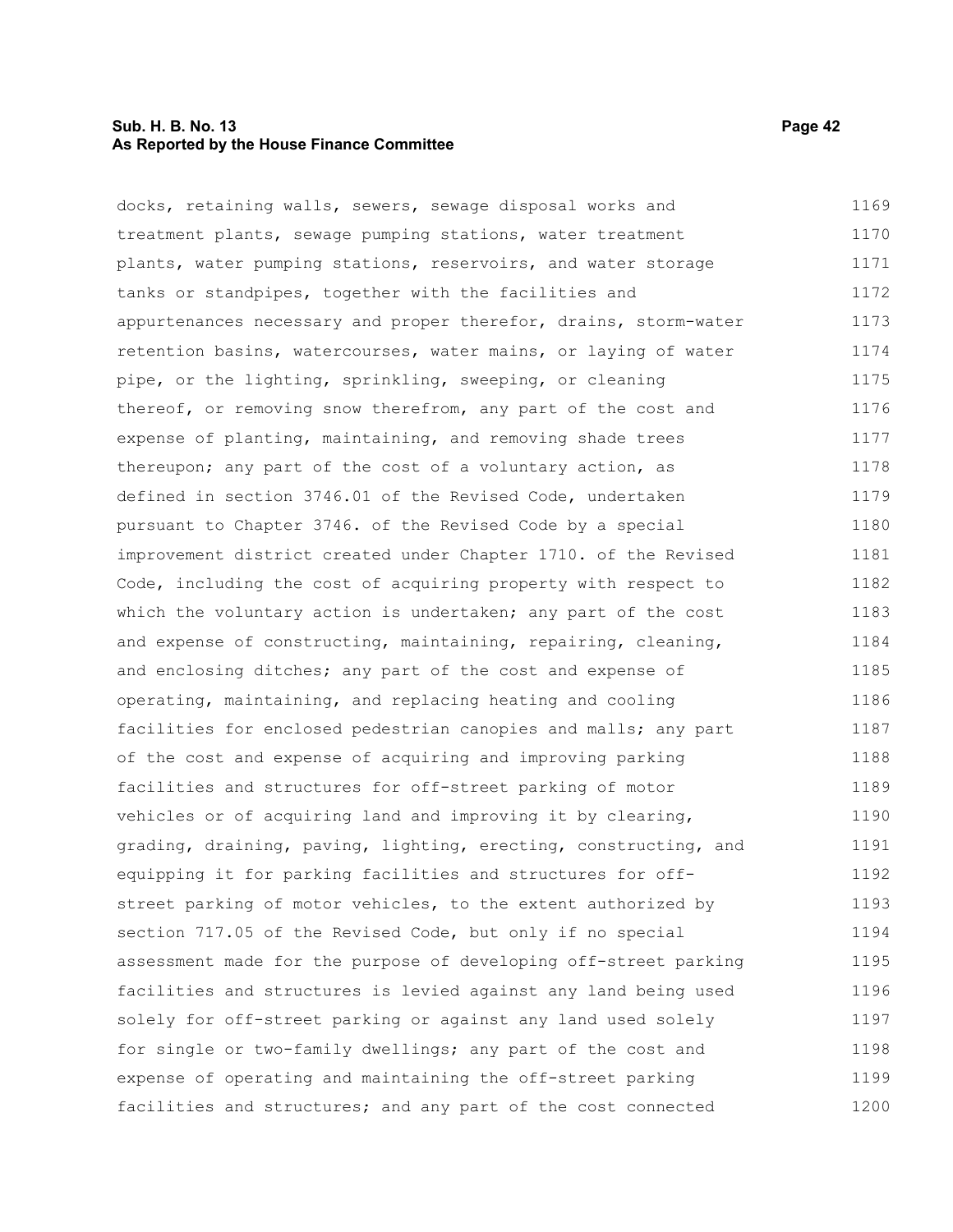### **Sub. H. B. No. 13 Page 43 As Reported by the House Finance Committee**

| with changing the channel of, or narrowing, widening, dredging,  | 1201 |
|------------------------------------------------------------------|------|
| deepening, or improving, any stream or watercourse, and for      | 1202 |
| constructing or improving any levees or boulevards on any stream | 1203 |
| or watercourse, or along or about any stream or watercourse,     | 1204 |
| together with any retaining wall, riprap protection, bulkhead,   | 1205 |
| culverts, approaches, flood gates, waterways, or drains          | 1206 |
| incidental to any stream or watercourse, or for making any other | 1207 |
| improvement of any river or lake front, whether it is privately  | 1208 |
| or publicly owned, which the legislative authority declares      | 1209 |
| conducive to the public health, convenience, or welfare. If a    | 1210 |
| program grant is awarded for an eligible project under sections  | 1211 |
| 188.01 to 188.77 of the Revised Code, a municipal corporation    | 1212 |
| may levy, against dwellings that are subject to the project, a   | 1213 |
| special assessment for the purpose of providing a contribution   | 1214 |
| from the municipal corporation towards the funding gap for the   | 1215 |
| project. The assessment shall be at a rate that will produce a   | 1216 |
| total assessment that is not more than the municipal             | 1217 |
| corporation's contribution towards the funding gap for the       | 1218 |
| eligible project as described in the application under section   | 1219 |
| 188.20 of the Revised Code. In addition, a municipal corporation | 1220 |
| may levy a special assessment for public improvement or public   | 1221 |
| services plans of a district formed under Chapter 1710. of the   | 1222 |
| Revised Code, as provided in that chapter. Except as otherwise   | 1223 |
| provided in Chapter 1710. of the Revised Code, special           | 1224 |
| assessments may be levied by any of the following methods:       | 1225 |
| (A) By a percentage of the tax value of the property             | 1226 |
| assessed;                                                        | 1227 |
| (B) In proportion to the benefits that may result from the       | 1228 |
| improvement;                                                     | 1229 |
| (C) By the front foot of the property bounding and               | 1230 |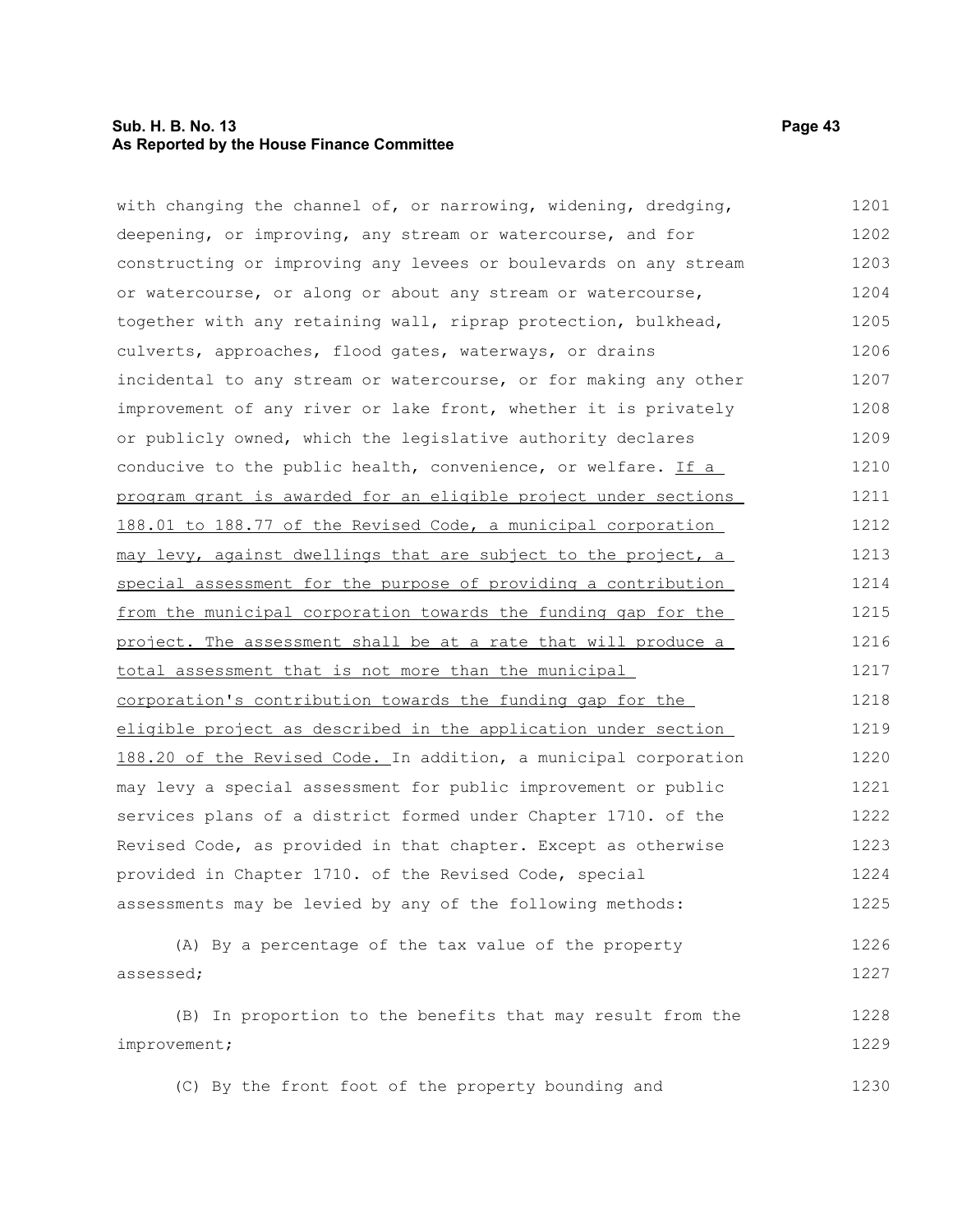| abutting upon the improvement.                                   | 1231 |
|------------------------------------------------------------------|------|
| Sec. 4926.01. As used in sections 4926.01 to 4926.40 of          | 1232 |
| the Revised Code:                                                | 1233 |
| (A) "Broadband facilitator" means an electric distribution       | 1234 |
| utility that applies to construct, and constructs, broadband     | 1235 |
| infrastructure to serve priority unserved areas but does not     | 1236 |
| offer or provide broadband service to retail customers.          | 1237 |
| (B) "Broadband infrastructure" means any equipment,              | 1238 |
| facilities, electronics, property, and technology deployments    | 1239 |
| that are used for the purpose of providing access to and         | 1240 |
| transmitting broadband service.                                  | 1241 |
| (C)(1) "Broadband provider" means an entity capable of           | 1242 |
| providing broadband service that is one of the following:        | 1243 |
| (a) A video service provider as defined in section 1332.21       | 1244 |
| of the Revised Code;                                             | 1245 |
| (b) A telecommunications service provider;                       | 1246 |
| (c) A satellite broadcasting service provider;                   | 1247 |
| (d) A wireless service provider as defined in section            | 1248 |
| 4927.01 of the Revised Code.                                     | 1249 |
| (2) "Broadband provider" excludes a governmental entity,         | 1250 |
| guasi-governmental entity, an electric distribution utility, a   | 1251 |
| broadband facilitator, and any affiliate of an electric          | 1252 |
| distribution utility or a broadband facilitator.                 | 1253 |
| (D) "Broadband service" means high-speed internet access         | 1254 |
| service capable of providing a minimum download speed of twenty- | 1255 |
| five megabits per second and a minimum upload speed of three     | 1256 |
| megabits per second upstream.                                    | 1257 |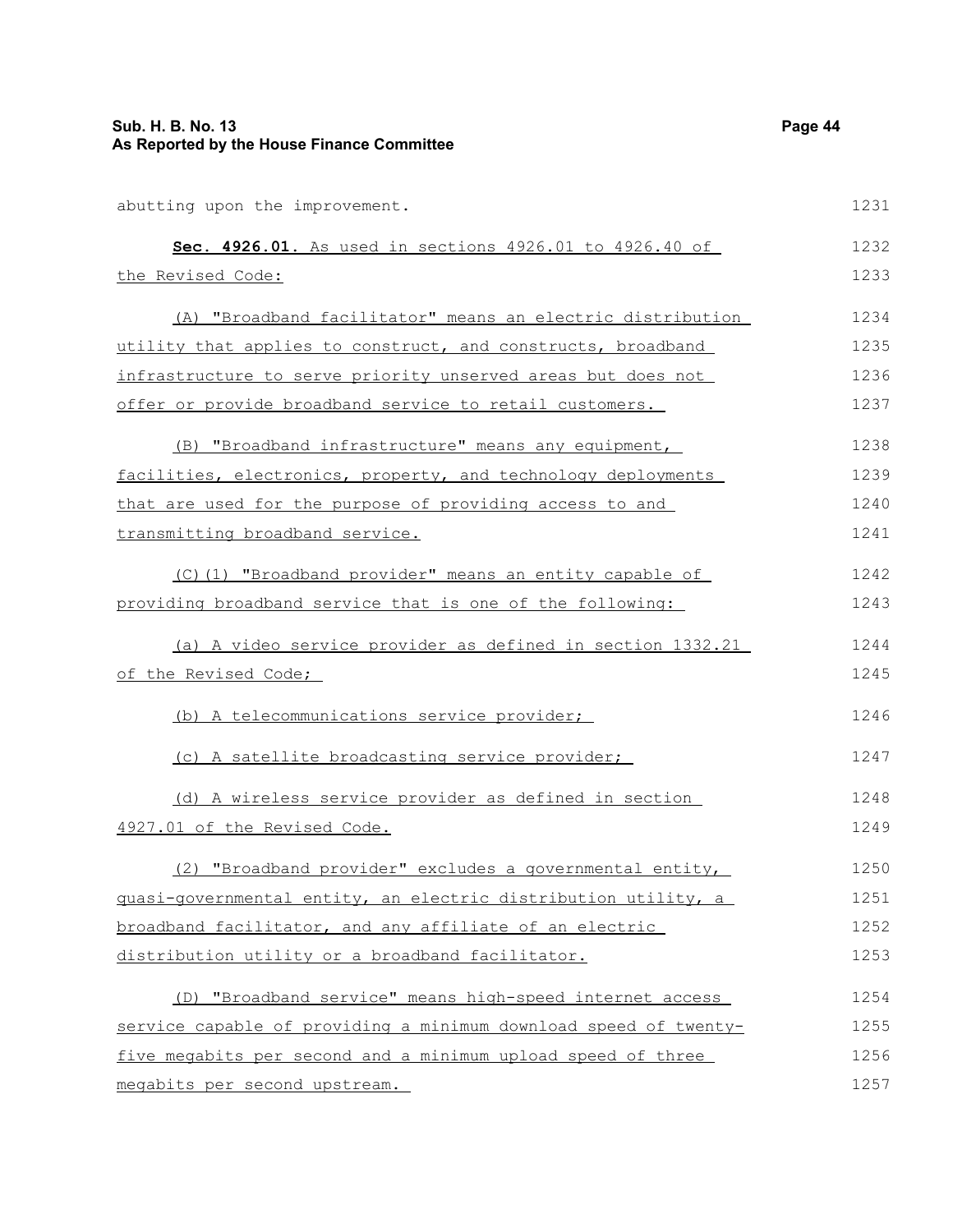### **Sub. H. B. No. 13 Page 45 As Reported by the House Finance Committee**

| (E) "Certified territory" has the same meaning as in             | 1258 |
|------------------------------------------------------------------|------|
| section 4933.81 of the Revised Code.                             | 1259 |
| (F) "Electric cooperative" and "electric distribution            | 1260 |
| utility" have the same meanings as in section 4928.01 of the     | 1261 |
| Revised Code.                                                    | 1262 |
| (G) "Eligible project" means a project to offer or provide       | 1263 |
| broadband service to retail customers in a priority unserved     | 1264 |
| area.                                                            | 1265 |
| (H) "Last mile" means the portion of a physical broadband        | 1266 |
| network, other than the broadband facilitator's broadband        | 1267 |
| infrastructure, that connects an eligible project to the broader | 1268 |
| network used to provide broadband service. "Last mile" includes  | 1269 |
| other network infrastructure such as pole attachments and make-  | 1270 |
| ready work needed to provide broadband service to retail         | 1271 |
| customers as part of an eligible project.                        | 1272 |
| (I) "Last mile investment costs" means investment costs          | 1273 |
| approved under section 4926.20 of the Revised Code for pole      | 1274 |
| attachments and make-ready work.                                 | 1275 |
| (J) "Make-ready work" means, as determined by the nature         | 1276 |
| of the work required, "make-ready," "complex make-ready," or     | 1277 |
| "simple make-ready" as those terms are defined in 47 C.F.R.      | 1278 |
| 1.1402.                                                          | 1279 |
| (K) "Net cost" means costs for broadband infrastructure,         | 1280 |
| including, but not limited to, a carrying charge on capital      | 1281 |
| investments that reflects a broadband facilitator's weighted     | 1282 |
| average cost of capital, depreciation, amortization, accretion,  | 1283 |
| tax and expenses, plus operation and maintenance expenses, less  | 1284 |
| any income generated by leasing broadband infrastructure         | 1285 |
| constructed under sections 4926.01 to 4926.40 of the Revised     | 1286 |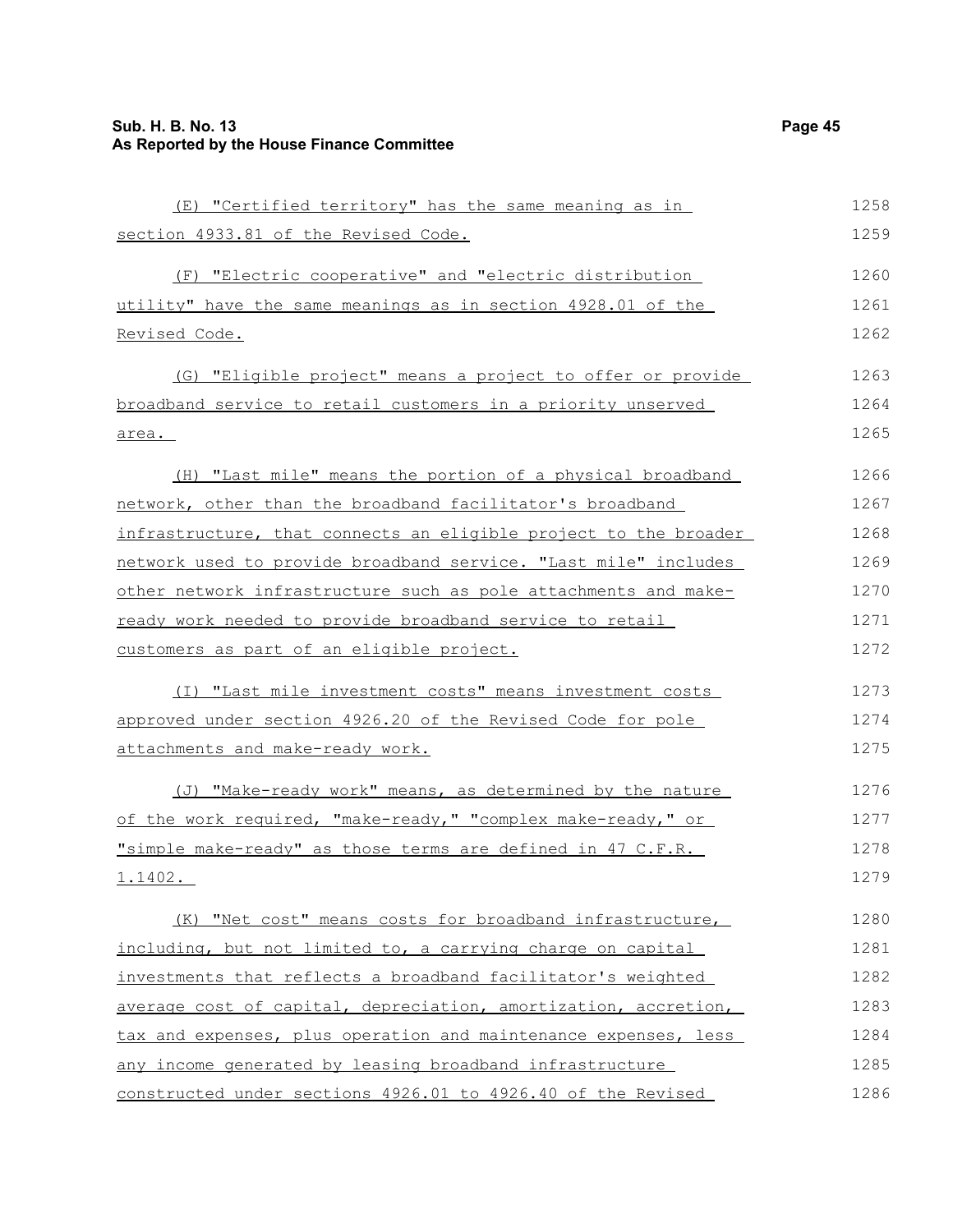| Code.                                                              | 1287 |
|--------------------------------------------------------------------|------|
| (L) "Priority unserved area" means an unserved area in one         | 1288 |
| of the thirty-two counties within the Appalachian region of Ohio   | 1289 |
| that ranks in the top four Ohio counties when considering the      | 1290 |
| number of unserved customers in the county, the cost per           | 1291 |
| <u>customer of serving unserved areas in the county, and other</u> | 1292 |
| factors as specified in rules adopted by the public utilities      | 1293 |
| commission pursuant to section 4926.40 of the Revised Code.        | 1294 |
| (M) "Satellite broadcasting service" has the same meaning          | 1295 |
| as in section 5739.01 of the Revised Code.                         | 1296 |
|                                                                    |      |
| (N) "Telecommunications service" has the same meaning as           | 1297 |
| in section 1332.21 of the Revised Code.                            | 1298 |
| (O) "Unserved area" means any area of the state in which           | 1299 |
| internet access service capable of providing a minimum download    | 1300 |
| speed of ten megabits per second and a minimum upload speed of     | 1301 |
| one megabit per second is not available to potential retail        | 1302 |
| <u>customers located in the area.</u>                              | 1303 |
| Sec. 4926.02. It is the public policy of the state to:             | 1304 |
| (A) Facilitate the provision of broadband infrastructure           | 1305 |
| under just and reasonable rates, terms, and conditions;            | 1306 |
| (B) Facilitate the provision of broadband service in               | 1307 |
| priority unserved areas in the state;                              | 1308 |
| (C) Provide access to broadband service to priority                | 1309 |
| unserved areas of the state by facilitating the construction of    | 1310 |
| broadband infrastructure;                                          | 1311 |
|                                                                    |      |
| (D) Not unduly favor or advantage any broadband provider.          | 1312 |
| Sec. 4926.03. (A) Subject to sections 4926.04 to 4926.40           | 1313 |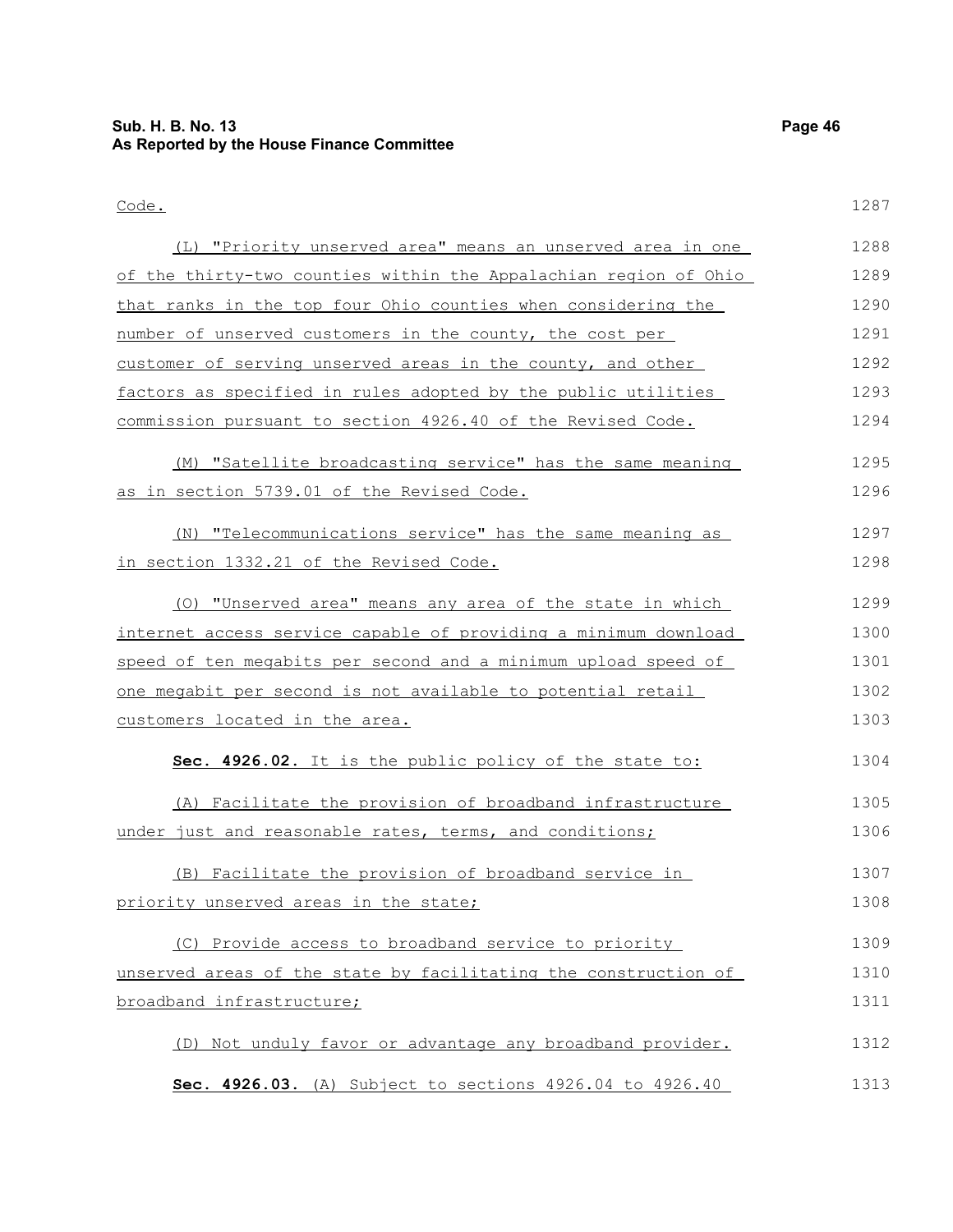### **Sub. H. B. No. 13 Page 47 As Reported by the House Finance Committee**

| of the Revised Code, a broadband facilitator may construct         | 1314 |
|--------------------------------------------------------------------|------|
| broadband infrastructure in priority unserved areas that are       | 1315 |
| located inside of its certified territory or in the territory of   | 1316 |
| an electric cooperative or a municipal electric utility under an   | 1317 |
| agreement under section 4926.04 of the Revised Code.               | 1318 |
| (B) Nothing in sections 4926.01 to 4926.40 of the Revised          | 1319 |
| Code authorizes a broadband facilitator to construct, own, or      | 1320 |
| operate broadband infrastructure to provide broadband service to   | 1321 |
| retail customers or to provide services as an internet service     | 1322 |
| provider or telecommunications service provider.                   | 1323 |
| Sec. 4926.04. (A) As part of its capacity as a broadband           | 1324 |
| facilitator, an electric distribution facility may enter into an   | 1325 |
| agreement with an electric cooperative or municipal electric       | 1326 |
| <u>utility to construct broadband infrastructure in a priority</u> | 1327 |
| unserved area if the geographic area is served by the              | 1328 |
| cooperative or municipal electric utility and the geographic       | 1329 |
| area is adjacent to the electric distribution utility's            | 1330 |
| certified territory. An agreement pursuant to this section shall   | 1331 |
| be based on mutually accepted commercial terms and shall provide   | 1332 |
| for the full and timely recovery of the facilitator's net costs    | 1333 |
| associated with the construction of the infrastructure.            | 1334 |
| (B) A cooperative or municipal electric utility shall              | 1335 |
| provide compensation to the facilitator as specified in the        | 1336 |
| terms of the agreement.                                            | 1337 |
| (C) The electric distribution utility in its capacity as a         | 1338 |
| broadband facilitator shall file a copy of the agreement with      | 1339 |
| the public utilities commission for review and approval as part    | 1340 |
| of an application under section 4926.07 of the Revised Code.       | 1341 |
| Sec. 4926.05. A broadband facilitator shall establish a            | 1342 |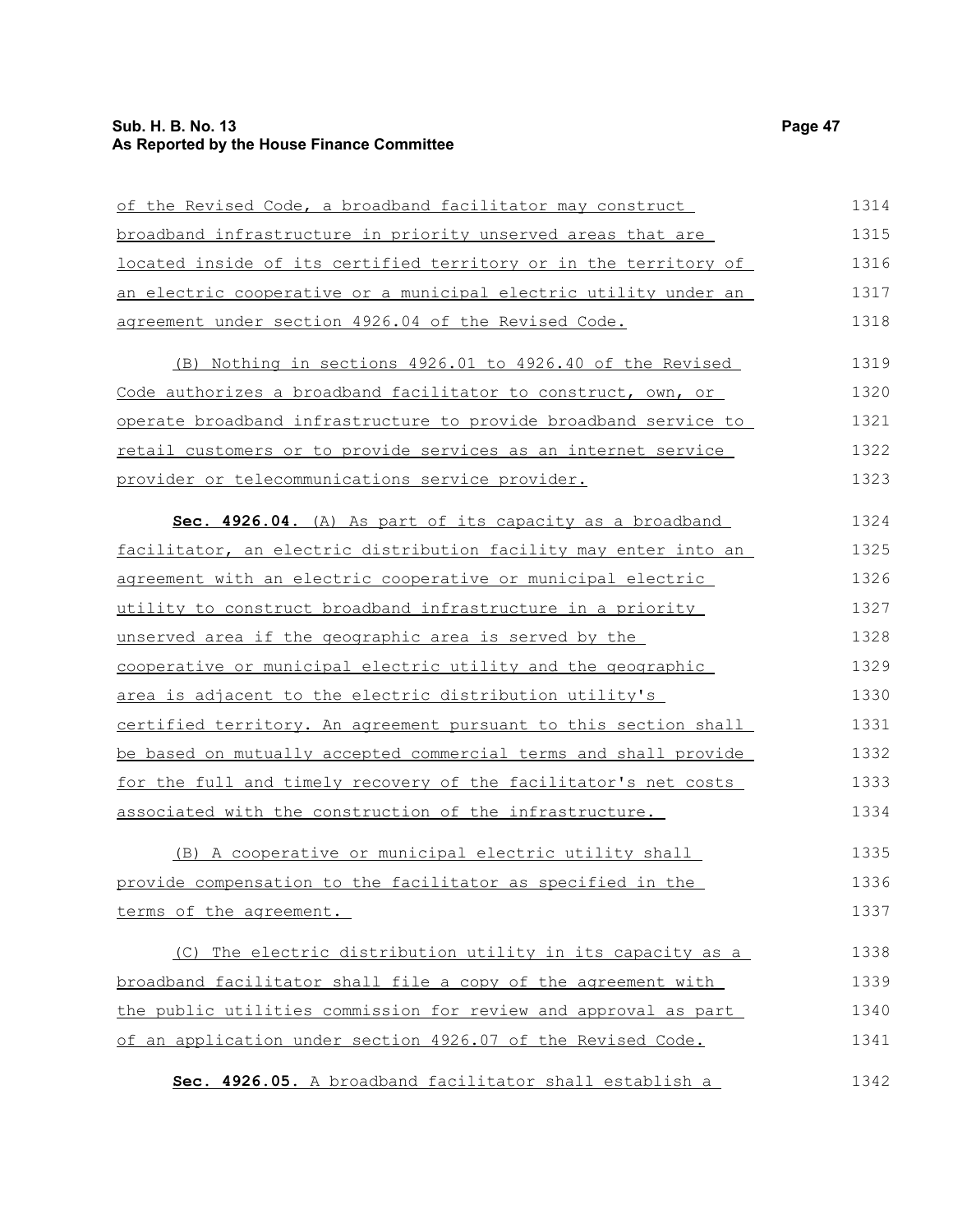### **Sub. H. B. No. 13 Page 48 As Reported by the House Finance Committee**

| written policy for constructing broadband infrastructure         | 1343 |
|------------------------------------------------------------------|------|
| pursuant to sections 4926.04 to 4926.40 of the Revised Code. The | 1344 |
| policy shall be available to the public and shall include the    | 1345 |
| following:                                                       | 1346 |
| (A) Procedures for executing agreements entered under            | 1347 |
| section 4926.04 of the Revised Code;                             | 1348 |
| (B) The method for the full and timely recovery of the           | 1349 |
| facilitator's net costs associated with the construction of the  | 1350 |
| infrastructure;                                                  | 1351 |
| (C) Procedures for a nondiscriminatory competitive               | 1352 |
| selection process to select a qualified broadband provider as    | 1353 |
| part of the application process in sections 4926.10 and 4926.13  | 1354 |
| of the Revised Code;                                             | 1355 |
| (D) A nondiscriminatory procedure for other providers to         | 1356 |
| request interconnection access to the infrastructure;            | 1357 |
| (E) A list of any just and reasonable charges associated         | 1358 |
| with granting or leasing interconnection access and the          | 1359 |
| standards upon which those charges are calculated.               | 1360 |
| Sec. 4926.06. (A) A broadband facilitator that constructs        | 1361 |
| broadband infrastructure pursuant to sections 4926.04 to 4926.40 | 1362 |
| of the Revised Code shall establish a nondiscriminatory          | 1363 |
| competitive selection process that at a minimum meets the        | 1364 |
| following requirements:                                          | 1365 |
| (1) The facilitator shall submit a request for proposals         | 1366 |
| to select at least one broadband provider capable of completing  | 1367 |
| the last mile to an eligible project;                            | 1368 |
| (2) If no providers respond to the request for proposals         | 1369 |
| submitted under division (A) of this section, the facilitator    | 1370 |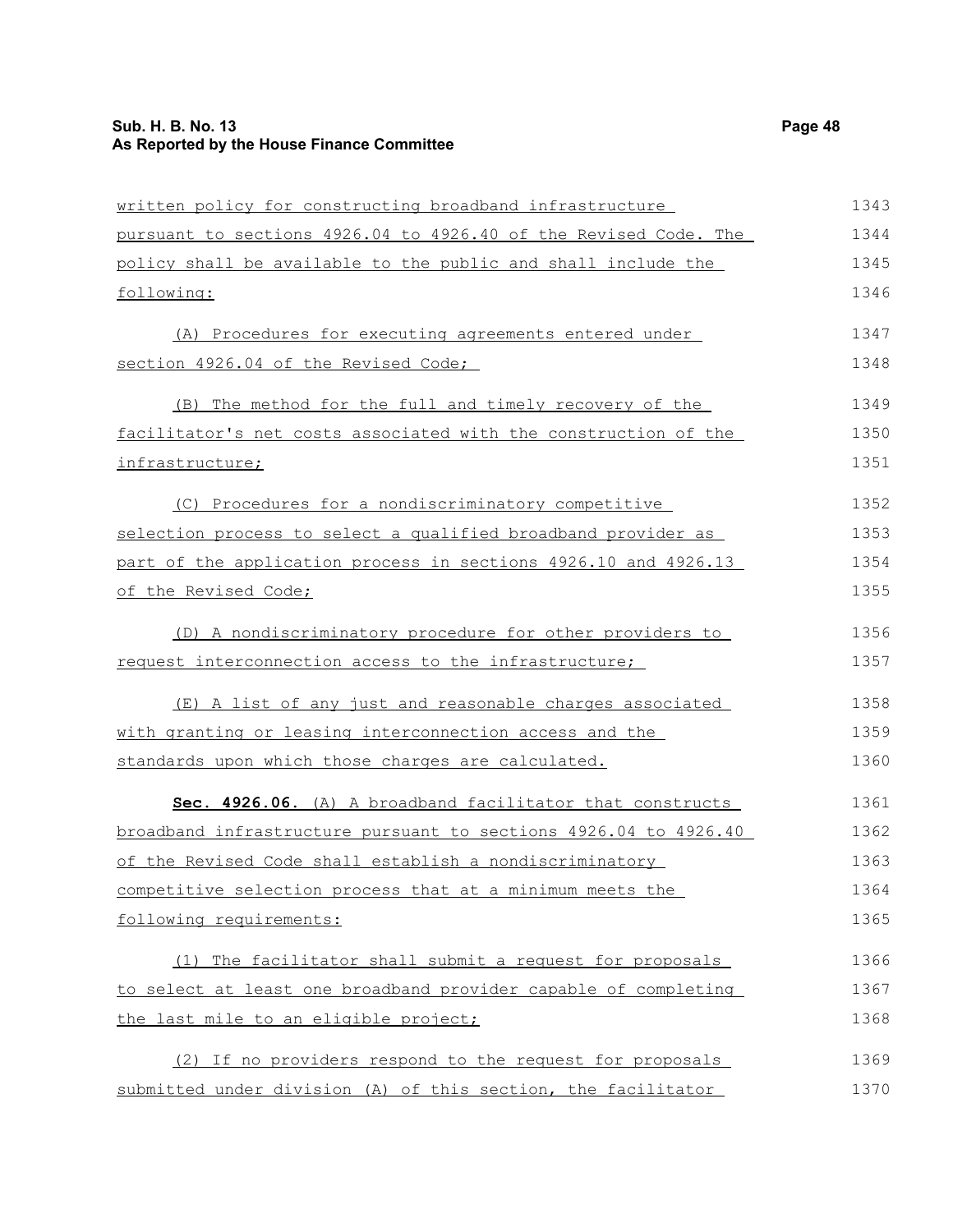### **Sub. H. B. No. 13 Page 49 As Reported by the House Finance Committee**

| may submit a second request for proposals that includes proposed | 1371 |
|------------------------------------------------------------------|------|
| funding for up to fifty per cent of the last mile investment     | 1372 |
| associated with completing the last mile for an eligible         | 1373 |
| project.                                                         | 1374 |
| (3) A provider participating in the competitive selection        | 1375 |
| process under this section demonstrates all of the following:    | 1376 |
| (a) Extensive experience, technical ability, and financial       | 1377 |
| capability to successfully deploy broadband service in the       | 1378 |
| priority unserved area;                                          | 1379 |
| (b) The length of time the provider has been providing           | 1380 |
| broadband service in the state;                                  | 1381 |
| (c) The ability of the provider to leverage nearby or            | 1382 |
| adjacent broadband infrastructure to facilitate the completion   | 1383 |
| of the last mile of the eligible project.                        | 1384 |
| (B) The public utilities commission shall review the             | 1385 |
| competitive selection process as part of an application under    | 1386 |
| section 4926.07 of the Revised Code. The commission shall        | 1387 |
| confirm that the process was conducted prudently and achieved a  | 1388 |
| reasonable competitive result.                                   | 1389 |
| Sec. 4926.07. (A) A broadband facilitator shall file an          | 1390 |
| application with the public utilities commission for approval of | 1391 |
| broadband infrastructure construction before constructing the    | 1392 |
| infrastructure in a priority unserved area of the facilitator's  | 1393 |
| certified territory.                                             | 1394 |
| (B) A facilitator shall not file an application under this       | 1395 |
| section unless the facilitator has selected at least one         | 1396 |
| broadband provider to complete the last mile for the             | 1397 |
| infrastructure described in the application.                     | 1398 |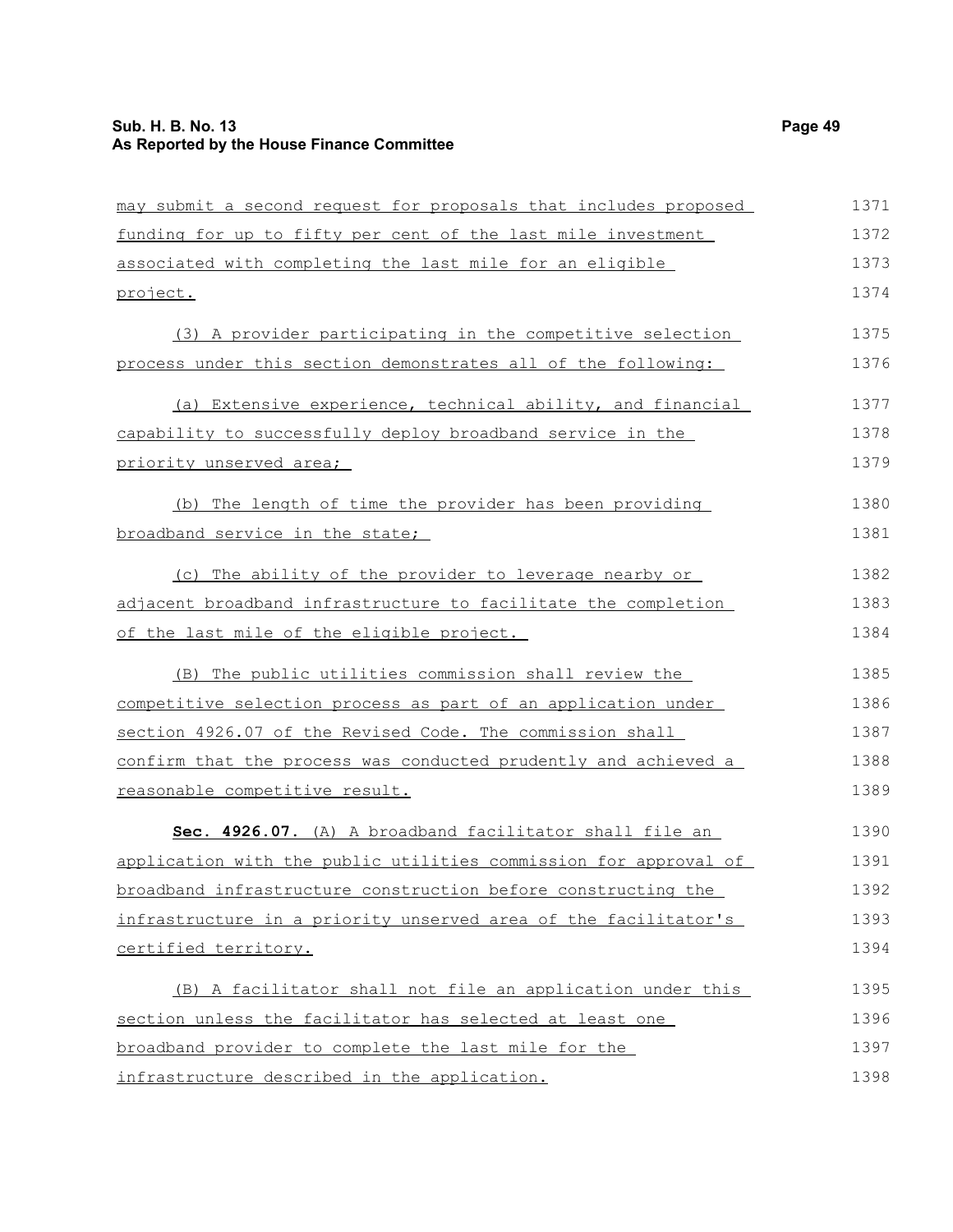| Sec. 4926.09. An application filed under section 4926.07         | 1399 |
|------------------------------------------------------------------|------|
| of the Revised Code shall be filed on a form prescribed by the   | 1400 |
| public utilities commission.                                     | 1401 |
| Sec. 4926.10. An application filed by a broadband                | 1402 |
| facilitator under section 4926.07 of the Revised Code shall      | 1403 |
| include all of the following:                                    | 1404 |
| (A) The location and a detailed description of the               | 1405 |
| priority unserved area in which the broadband infrastructure     | 1406 |
| will be constructed;                                             | 1407 |
| (B) The number of new customers that are expected to have        | 1408 |
| access to broadband service after the infrastructure is          | 1409 |
| constructed;                                                     | 1410 |
| (C) The incremental benefits, including any economic             | 1411 |
| development benefits, that are attributable to the construction  | 1412 |
| of the infrastructure;                                           | 1413 |
| (D) The estimated cost of the infrastructure;                    | 1414 |
| The estimated time to construct the infrastructure;<br>(E)       | 1415 |
| (F) Whether the application includes proposed funding for        | 1416 |
| last mile investment pursuant to a competitive selection process | 1417 |
| for a broadband provider held under division (A)(2) of section   | 1418 |
| 4926.06 of the Revised Code;                                     | 1419 |
| (G) Any information the facilitator received from the            | 1420 |
| provider selected under the competitive selection process        | 1421 |
| pursuant to section 4926.06 of the Revised Code and any updates  | 1422 |
| to that information.                                             | 1423 |
| (H) A copy of the agreement entered into by the                  | 1424 |
| facilitator and at least one provider following a competitive    | 1425 |
| selection process held under section 4926.06 of the Revised Code | 1426 |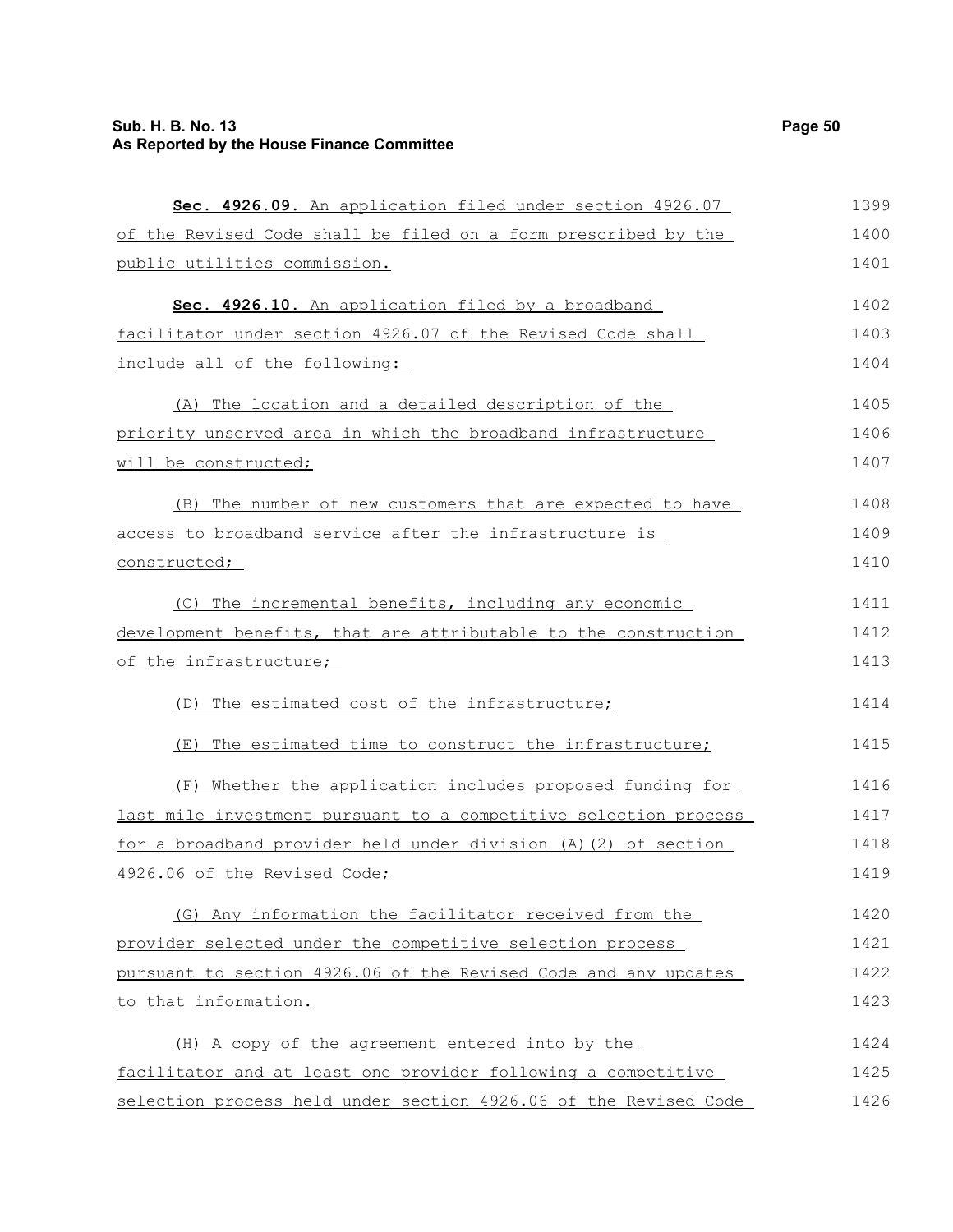### **Sub. H. B. No. 13 Page 51 As Reported by the House Finance Committee**

| and in which the provider commits to completing the last mile   | 1427 |
|-----------------------------------------------------------------|------|
| related to the eligible project and offering retail broadband   | 1428 |
| service in the priority unserved area within eighteen months    | 1429 |
| after the infrastructure is constructed;                        | 1430 |
| (I) A copy of the facilitator's policy established under        | 1431 |
| section 4926.05 of the Revised Code;                            | 1432 |
| (J) A copy of any agreement entered into under section          | 1433 |
| 4926.04 of the Revised Code.                                    | 1434 |
| Sec. 4926.13. (A) The public utilities commission may           | 1435 |
| approve an application filed under section 4926.07 of the       | 1436 |
| Revised Code if, upon review of the application and determining | 1437 |
| the application is complete, the commission does all of the     | 1438 |
| following:                                                      | 1439 |
| (1) Finds that the area in which the broadband facilitator      | 1440 |
| proposes to construct broadband infrastructure qualifies as a   | 1441 |
| priority unserved area;                                         | 1442 |
| (2) Determines that the application is not in violation of      | 1443 |
| section 4926.15 of the Revised Code;                            | 1444 |
| (3) Finds, after reviewing the facilitator's estimated          | 1445 |
| costs to construct the infrastructure, that the costs are just  | 1446 |
| and reasonable;                                                 | 1447 |
| (4) Finds, after reviewing the facilitator's estimated          | 1448 |
| benefits or conducting its own review, that there are           | 1449 |
| incremental benefits, including economic development benefits,  | 1450 |
| attributable to the construction of the infrastructure;         | 1451 |
| (5) Finds that the infrastructure does not duplicate or         | 1452 |
| overlap with infrastructure previously approved under this      | 1453 |
| section.                                                        | 1454 |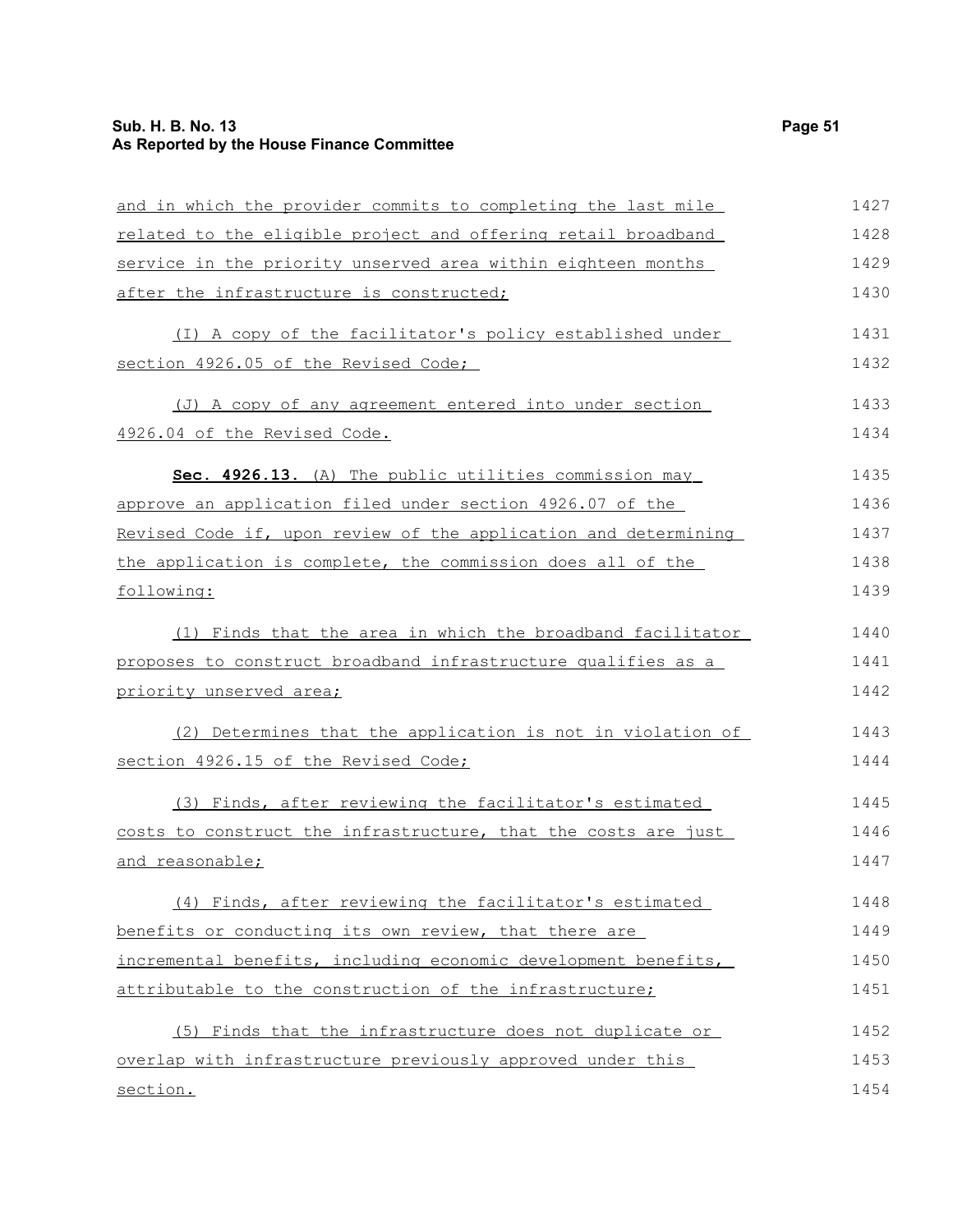### **Sub. H. B. No. 13 Page 52 As Reported by the House Finance Committee**

| (6) Finds that the infrastructure does not duplicate or          | 1455 |
|------------------------------------------------------------------|------|
| overlap with federal funding under the connect America funds or  | 1456 |
| the rural digital opportunity fund;                              | 1457 |
| (7) Determines whether the facilitator's competitive             | 1458 |
| selection process under section 4926.06 of the Revised Code was  | 1459 |
| conducted prudently and achieved a reasonable, competitive       | 1460 |
| result.                                                          | 1461 |
| (B) An application approved under this section shall be in       | 1462 |
| the form of an order of the commission, which order shall        | 1463 |
| supersede any conflicting or otherwise applicable tariff or      | 1464 |
| schedule for broadband infrastructure or last mile investments   | 1465 |
| in a previous order.                                             | 1466 |
| (C) The commission shall deny the application if any of          | 1467 |
| the following apply:                                             | 1468 |
| (1) The application is incomplete.                               | 1469 |
| (2) The commission is unable to make the findings and            | 1470 |
| determinations required under this section.                      | 1471 |
| (3) The commission determines that the capital investment        | 1472 |
| associated with the eligible project described in the            | 1473 |
| application exceeds two million five hundred thousand dollars,   | 1474 |
| provided that the capital investment does not include the        | 1475 |
| facilitator's operation and maintenance expenses associated with | 1476 |
| the capital investment in the infrastructure, total future       | 1477 |
| revenue requirement collections of the facilitator under section | 1478 |
| 4926.21 of the Revised Code, or last mile funding for a          | 1479 |
| broadband provider.                                              | 1480 |
| Sec. 4926.15. No broadband facilitator may construct             | 1481 |
| broadband infrastructure in a geographic area in which a         | 1482 |
| broadband provider has been awarded a program grant under the    | 1483 |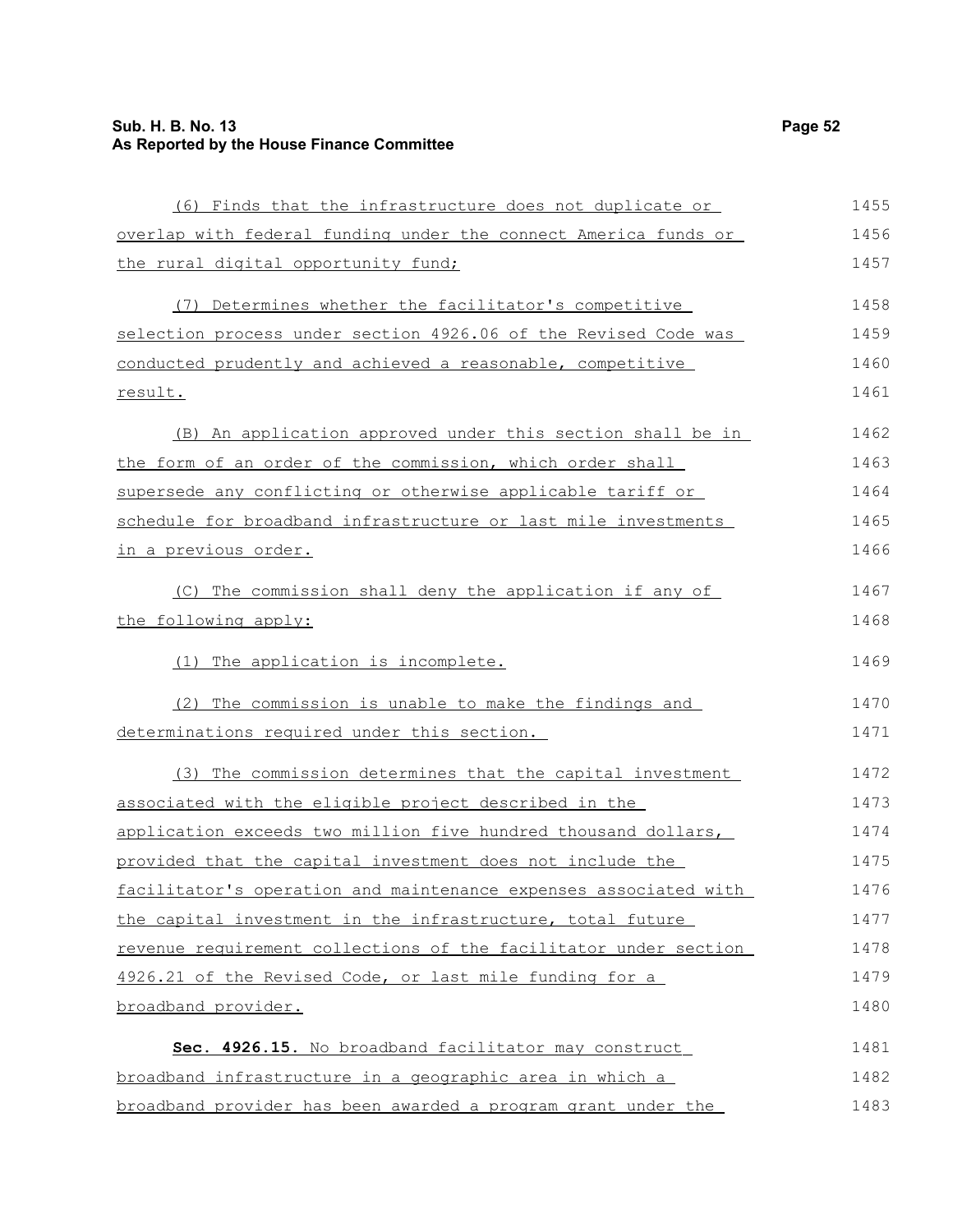### **Sub. H. B. No. 13 Page 53 As Reported by the House Finance Committee**

| Ohio residential broadband expansion grant program under         | 1484 |
|------------------------------------------------------------------|------|
| sections 188.40 to 188.44 of the Revised Code unless the         | 1485 |
| provider that receives the program grant does not construct the  | 1486 |
| project for which the program grant was awarded.                 | 1487 |
| Sec. 4926.16. Within one hundred eighty days after a             | 1488 |
| broadband facilitator submits an application to the public       | 1489 |
| utilities commission under section 4926.07 of the Revised Code,  | 1490 |
| the commission shall approve or deny the application.            | 1491 |
| Sec. 4926.20. (A) Except as provided in division (B) of          | 1492 |
| this section and pursuant to an application approved under       | 1493 |
| section 4926.13 of the Revised Code, the public utilities        | 1494 |
| commission shall approve a rate mechanism that allows an         | 1495 |
| electric distribution utility to fully and timely recover the    | 1496 |
| following from its retail electric service customers:            | 1497 |
| (1) The net costs incurred by a broadband facilitator to         | 1498 |
| construct, own, and maintain broadband infrastructure, which     | 1499 |
| shall reflect a credit for any revenues recovered pursuant to an | 1500 |
| agreement under section 4926.04 of the Revised Code;             | 1501 |
| (2) Up to fifty per cent of any last mile investment costs       | 1502 |
| as approved in the application.                                  | 1503 |
| (B) The commission shall not approve the rate mechanism          | 1504 |
| described in division (A) of this section if the commission      | 1505 |
| determines that the mechanism will result in a double recovery   | 1506 |
| of any costs by the electric distribution utility. If the        | 1507 |
| commission disapproves a rate mechanism pursuant to this         | 1508 |
| division, the commission may subsequently approve a revised rate | 1509 |
| mechanism if the double recovery is cured.                       | 1510 |
| Sec. 4926.21. A rate mechanism approved by the public            | 1511 |
| utilities commission under section 4926.20 of the Revised Code   | 1512 |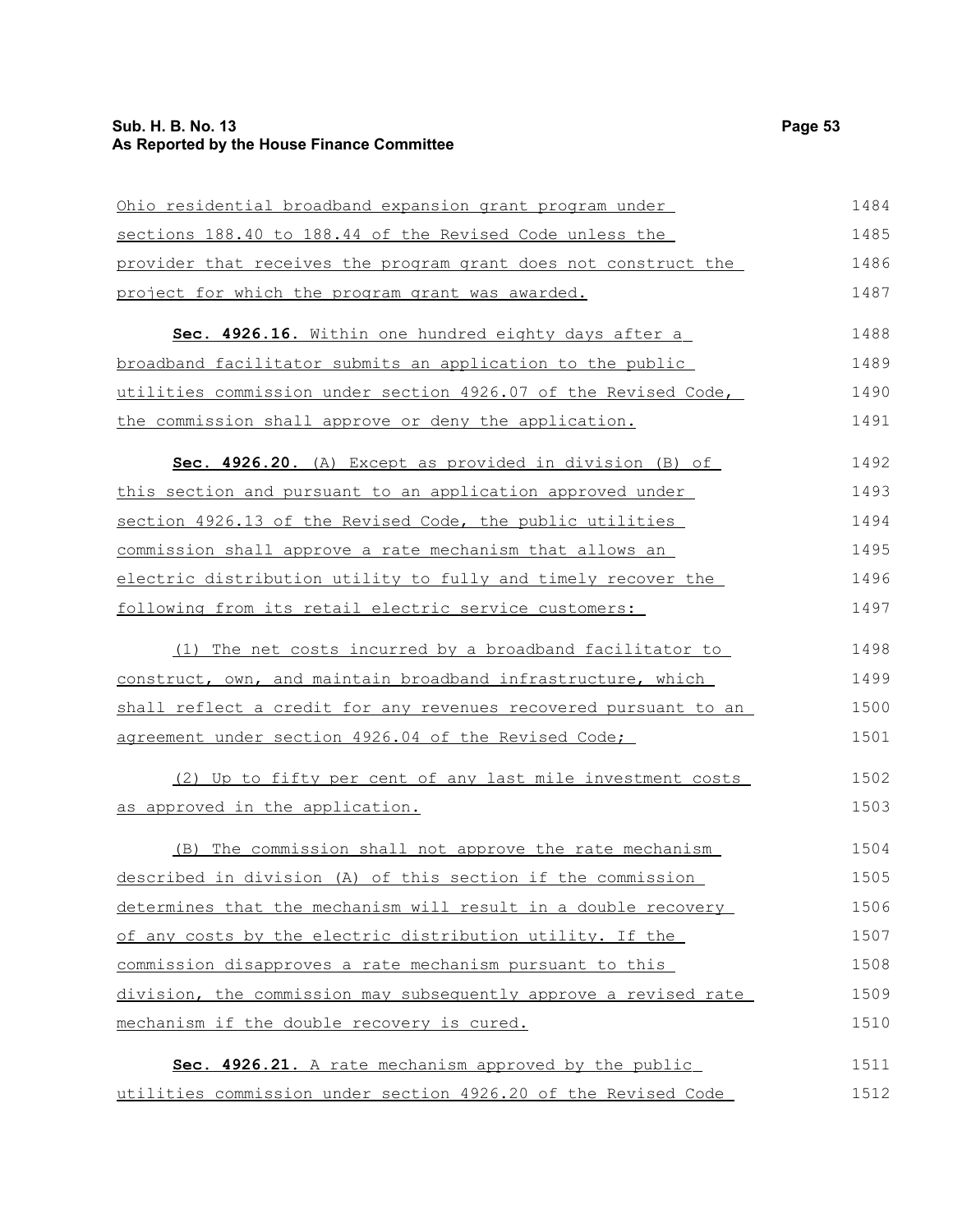| shall do the following:                                          | 1513 |
|------------------------------------------------------------------|------|
| (A) Fully and timely recover net costs related to                | 1514 |
| broadband infrastructure, if the costs are prudently incurred,   | 1515 |
| which shall reflect a credit for any revenues recovered pursuant | 1516 |
| to an agreement under section 4926.04 of the Revised Code;       | 1517 |
| (B) Fully and timely recover last mile investment costs as       | 1518 |
| specified by the commission;                                     | 1519 |
| (C) Fully and timely recover the costs described in              | 1520 |
| division (A) and (B) of this section, authorize a monthly        | 1521 |
| charge, including deferrals, that does not exceed one dollar per | 1522 |
| customer per month for residential customers and does not exceed | 1523 |
| five dollars and fifty cents per customer per month for          | 1524 |
| nonresidential customers.                                        | 1525 |

 **Sec. 4926.26.** An existing rate mechanism previously authorized by the public utilities commission may be used as the mechanism under section 4926.20 of the Revised Code, if the existing mechanism will continue to exist for the full term of the cost recovery for broadband infrastructure and any last mile investment costs. The commission shall determine whether the existing rate mechanism is suitable for the infrastructure cost recovery. A surcharge previously approved for an electric distribution utility under division (B)(2)(h) of section 4928.143 of the Revised Code may be considered a suitable rate mechanism under this section. 1526 1527 1528 1529 1530 1531 1532 1533 1534 1535 1536

 **Sec. 4926.27.** If the public utilities commission, under section 4926.26 of the Revised Code, authorizes the use of an existing rate mechanism, and that mechanism subsequently expires or is terminated before the broadband infrastructure costs or last mile investment costs approved under section 4926.20 of the 1537 1538 1539 1540 1541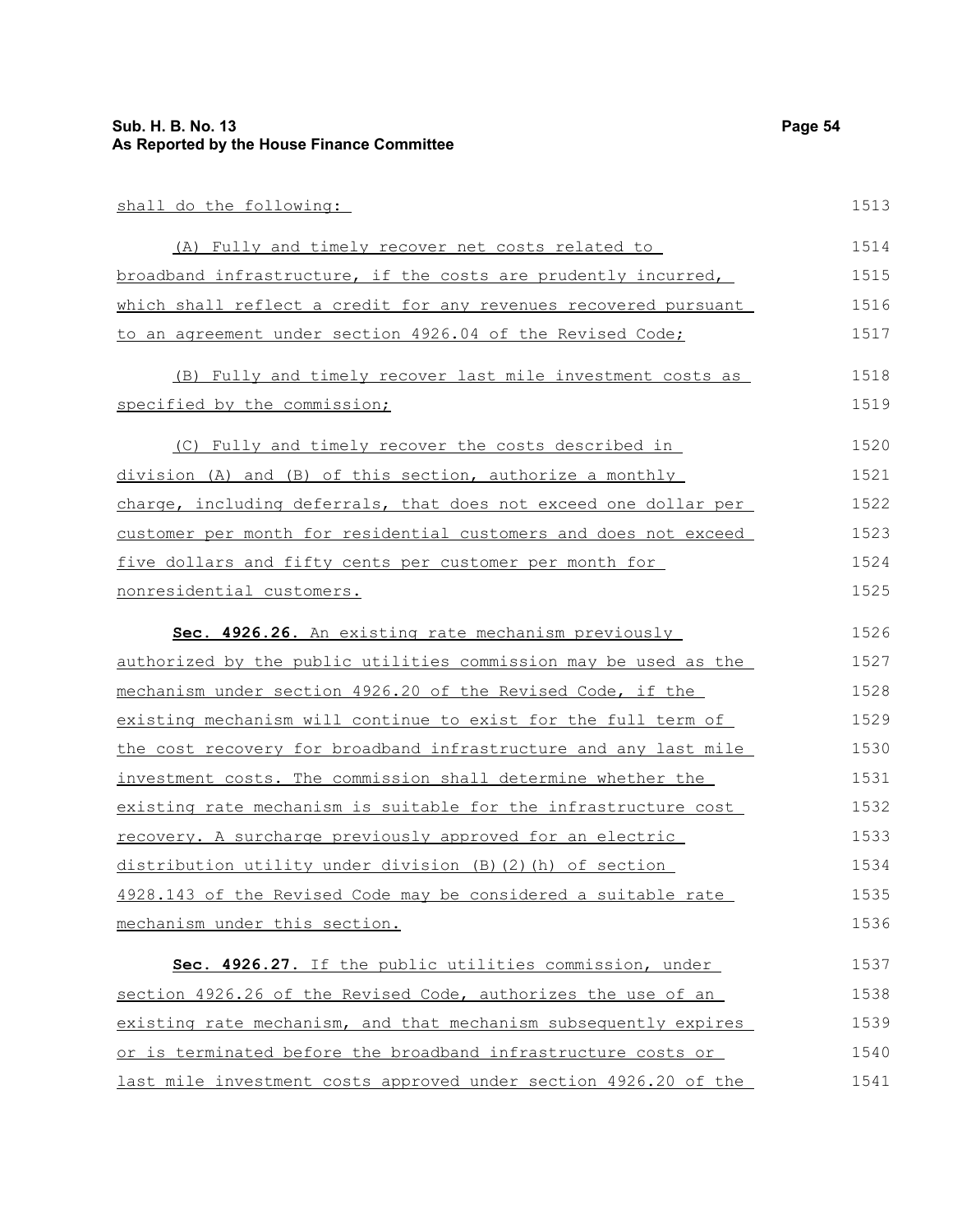| Revised Code, if any, are fully recovered, the commission, in a  | 1542 |
|------------------------------------------------------------------|------|
| timely manner, shall establish a new rate mechanism under        | 1543 |
| section 4926.20 of the Revised Code to ensure uninterrupted full | 1544 |
| and timely recovery of those approved infrastructure costs and   | 1545 |
| last mile investment costs.                                      | 1546 |
| Sec. 4926.29. (A) The public utilities commission annually       | 1547 |
| shall review and update the rates charged under a rate mechanism | 1548 |
| established under section 4926.20 of the Revised Code until an   | 1549 |
| electric distribution utility's approved net costs and any       | 1550 |
| approved last mile investment costs are fully recovered.         | 1551 |
| (B) In the annual rate review, the commission shall              | 1552 |
| include the approved broadband infrastructure net costs and any  | 1553 |
| approved last mile investment costs for the year under review.   | 1554 |
| Sec. 4926.31. Recovery of approved costs related to              | 1555 |
| broadband infrastructure and any approved last mile investment   | 1556 |
| costs under sections 4926.20 to 4926.29 of the Revised Code are  | 1557 |
| not subject to Chapter 4909. of the Revised Code or the earnings | 1558 |
| test under division (F) of section 4928.143 of the Revised Code. | 1559 |
| Sec. 4926.311. A broadband facilitator that constructs           | 1560 |
| broadband infrastructure pursuant to an application approved     | 1561 |
| under section 4926.13 of the Revised Code shall not, after the   | 1562 |
| infrastructure is constructed, sell or transfer the              | 1563 |
| infrastructure to an affiliate of an electric distribution       | 1564 |
| utility.                                                         | 1565 |
| Sec. 4926.33. An electric distribution utility acting as a       | 1566 |
| broadband facilitator with an application approved under section | 1567 |
| 4926.13 of the Revised Code for an eligible project shall        | 1568 |
| request or receive from a telecommunications service provider or | 1569 |
| a video service provider a reduced per pole rental rate, with    | 1570 |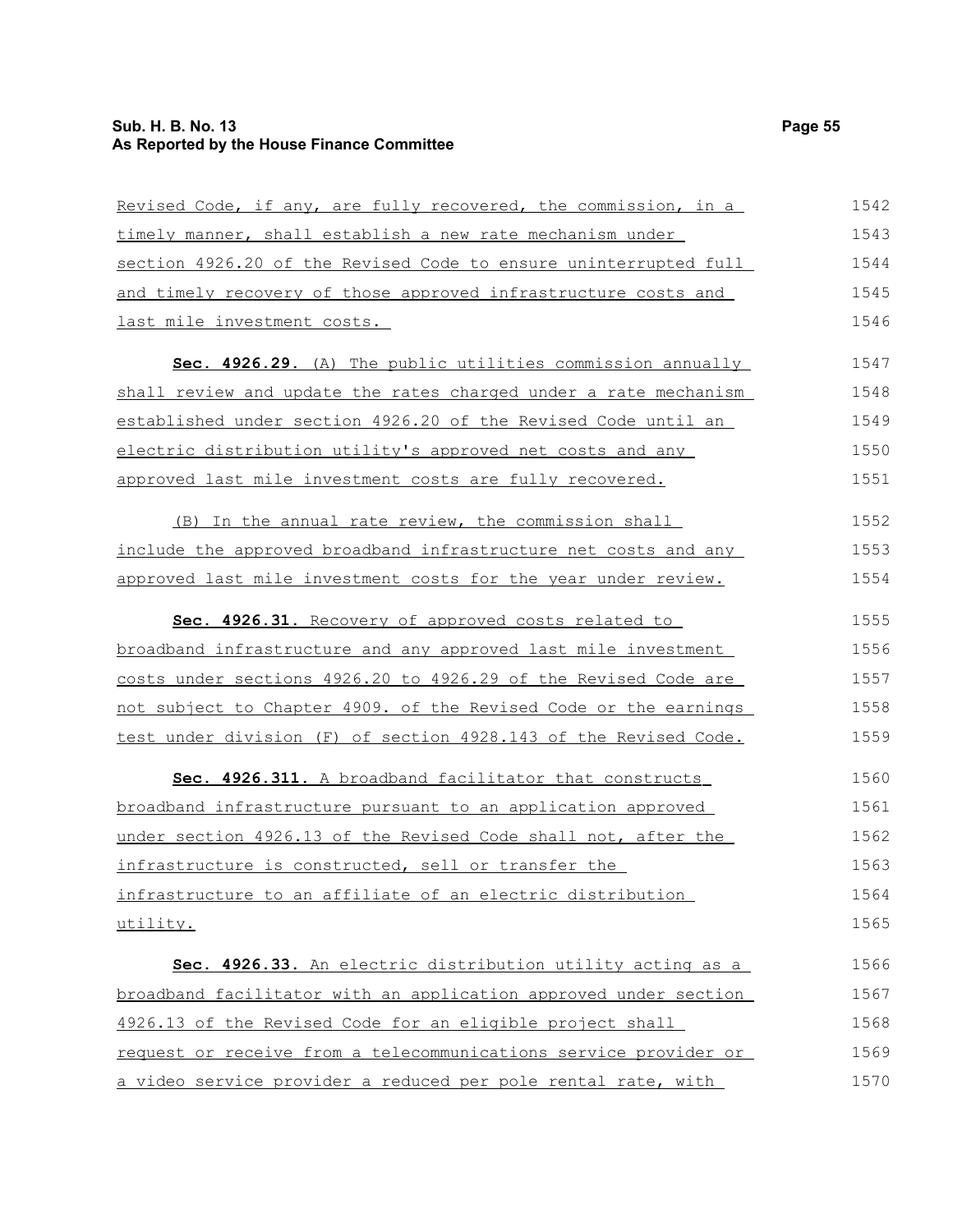### **Sub. H. B. No. 13 Page 56 As Reported by the House Finance Committee**

| the reduced rate to be determined by the public utilities             | 1571 |
|-----------------------------------------------------------------------|------|
| commission, for attachments to any pole in a county where an          | 1572 |
| eligible project is approved for a priority unserved area. The        | 1573 |
| electric distribution utility acting as a facilitator shall           | 1574 |
| fully and timely recover through an approved rate mechanism the       | 1575 |
| <u>revenue difference between the reduced pole rental tariff rate</u> | 1576 |
| approved by the commission and the rate that would otherwise          | 1577 |
| apply to such attachments, either in a pending or future rate         | 1578 |
| proceeding under section 4909.18 of the Revised Code or another       | 1579 |
| appropriate rate proceeding as determined by the commission. The      | 1580 |
| electric distribution utility acting as a facilitator shall           | 1581 |
| apply to the commission for any amendment to its pole attachment      | 1582 |
| tariff necessary to implement this section.                           | 1583 |
| Sec. 4926.35. A broadband provider may request                        | 1584 |
| interconnection access to broadband infrastructure constructed        | 1585 |
| by a broadband facilitator pursuant to an application approved        | 1586 |
| under section 4926.13 of the Revised Code.                            | 1587 |
| Sec. 4926.36. (A) Not later than thirty days after receipt            | 1588 |
| of a request for interconnection access to broadband                  | 1589 |
| infrastructure constructed pursuant to an application approved        | 1590 |
| under section 4926.13 of the Revised Code, a broadband                | 1591 |
| facilitator shall grant access to the broadband provider. Access      | 1592 |
| may be granted only if the provider commits in writing to             | 1593 |
| offering broadband service. In the agreement, the facilitator         | 1594 |
| may condition the provider's access based on either of the            | 1595 |
| following:                                                            | 1596 |
| (1) Infrastructure space availability;                                | 1597 |
| (2) The provider's compliance with applicable engineering             | 1598 |
| and construction standards and administrative procedures;             | 1599 |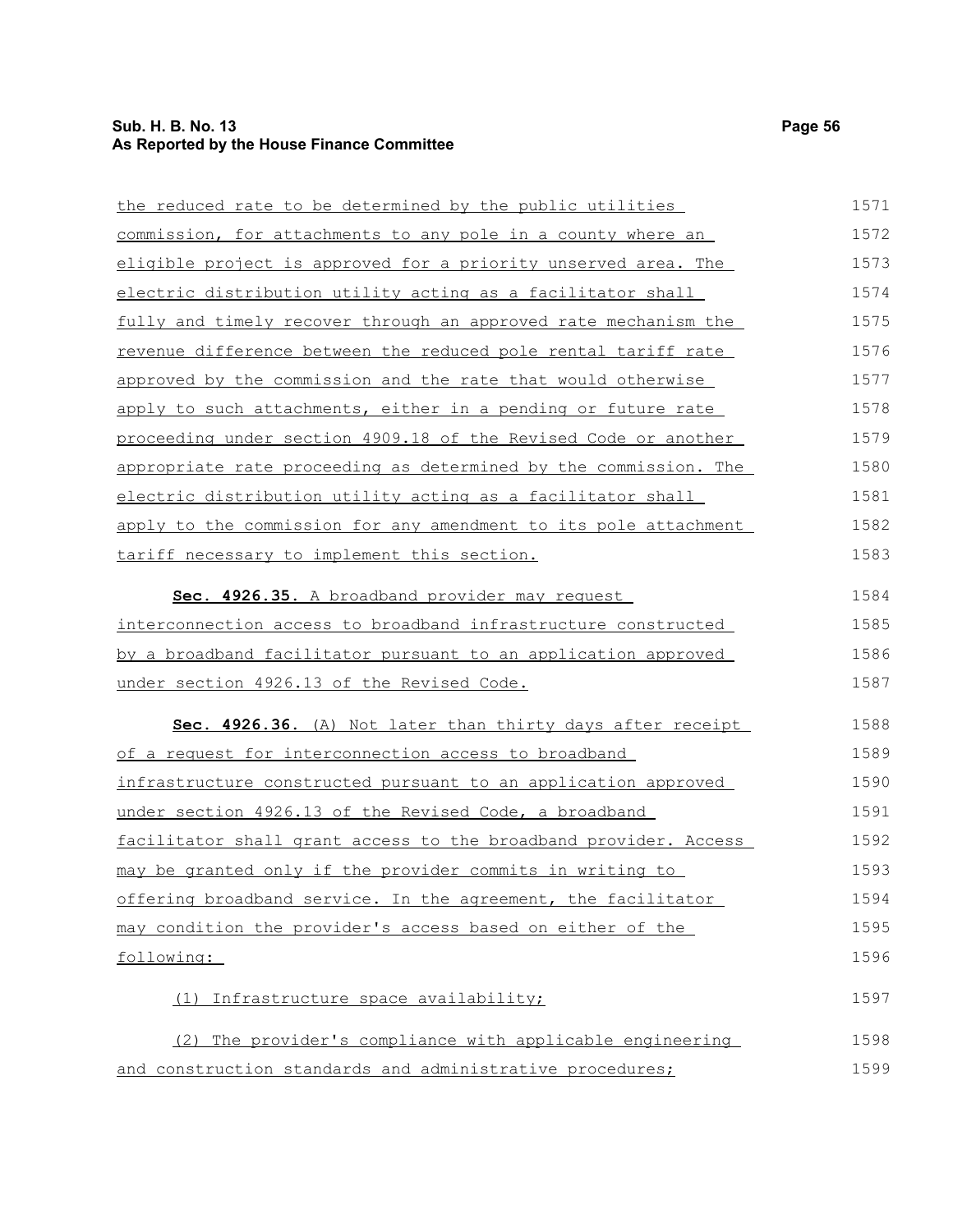### **Sub. H. B. No. 13 Page 57 As Reported by the House Finance Committee**

| (B) A broadband facilitator that constructs broadband                   | 1600 |
|-------------------------------------------------------------------------|------|
| infrastructure pursuant to sections 4926.04 to 4926.40 of the           | 1601 |
| Revised Code shall not charge any broadband provider for                | 1602 |
| <u>interconnecting with the broadband infrastructure for the</u>        | 1603 |
| purpose of either deploying last mile facilities to offer               | 1604 |
| <u>broadband service to unserved retail customers or transmitting</u>   | 1605 |
| the broadband service in the priority unserved area of an               | 1606 |
| eligible project.                                                       | 1607 |
| Sec. 4926.37. The thirty-day period described in section                | 1608 |
| 4926.36 of the Revised Code does not apply if a broadband               | 1609 |
| facilitator, including the facilitator's representative or              | 1610 |
| agent, has more than one hundred interconnection requests               | 1611 |
| pending at the time that the request is made.                           | 1612 |
| Sec. 4926.38. A broadband facilitator may suspend                       | 1613 |
| broadband interconnection access granted to a broadband provider        | 1614 |
| that defaults on payment of the facilitator's charges.                  | 1615 |
| Sec. 4926.39. A broadband provider shall not be                         | 1616 |
| responsible for costs of any kind, including pole replacement,          | 1617 |
| transfer, or relocation or make-ready costs, if the broadband           | 1618 |
| <u>facilitator requests or requires payment for such costs in order</u> | 1619 |
| to make room for or otherwise permit broadband infrastructure           | 1620 |
| construction pursuant to an application approved under section          | 1621 |
| 4926.13 of the Revised Code. Any pole replaced in order to              | 1622 |
| construct the broadband infrastructure shall remain the property        | 1623 |
| of the owner of the pole that was replaced.                             | 1624 |
| Sec. 4926.40. Not later than one hundred twenty days after              | 1625 |
| the effective date of this section, the public utilities                | 1626 |
| commission shall adopt rules to implement sections 4926.01 to           | 1627 |
| 4926.40 of the Revised Code.                                            | 1628 |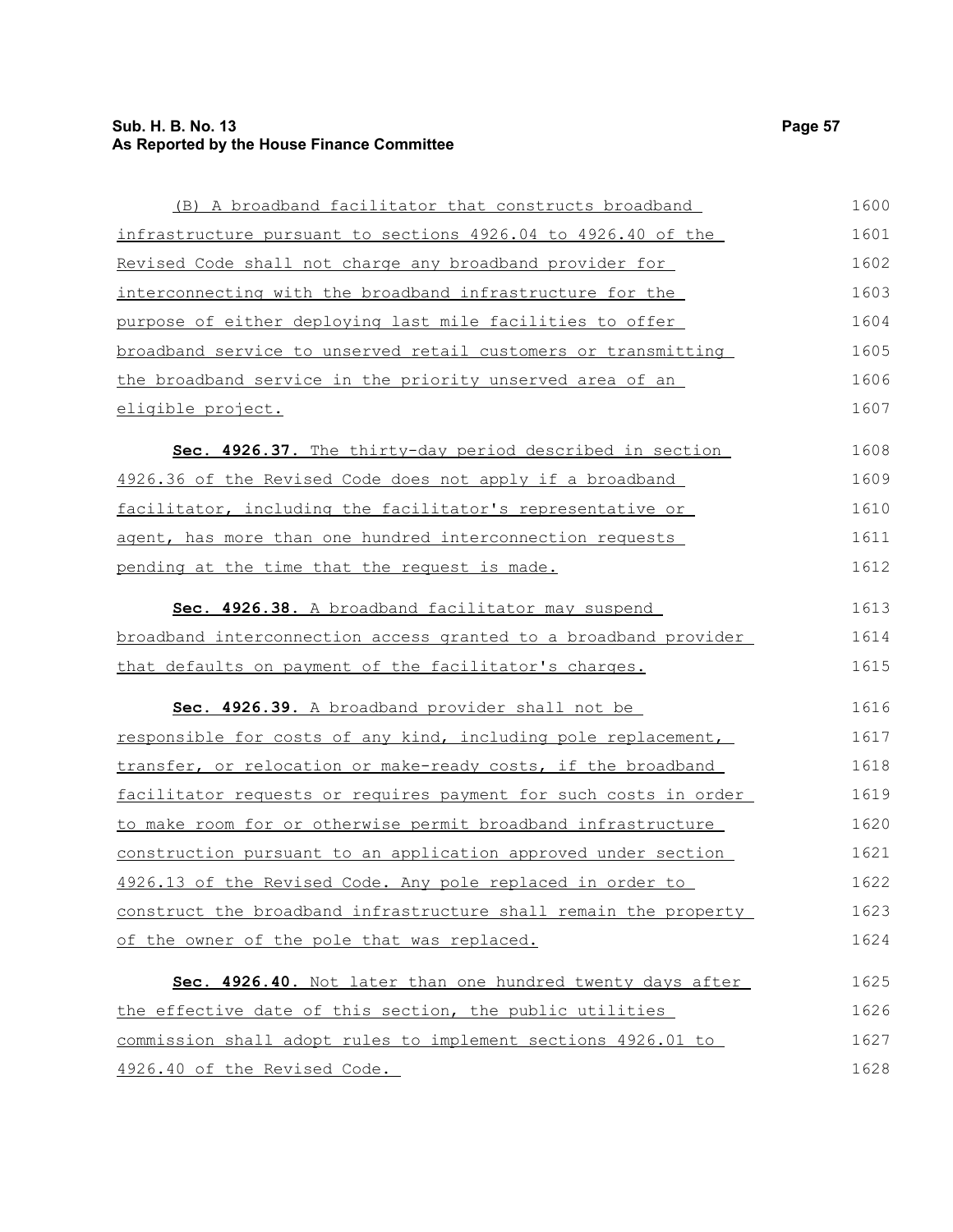| Sec. 4926.50. As used in sections 4926.50 to 4926.95 of         | 1629 |
|-----------------------------------------------------------------|------|
| the Revised Code:                                               | 1630 |
| "Attachment" means any wire, wireless facility, cable,          | 1631 |
| antennae facility, or apparatus for the transmission of text,   | 1632 |
| signs, signals, pictures, sounds, or other forms of information | 1633 |
| installed by or on behalf of a provider upon any pole owned or  | 1634 |
| controlled, in whole or in part, by one or more electric        | 1635 |
| cooperatives.                                                   | 1636 |
| "Broadband provider" has the same meaning as in section         | 1637 |
| 188.01 of the Revised Code.                                     | 1638 |
| "Electric cooperative" has the same meaning as in section       | 1639 |
| 4928.01 of the Revised Code.                                    | 1640 |
| "Incremental cost" means pole attachment costs incurred by      | 1641 |
| an electric cooperative for providing long-run service.         | 1642 |
| "Make-ready work" has the same meaning as in section            | 1643 |
| 4926.01 of the Revised Code.                                    | 1644 |
| "Provider" means a broadband provider, telecommunications       | 1645 |
| service provider, video service provider, or wireless service   | 1646 |
| provider.                                                       | 1647 |
| "Telecommunications service provider" means a provider of       | 1648 |
| "telecommunications service" as defined in section 4927.01 of   | 1649 |
| the Revised Code.                                               | 1650 |
| "Video service provider" has the same meaning as in             | 1651 |
| section 1332.21 of the Revised Code.                            | 1652 |
| "Wireless service provider" has the same meaning as in          | 1653 |
| section 4927.01 of the Revised Code.                            | 1654 |
| Sec. 4926.51. On the request of a provider, an electric         | 1655 |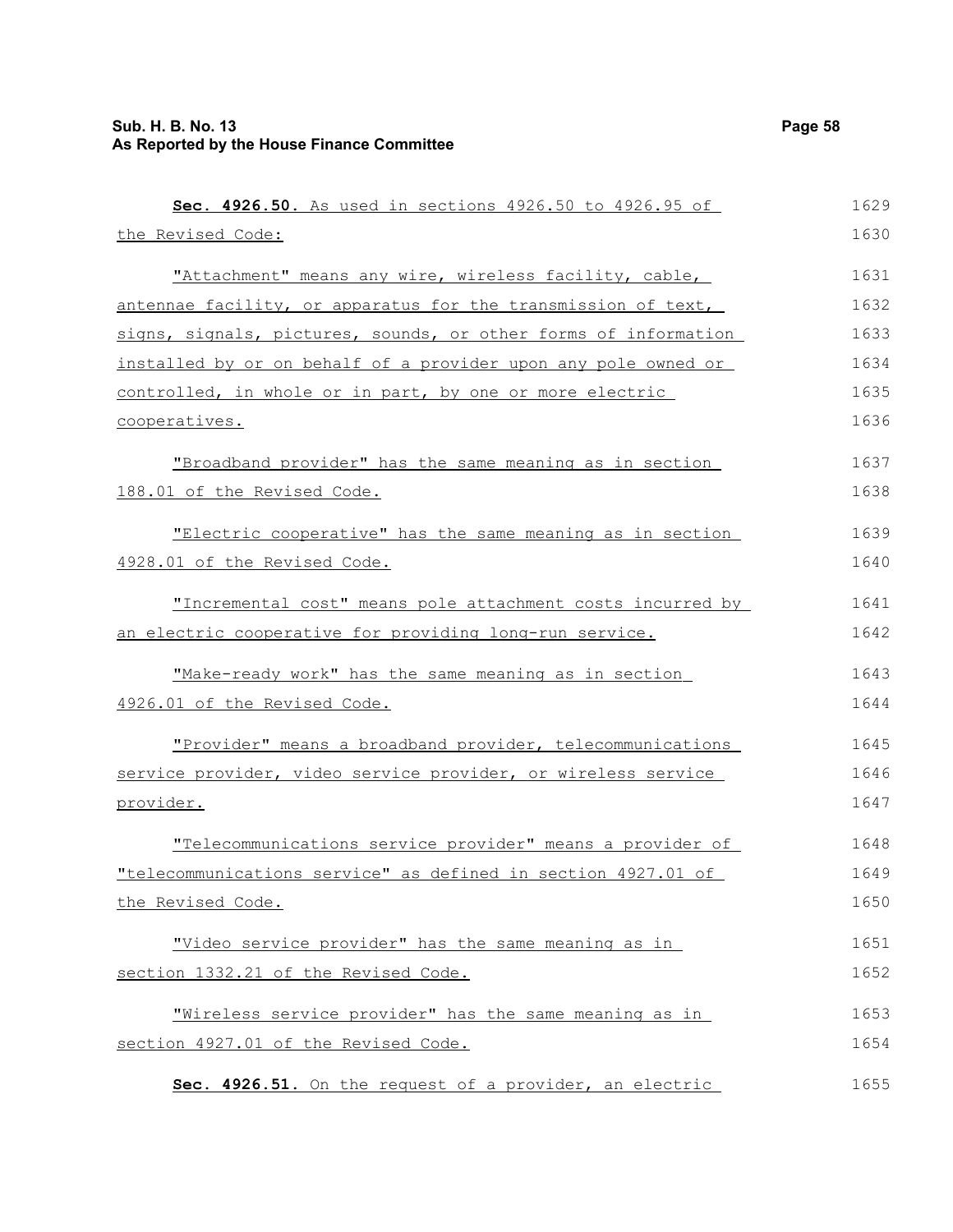### **Sub. H. B. No. 13 Page 59 As Reported by the House Finance Committee**

| cooperative shall grant the provider nondiscriminatory access to | 1656 |
|------------------------------------------------------------------|------|
| the cooperative's poles under just and reasonable rates, terms,  | 1657 |
| and conditions for their attachments in accordance with sections | 1658 |
| 4926.52 to 4926.72 of the Revised Code.                          | 1659 |
| Sec. 4926.52. A provider requesting access to an electric        | 1660 |
| cooperative's poles shall submit the request in writing, and the | 1661 |
| cooperative shall review the request under a uniformly applied,  | 1662 |
| efficient, and transparent process.                              | 1663 |
| Sec. 4926.54. An electric cooperative may require a              | 1664 |
| provider to execute an agreement for a pole attachment under     | 1665 |
| nondiscriminatory, just, and reasonable rates, terms, and        | 1666 |
| conditions in accordance with sections 4926.52 to 4926.72 of the | 1667 |
| Revised Code if the cooperative requires all other attaching     | 1668 |
| parties to execute such an agreement.                            | 1669 |
| Sec. 4926.56. After receiving a request for access, an           | 1670 |
| electric cooperative shall grant or deny access within the time  | 1671 |
| frame established by the federal communications commission.      | 1672 |
| Sec. 4926.58. An electric cooperative may deny a provider        | 1673 |
| access to its poles for either of the following reasons if the   | 1674 |
| reasons are applied on a nondiscriminatory basis:                | 1675 |
| (A) Insufficient capacity;                                       | 1676 |
| (B) Safety, reliability, or generally applicable                 | 1677 |
| engineering standards.                                           | 1678 |
| Sec. 4926.60. If an electric cooperative denies an access        | 1679 |
| request submitted under section 4926.58 of the Revised Code, the | 1680 |
| cooperative must confirm the denial in writing. The denial shall | 1681 |
| be specific and shall include all relevant evidence and          | 1682 |
| information supporting the denial and an explanation of how that | 1683 |
| evidence and information relates to the factors described in     | 1684 |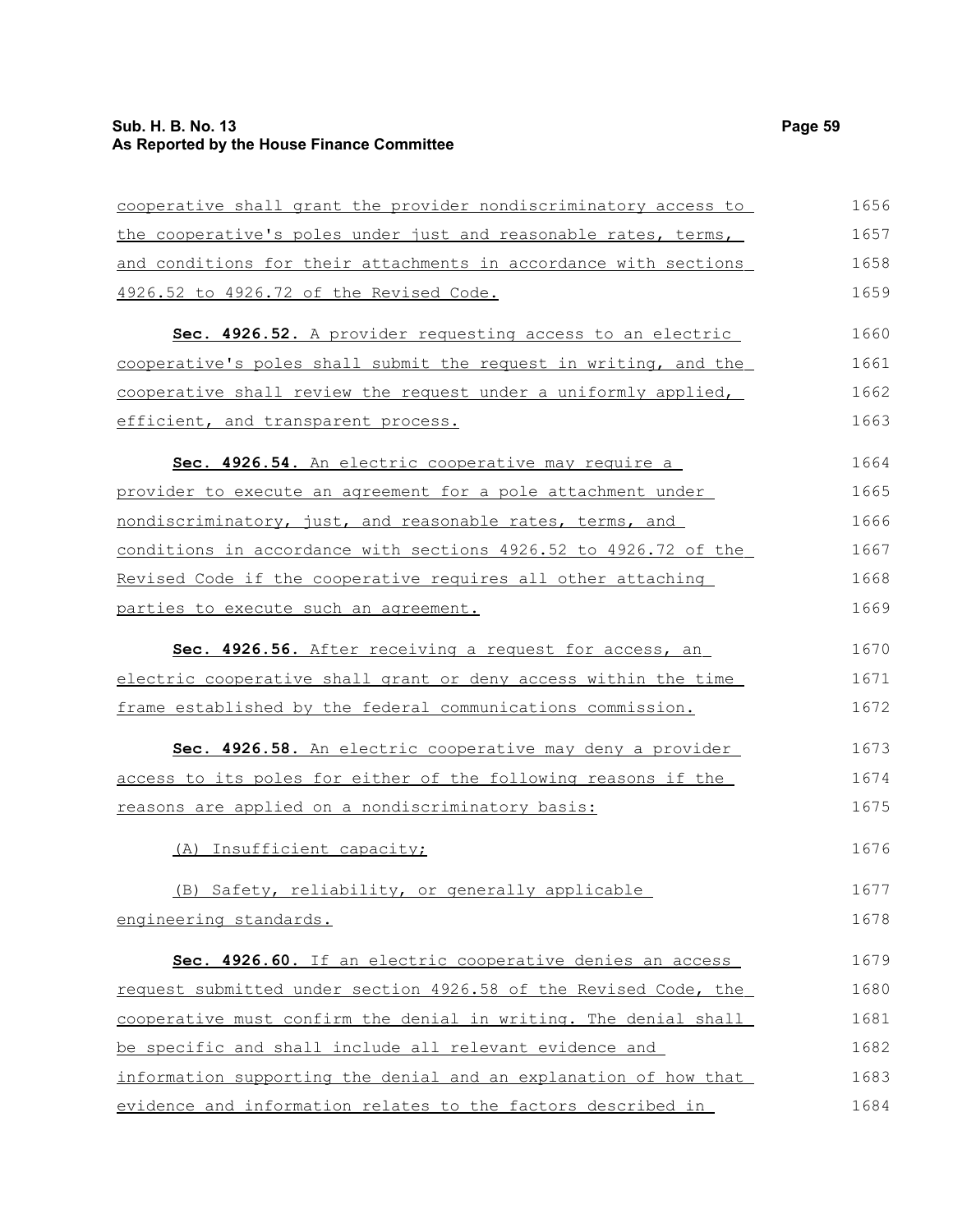| section 4926.58 of the Revised Code on which the denial is            | 1685 |
|-----------------------------------------------------------------------|------|
| based.                                                                | 1686 |
| Sec. 4926.63. (A) A provider and an electric cooperative              | 1687 |
| shall comply with the process for make-ready work under 47            | 1688 |
| U.S.C. 224 and the federal communications commission orders and       | 1689 |
| requlations implementing that section.                                | 1690 |
| (B) The cooperative shall provide a good-faith estimate               | 1691 |
| for any make-ready work, which shall include pole replacement if      | 1692 |
| necessary. All make-ready costs shall be based on the                 | 1693 |
| cooperative's actual costs not recovered through the annual           | 1694 |
| recurring attachment rate. The cooperative shall provide              | 1695 |
| detailed documentation of the actual costs.                           | 1696 |
| (C) A cooperative that charges an annual recurring                    | 1697 |
| <u>attachment fee shall establish the fee in accordance with the </u> | 1698 |
| cable pole attachment rate formula established in 47 U.S.C.           | 1699 |
| 224(d) and commission orders and requlations implementing that        | 1700 |
| formula.                                                              | 1701 |
| Sec. 4926.64. The attachment of facilities on the poles of            | 1702 |
| an electric cooperative by a provider shall comply with the           | 1703 |
| following:                                                            | 1704 |
| (A) The most recent, applicable, nondiscriminatory safety             | 1705 |
| and reliability standards adopted by the cooperative;                 | 1706 |
| (B) The national electric safety code adopted by the                  | 1707 |
| institute of electrical and electronics engineers in effect on        | 1708 |
| the date of the attachment.                                           | 1709 |
| Sec. 4926.65. Nothing in sections 4926.50 to 4926.95 of               | 1710 |
| the Revised Code affects a provider or other attaching party's        | 1711 |
| obligation to obtain any necessary authorization before               | 1712 |
| occupying public ways or private rights-of-way with its               | 1713 |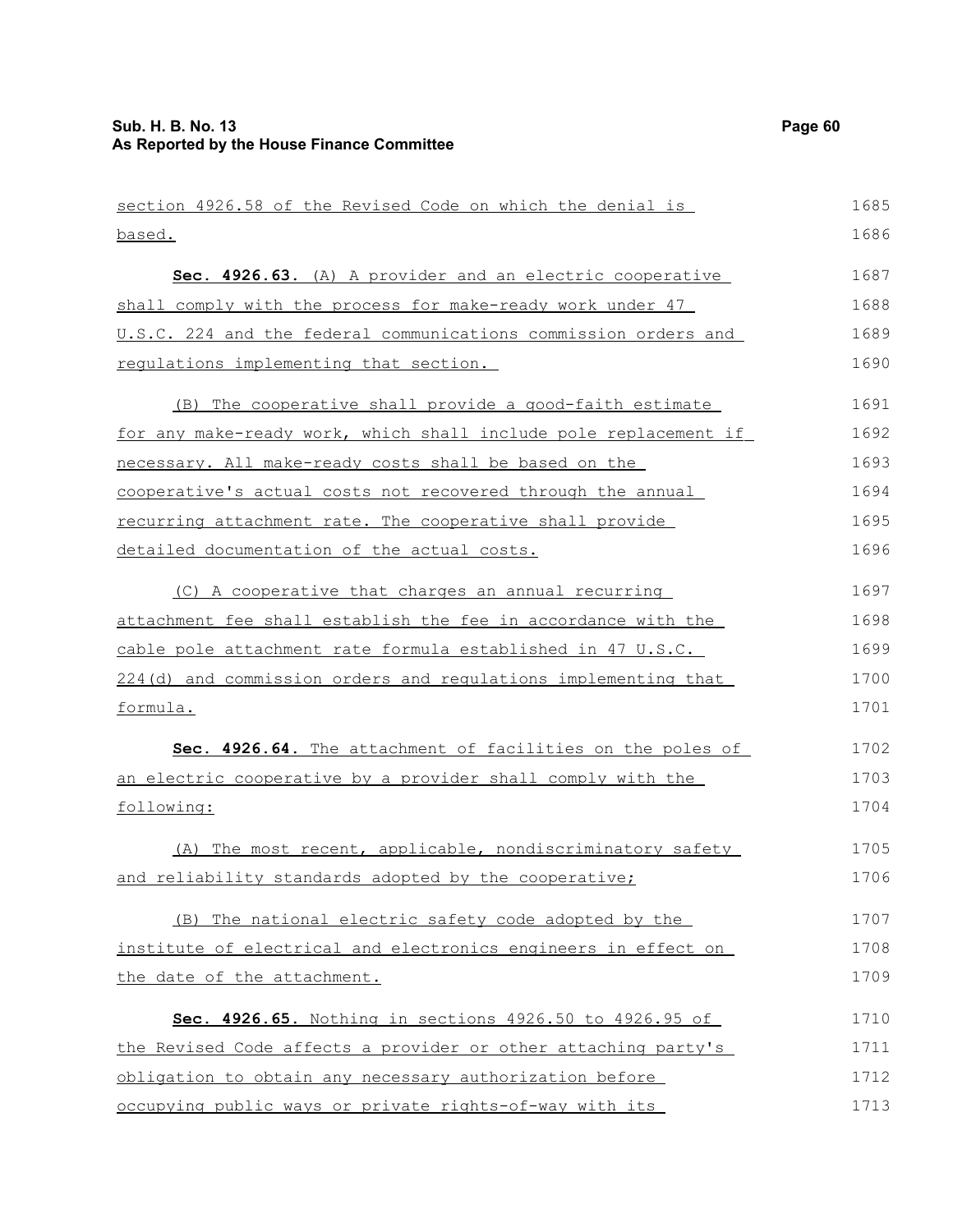### **Sub. H. B. No. 13 Page 61 As Reported by the House Finance Committee**

#### attachment.

| Sec. 4926.70. If an electric cooperative's pole facility         | 1715 |
|------------------------------------------------------------------|------|
| is modified, a party with a preexisting attachment to the        | 1716 |
| modified facility is considered to directly benefit from a       | 1717 |
| modification if, after receiving notification of the             | 1718 |
| modification, the party adds to or modifies its attachment.      | 1719 |
| Sec. 4926.71. (A) If an electric cooperative's pole              | 1720 |
| facility is modified, all parties that obtain access to the      | 1721 |
| facility as a result of the modification and all parties that    | 1722 |
| directly benefit from the modification shall share               | 1723 |
| proportionately in the cost of the modification.                 | 1724 |
| (B) If a party makes an attachment to the facility after         | 1725 |
| the completion of the modification, the party shall share        | 1726 |
| proportionately in the costs of the modification if that         | 1727 |
| modification rendered the added attachment possible.             | 1728 |
| Sec. 4926.72. Unless a modification by an electric               | 1729 |
| cooperative is necessary for an electric service that uses smart | 1730 |
| grid or other technology, a party with a preexisting attachment  | 1731 |
| to a pole is not required to bear any of the costs of            | 1732 |
| rearranging or replacing its attachment if the rearrangement or  | 1733 |
| replacement is necessary because of another party's request for  | 1734 |
| an additional attachment or a modification of an existing        | 1735 |
| attachment.                                                      | 1736 |
| Sec. 4926.85. An electric cooperative or a provider may          | 1737 |
| file a complaint regarding pole attachment disputes with respect | 1738 |
| to sections 4926.50 to 4926.95 of the Revised Code with the      | 1739 |
| court of commons pleas of the county in which the cooperative's  | 1740 |
| Ohio headquarters is located.                                    | 1741 |
| Sec. 4926.86. The court of common pleas of the county in         | 1742 |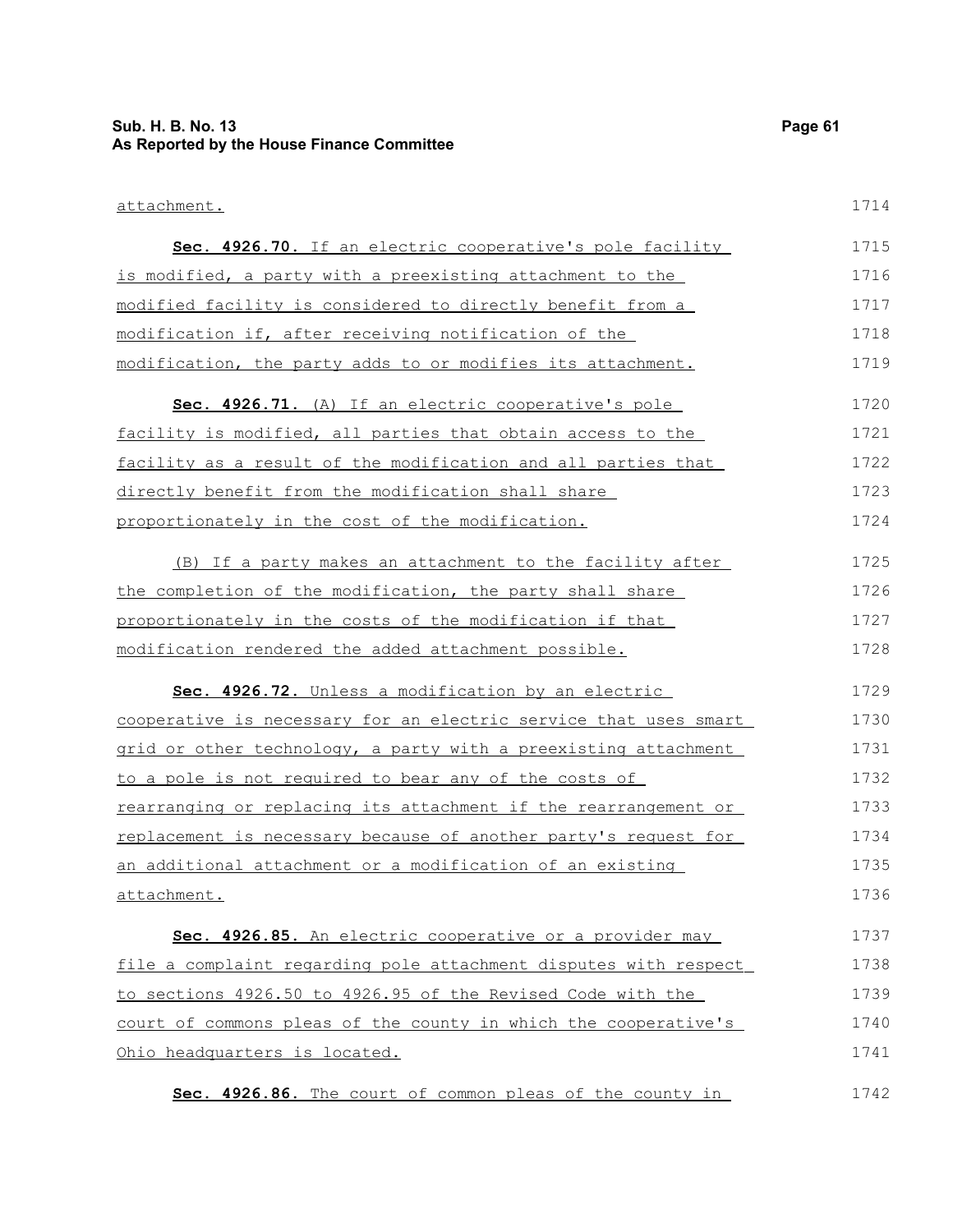### **Sub. H. B. No. 13 Page 62 As Reported by the House Finance Committee**

| which an electric cooperative's Ohio headquarters is located has | 1743 |
|------------------------------------------------------------------|------|
| jurisdiction to hear complaints and to grant remedies with       | 1744 |
| respect to sections 4926.50 to 4926.95 of the Revised Code       | 1745 |
| regarding attachment disputes for which a complaint is filed.    | 1746 |
| Sec. 4926.88. Before a court of common pleas may order any       | 1747 |
| remedy under section 4926.93 of the Revised Code regarding a     | 1748 |
| pole attachment complaint filed with respect to section 4926.50  | 1749 |
| to 4926.95 of the Revised Code, the court shall determine, and a | 1750 |
| complainant shall establish, by a preponderance of the evidence, | 1751 |
| both of the following:                                           | 1752 |
| (A) Whether any rate, term, or condition complained of is        | 1753 |
| not just and reasonable or a denial of access was unlawful.      | 1754 |
| (B) Whether one of the following occurs on or after the          | 1755 |
| effective date of this section:                                  | 1756 |
| (1) Any rate, term, or condition described in the                | 1757 |
| complaint is contained in a new pole attachment agreement or in  | 1758 |
| a previously existing pole attachment agreement that is amended, | 1759 |
| renewed, or replaced by executing a new agreement;               | 1760 |
| (2) There has been an unreasonable denial of access or           | 1761 |
| unreasonable refusal to enter into a new, amended, renewed, or   | 1762 |
| replacement pole attachment agreement.                           | 1763 |
| Sec. 4926.90. (A) The complainant under section 4926.85 of       | 1764 |
| the Revised Code has the burden of establishing a prima facie    | 1765 |
| case that the rate, term, or condition complained of is not just | 1766 |
| and reasonable or that the denial of access was unlawful.        | 1767 |
| (B) In a case involving a denial of access, the electric         | 1768 |
| cooperative has the burden of establishing, by a preponderance   | 1769 |
| of the evidence, that the denial was lawful, once a prima facie  | 1770 |
| case is established by the complainant.                          | 1771 |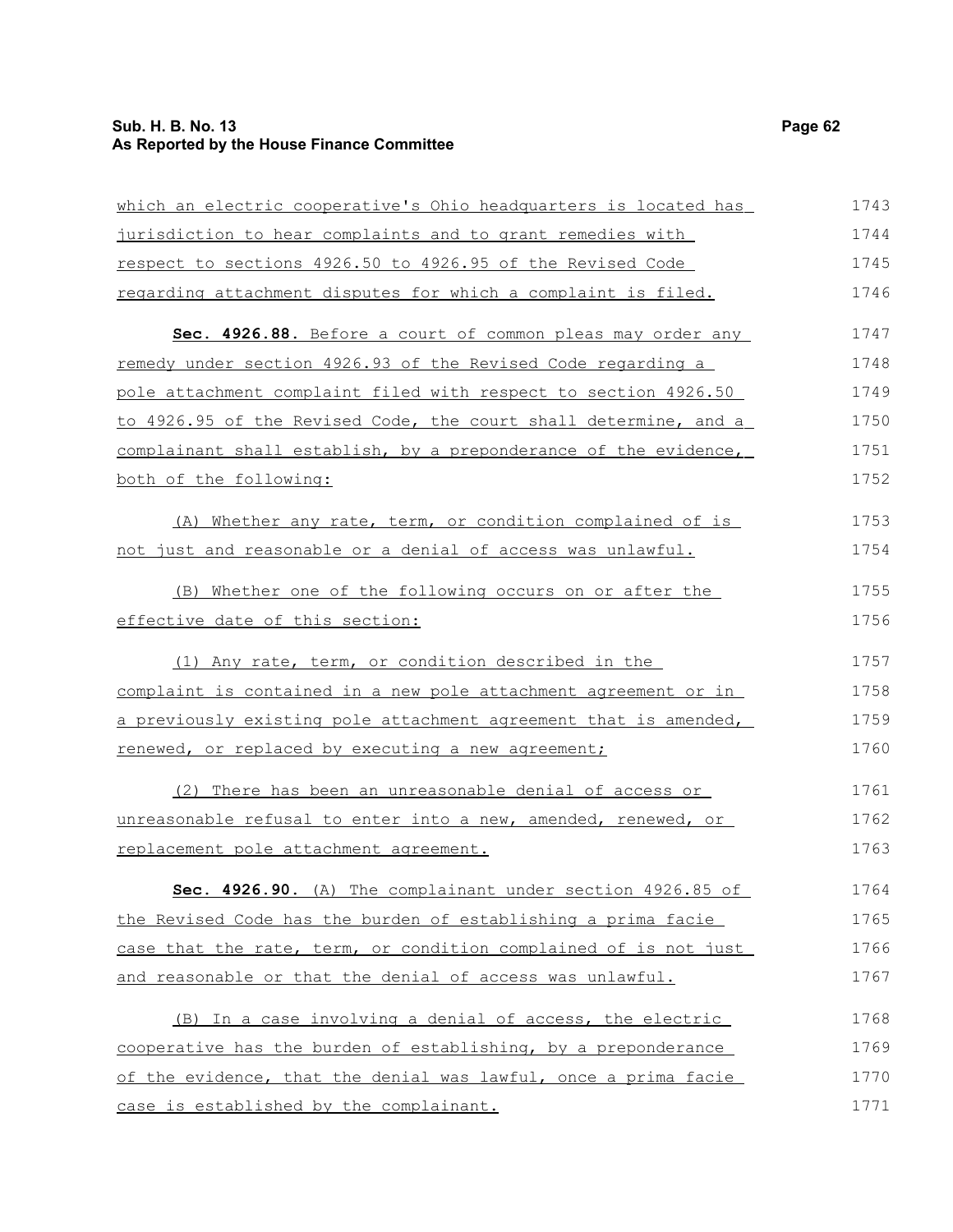### **Sub. H. B. No. 13 Page 63 As Reported by the House Finance Committee**

| Sec. 4926.91. In a complaint filed under section 4926.85           | 1772 |  |  |  |  |  |  |  |
|--------------------------------------------------------------------|------|--|--|--|--|--|--|--|
| of the Revised Code, if an electric cooperative claims that the    | 1773 |  |  |  |  |  |  |  |
| proposed rate is lower than its incremental costs, the             | 1774 |  |  |  |  |  |  |  |
| cooperative has the burden of establishing, by a preponderance     | 1775 |  |  |  |  |  |  |  |
| of the evidence, its incremental costs.                            | 1776 |  |  |  |  |  |  |  |
| Sec. 4926.92. In a complaint filed under section 4926.85           | 1777 |  |  |  |  |  |  |  |
| of the Revised Code, there is a rebuttable presumption that the    |      |  |  |  |  |  |  |  |
| charged rate is just and reasonable, if the electric cooperative   | 1779 |  |  |  |  |  |  |  |
| can show that its charged rate does not exceed an annual           | 1780 |  |  |  |  |  |  |  |
| <u>recurring attachment rate calculated in accordance with the</u> | 1781 |  |  |  |  |  |  |  |
| cable pole attachment rate formula in 47 U.S.C. 224(d) and         | 1782 |  |  |  |  |  |  |  |
| federal communications commission orders and regulations           | 1783 |  |  |  |  |  |  |  |
| implementing that formula.                                         | 1784 |  |  |  |  |  |  |  |
| Sec. 4926.93. (A) If, pursuant to a complaint filed under          | 1785 |  |  |  |  |  |  |  |
| section 4926.85 of the Revised Code, a court of common pleas       | 1786 |  |  |  |  |  |  |  |
| determines that any rate, term, or condition described in the      | 1787 |  |  |  |  |  |  |  |
| complaint is not just and reasonable, it may do, but is not        | 1788 |  |  |  |  |  |  |  |
| limited to doing, any of the following:                            | 1789 |  |  |  |  |  |  |  |
| (1) Terminate the rate, term, or condition and prescribe a         | 1790 |  |  |  |  |  |  |  |
| just and reasonable rate, term, or condition;                      | 1791 |  |  |  |  |  |  |  |
| (2) Require entry into a pole attachment agreement on just         | 1792 |  |  |  |  |  |  |  |
| and reasonable rates, terms, and conditions;                       | 1793 |  |  |  |  |  |  |  |
| (3) Require access to poles as provided under sections             | 1794 |  |  |  |  |  |  |  |
| 4926.52 to 4926.72 of the Revised Code;                            | 1795 |  |  |  |  |  |  |  |
| (4) Substitute in the pole attachment agreement the just           | 1796 |  |  |  |  |  |  |  |
| and reasonable rate, term, or condition established by the         | 1797 |  |  |  |  |  |  |  |
| court;                                                             | 1798 |  |  |  |  |  |  |  |
| (5) Order a refund or payment, as appropriate.                     | 1799 |  |  |  |  |  |  |  |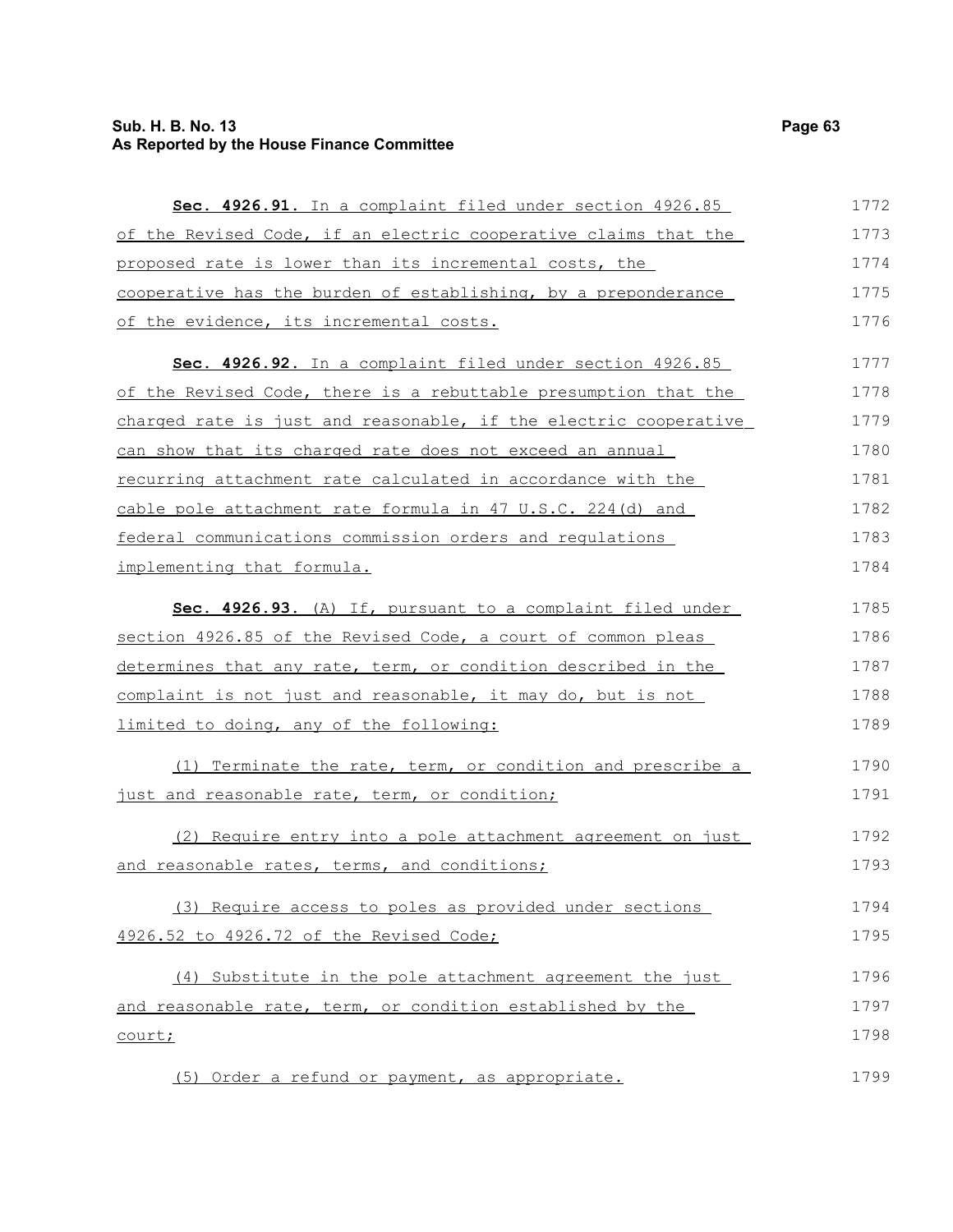#### **Sub. H. B. No. 13 Page 64 As Reported by the House Finance Committee**

(B) A refund or payment ordered under this section may not exceed the difference between the actual amount paid under the unjust and unreasonable rate, term, or condition and the amount that would have been paid under the rate, term, or condition established by the court for the period described in the complaint, provided that the period during which refunds or payments are made does not exceed two years. **Sec. 4926.95 .** A court of common pleas determination resolving a complaint under sections 4926.85 to 4926.93 of the Revised Code shall be issued in the form of a final appealable order. **Sec. 4928.17.** (A) Except as otherwise provided in sections 4928.142 or 4928.143 or 4928.31 to 4928.40 of the Revised Code and beginning on the starting date of competitive retail electric service, no electric utility shall engage in this state, either directly or through an affiliate, in the businesses of supplying a noncompetitive retail electric service and supplying a competitive retail electric service, or in the businesses of supplying a noncompetitive retail electric service and supplying a product or service other than retail electric service, unless the utility implements and operates under a corporate separation plan that is approved by the public utilities commission under this section, is consistent with the policy specified in section 4928.02 of the Revised Code, and achieves all of the following: (1) The plan provides, at minimum, for the provision of the competitive retail electric service or the nonelectric product or service through a fully separated affiliate of the utility, and the plan includes separate accounting requirements, 1800 1801 1802 1803 1804 1805 1806 1807 1808 1809 1810 1811 1812 1813 1814 1815 1816 1817 1818 1819 1820 1821 1822 1823 1824 1825 1826 1827

the code of conduct as ordered by the commission pursuant to a

1828 1829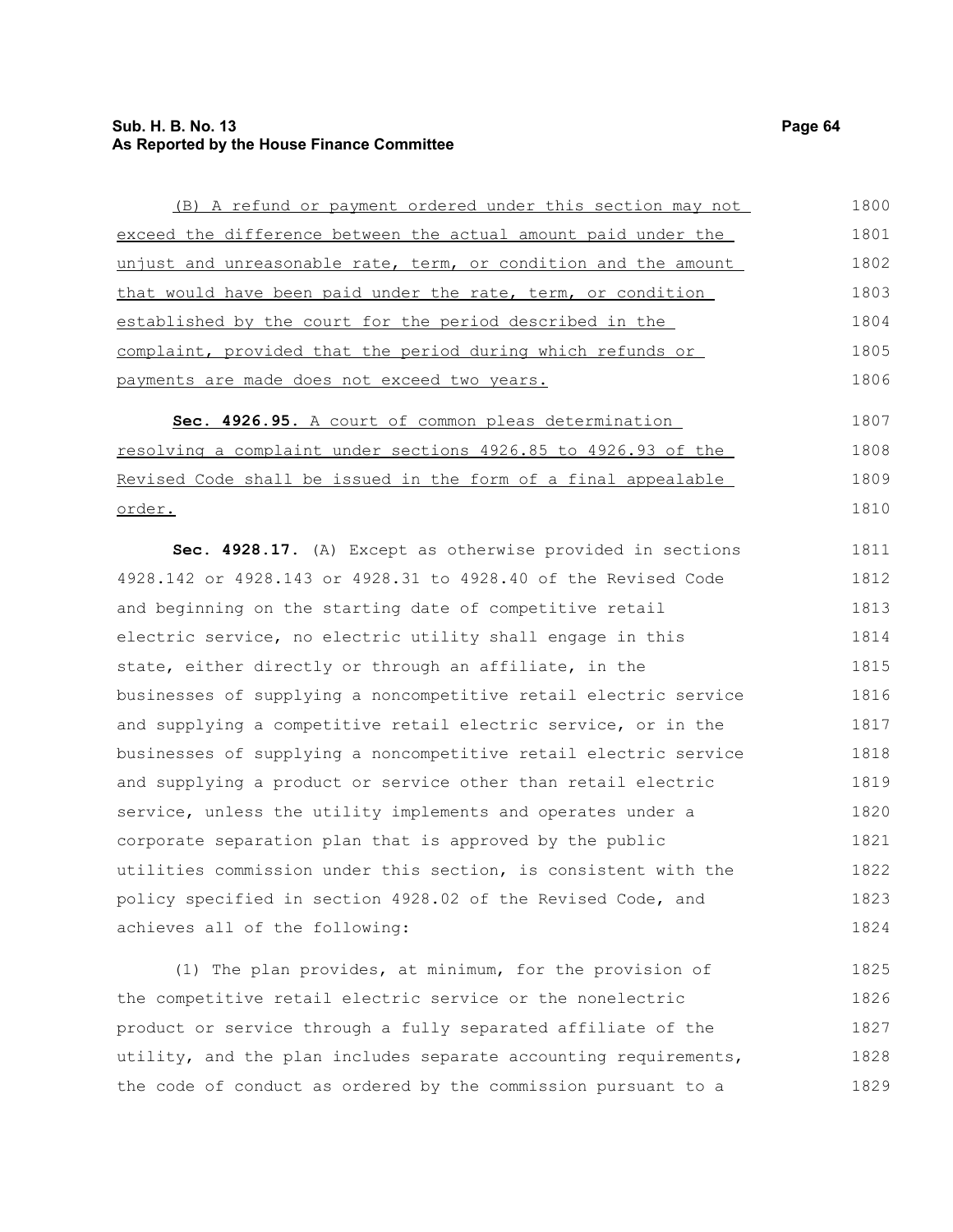#### **Sub. H. B. No. 13 Page 65 As Reported by the House Finance Committee**

rule it shall adopt under division (A) of section 4928.06 of the Revised Code, and such other measures as are necessary to effectuate the policy specified in section 4928.02 of the Revised Code. 1830 1831 1832 1833

(2) The plan satisfies the public interest in preventing unfair competitive advantage and preventing the abuse of market power. 1834 1835 1836

(3) The plan is sufficient to ensure that the utility will not extend any undue preference or advantage to any affiliate, division, or part of its own business engaged in the business of supplying the competitive retail electric service or nonelectric product or service, including, but not limited to, utility resources such as trucks, tools, office equipment, office space, supplies, customer and marketing information, advertising, billing and mailing systems, personnel, and training, without compensation based upon fully loaded embedded costs charged to the affiliate; and to ensure that any such affiliate, division, or part will not receive undue preference or advantage from any affiliate, division, or part of the business engaged in business of supplying the noncompetitive retail electric service. No such utility, affiliate, division, or part shall extend such undue preference. Notwithstanding any other division of this section, a utility's obligation under division (A)(3) of this section shall be effective January 1, 2000. 1837 1838 1839 1840 1841 1842 1843 1844 1845 1846 1847 1848 1849 1850 1851 1852 1853

(B) The commission may approve, modify and approve, or disapprove a corporate separation plan filed with the commission under division (A) of this section. As part of the code of conduct required under division (A)(1) of this section, the commission shall adopt rules pursuant to division (A) of section 4928.06 of the Revised Code regarding corporate separation and 1854 1855 1856 1857 1858 1859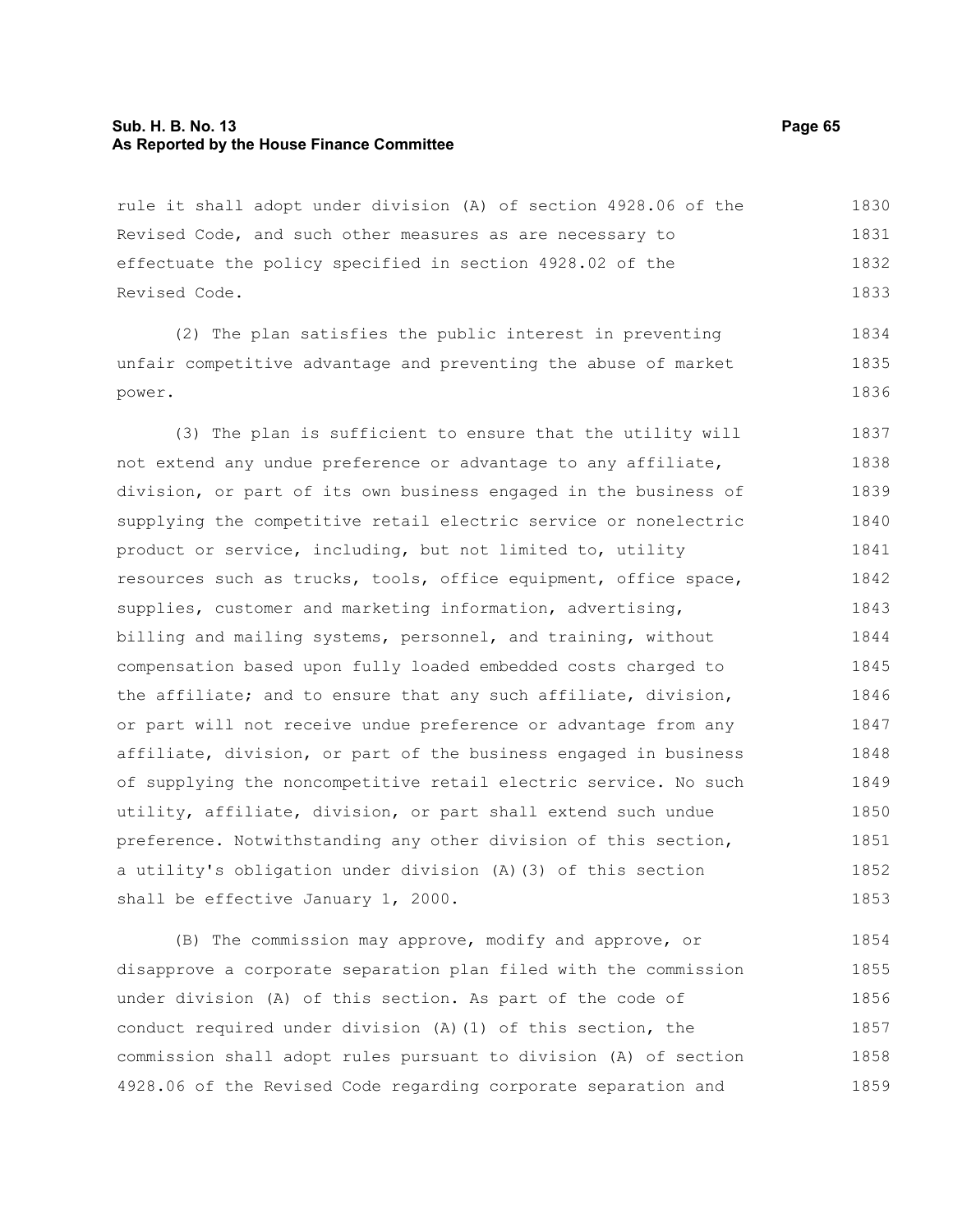#### **Sub. H. B. No. 13 Page 66 As Reported by the House Finance Committee**

procedures for plan filing and approval. The rules shall include limitations on affiliate practices solely for the purpose of maintaining a separation of the affiliate's business from the business of the utility to prevent unfair competitive advantage by virtue of that relationship. The rules also shall include an opportunity for any person having a real and substantial interest in the corporate separation plan to file specific objections to the plan and propose specific responses to issues raised in the objections, which objections and responses the commission shall address in its final order. Prior to commission approval of the plan, the commission shall afford a hearing upon those aspects of the plan that the commission determines reasonably require a hearing. The commission may reject and require refiling of a substantially inadequate plan under this section. 1860 1861 1862 1863 1864 1865 1866 1867 1868 1869 1870 1871 1872 1873 1874

(C) The commission shall issue an order approving or modifying and approving a corporate separation plan under this section, to be effective on the date specified in the order, only upon findings that the plan reasonably complies with the requirements of division (A) of this section and will provide for ongoing compliance with the policy specified in section 4928.02 of the Revised Code. However, for good cause shown, the commission may issue an order approving or modifying and approving a corporate separation plan under this section that does not comply with division (A)(1) of this section but complies with such functional separation requirements as the commission authorizes to apply for an interim period prescribed in the order, upon a finding that such alternative plan will provide for ongoing compliance with the policy specified in section 4928.02 of the Revised Code. 1875 1876 1877 1878 1879 1880 1881 1882 1883 1884 1885 1886 1887 1888 1889

(D) Any party may seek an amendment to a corporate 1890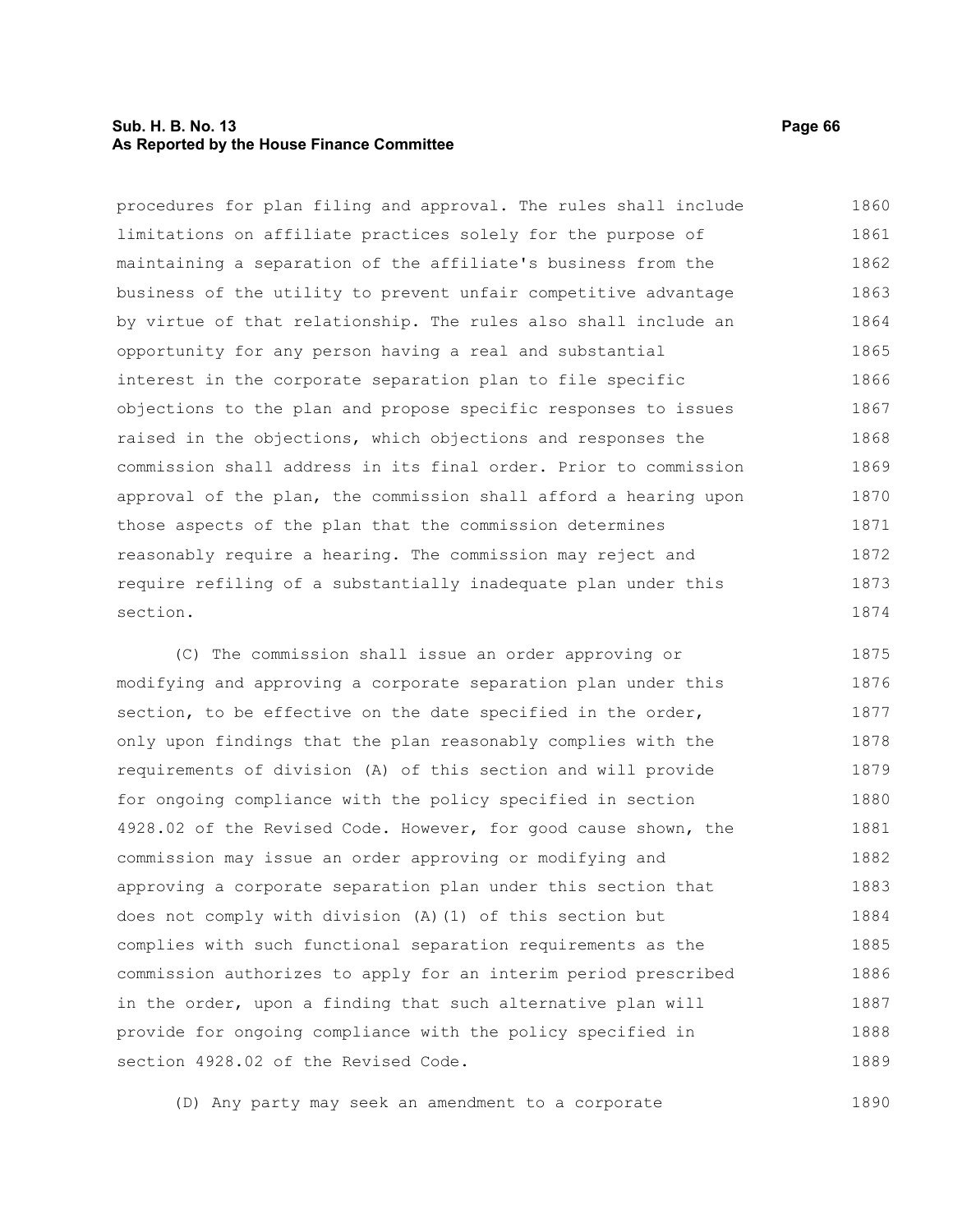#### **Sub. H. B. No. 13 Page 67 As Reported by the House Finance Committee**

separation plan approved under this section, and the commission, pursuant to a request from any party or on its own initiative, may order as it considers necessary the filing of an amended corporate separation plan to reflect changed circumstances. (E) No electric distribution utility shall sell or transfer any generating asset it wholly or partly owns at any time without obtaining prior commission approval. (F) Notwithstanding any other provision of this section, broadband infrastructure constructed under sections 4926.01 to 4926.40 of the Revised Code shall qualify as noncompetitive retail electric service under division (B) of section 4928.01 of the Revised Code. **Section 2.** That existing sections 133.13, 727.01, and 4928.17 of the Revised Code are hereby repealed. **Section 3.** All items in this section are hereby appropriated as designated out of any moneys in the state treasury to the credit of the designated fund. For all appropriations made in this act, those in the first column are for fiscal year 2020 and those in the second column are for fiscal year 2021. The appropriations made in this act are in addition to any other appropriations made for the FY 2020-FY 2021 biennium. 1891 1892 1893 1894 1895 1896 1897 1898 1899 1900 1901 1902 1903 1904 1905 1906 1907 1908 1909 1910 1911 1912

1913

 $1 \t 2 \t 3 \t 4 \t 5$ A COM DEPARTMENT OF COMMERCE

B Facilities Establishment Fund Group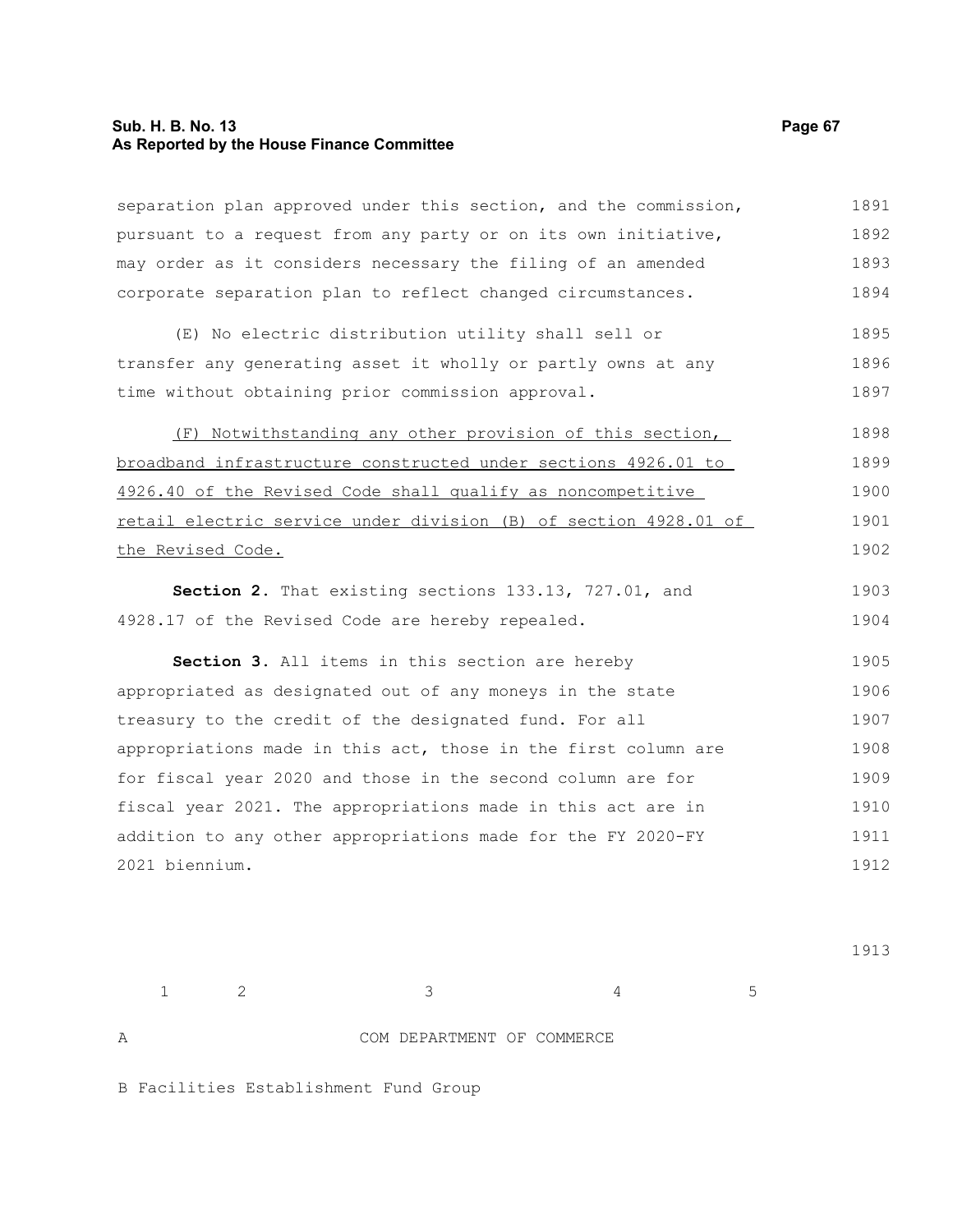section 188.03 of the Revised Code.

|                                                              | C 5WV0                                                | 800411 | Residential Broadband                     |  | \$ | 0 <sup>5</sup> |  | 20,000,000 |  |  |
|--------------------------------------------------------------|-------------------------------------------------------|--------|-------------------------------------------|--|----|----------------|--|------------|--|--|
|                                                              |                                                       |        | Expansion Grants                          |  |    |                |  |            |  |  |
|                                                              | Group                                                 |        | D TOTAL FCE Facilities Establishment Fund |  | \$ | $0$ \$         |  | 20,000,000 |  |  |
|                                                              |                                                       |        | E TOTAL ALL BUDGET FUND GROUPS            |  | \$ | $0 \quad$ \$   |  | 20,000,000 |  |  |
|                                                              | RESIDENTIAL BROADBAND EXPANSION GRANTS                |        |                                           |  |    |                |  |            |  |  |
|                                                              | Notwithstanding Chapter 166. of the Revised Code, the |        |                                           |  |    |                |  |            |  |  |
| foregoing appropriation item 800411, Residential Broadband   |                                                       |        |                                           |  |    |                |  |            |  |  |
| Expansion Grants, shall be used for grants under the Ohio    |                                                       |        |                                           |  |    |                |  |            |  |  |
| Residential Broadband Expansion Grant Program established in |                                                       |        |                                           |  |    |                |  |            |  |  |

On July 1, 2020, or as soon as possible thereafter, the Director of Budget and Management shall transfer \$20,000,000 cash from the Facilities Establishment Fund (Fund 7037) to the Ohio Residential Broadband Expansion Grant Program Fund (Fund 5WV0). 1920 1921 1922 1923 1924

**Section 4.** Within the limits set forth in this act, the Director of Budget and Management shall establish accounts indicating the source and amount of funds for each appropriation made in this act, and shall determine the form and manner in which appropriation accounts shall be maintained. Expenditures from appropriations contained in this act shall be accounted for as though made in H.B. 166 of the 133rd General Assembly. 1925 1926 1927 1928 1929 1930 1931

The appropriations made in this act are subject to all provisions of H.B. 166 of the 133rd General Assembly that are generally applicable to such appropriations. 1932 1933 1934

**Section 5.** That sections 4926.01, 4926.03, 4926.04, 1935

1919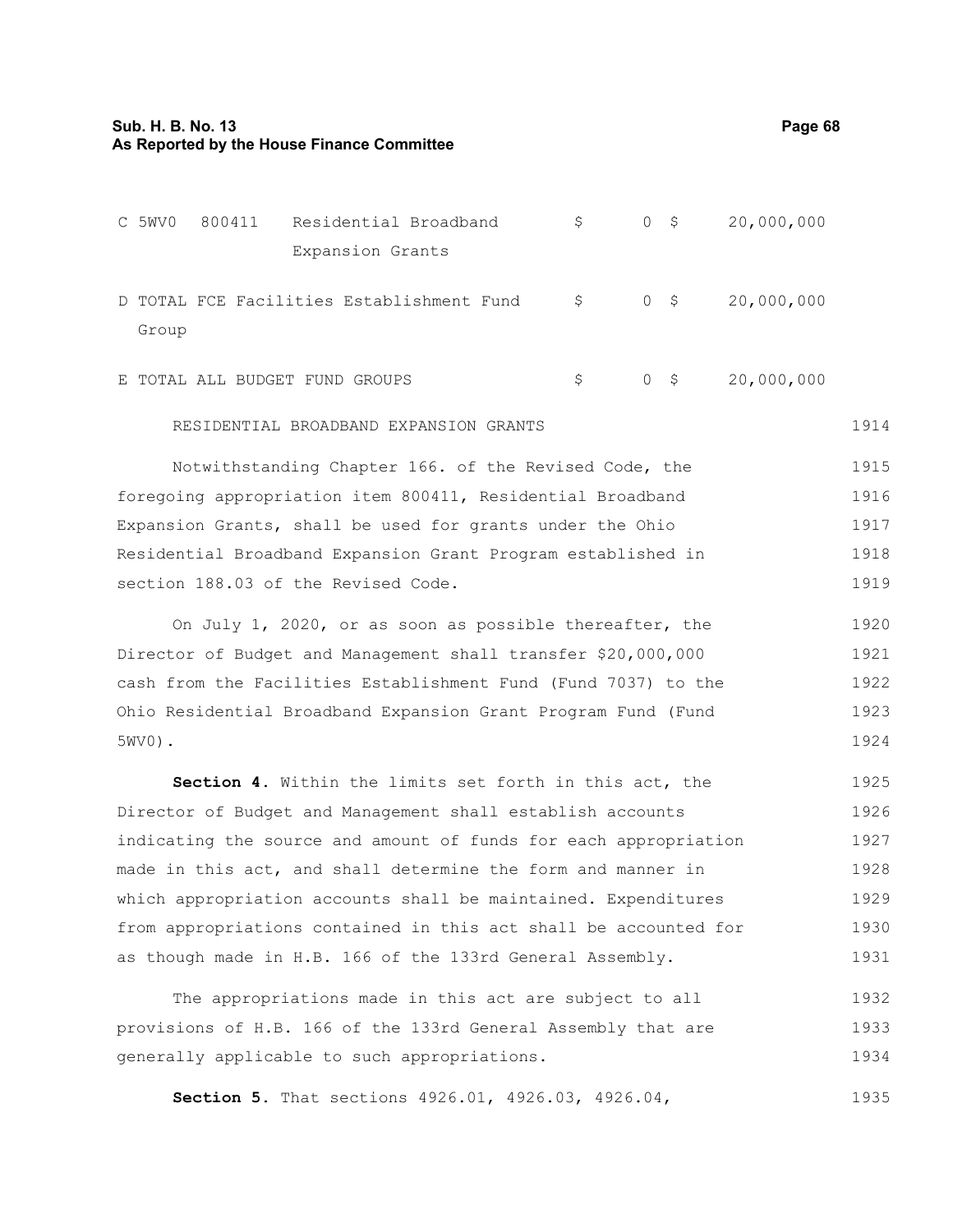#### **Sub. H. B. No. 13 Page 69 As Reported by the House Finance Committee**

4926.05, 4926.06, 4926.07, 4926.09, 4926.10, 4926.13, 4926.15, 4926.16, 4926.20, 4926.21, 4926.26, 4926.27, 4926.29, 4926.31, 4926.33, 4926.35, 4926.36, 4926.37, 4926.38, 4926.39, and 4926.40 of the Revised Code are hereby repealed, effective on the date that is three years after the effective date of this act. 1936 1937 1938 1939 1940 1941

**Section 6.** Any net costs or last mile investment costs that the Public Utilities Commission approves for recovery by an electric distribution utility under section 4926.20 of the Revised Code but that has not yet been recovered by the electric distribution utility as of the effective date of the repeal of sections 4926.20 to 4926.31 of the Revised Code by this act may continue to be recovered according to the provisions of sections 4926.20 to 4926.31 of the Revised Code as those sections existed before their repeal. 1942 1943 1944 1945 1946 1947 1948 1949 1950

**Section 7.** (A) Not later than the date that is three and one-half years after the effective date of this act, each electric distribution utility that has had an application approved under section 4926.13 of the Revised Code shall file a report with the public utilities commission that includes all of the following: 1951 1952 1953 1954 1955 1956

(1) The number of applications the electric distribution utility filed with the public utilities commission pursuant to section 4926.07 of the Revised Code during the three-year period after the effective date of this act; 1957 1958 1959 1960

(2) A description identifying the priority unserved areas in the electric distribution utility's certified territory; 1961 1962

(3) A summary of each application approved by the public utilities commission under section 4926.13 of the Revised Code 1963 1964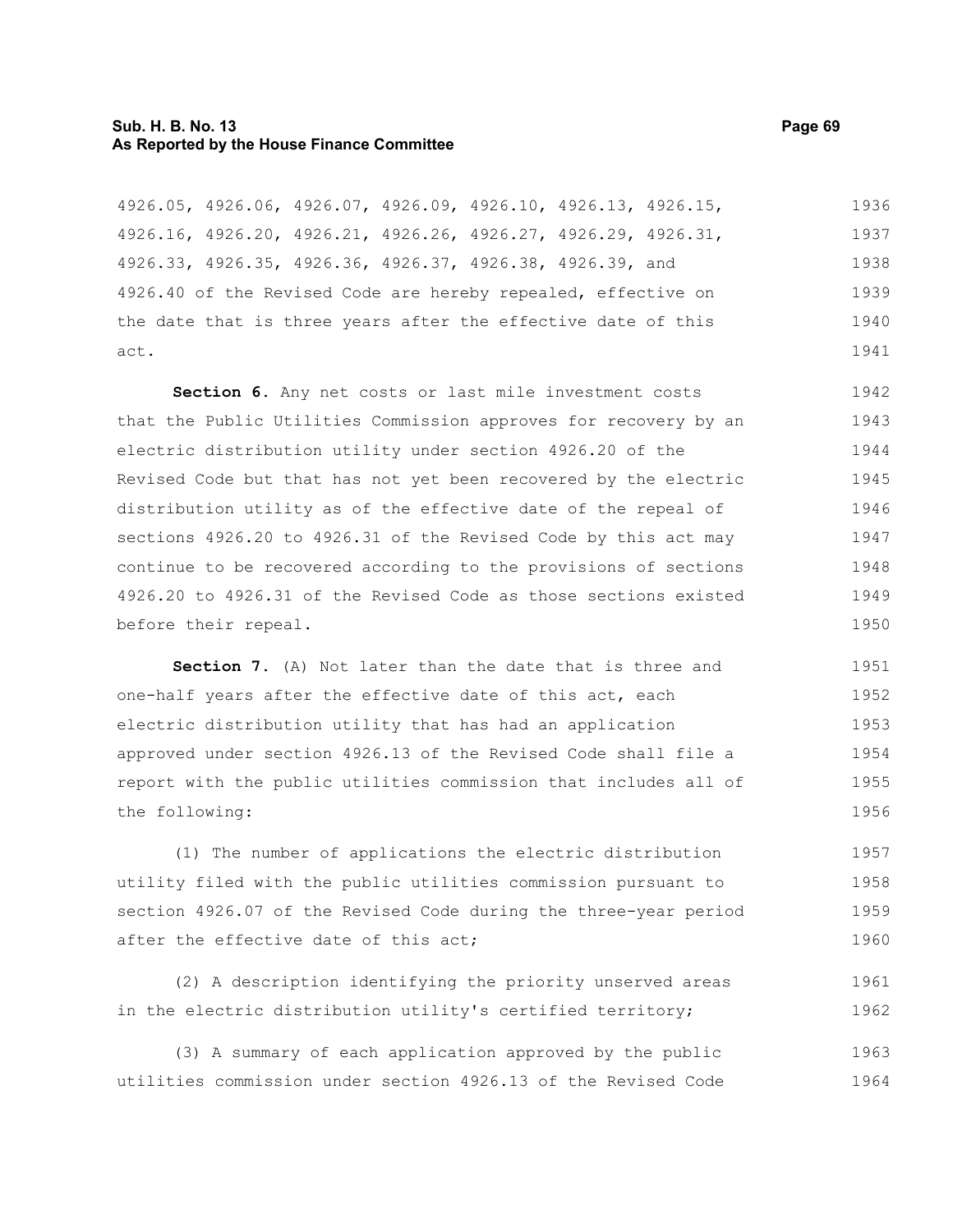#### **Sub. H. B. No. 13 Page 70 As Reported by the House Finance Committee**

that includes a description of each priority unserved area, the construction status of the project, and the broadband facilitator's costs for the project; 1965 1966 1967

(4) The number of broadband providers with which the broadband facilitator contracted to complete the last mile; 1968 1969

(5) The total net costs for the electric distribution utility as approved by the public utilities commission; 1970 1971

(6) The total last mile investment costs for the electric distribution utility as approved by the public utilities commission; 1972 1973 1974

(7) The percentage of total net costs and last mile investment costs recovered through the rate mechanisms approved by the public utilities commission pursuant to section 4926.20 of the Revised Code; 1975 1976 1977 1978

(8) The number of new retail customers with access to broadband service at the time of the report as a result of the approved construction applications. 1979 1980 1981

(B)(1) The commission shall submit the reports to the Speaker of the House of Representatives, the President of the Senate, and the standing committees of the House of Representatives and the Senate that primarily deal with broadband issues. The commission also shall submit the report to the Broadband Ohio Office and to the Broadband Expansion Program Authority to assist the Authority in its duties under section 188.08 of the Revised Code. 1982 1983 1984 1985 1986 1987 1988 1989

(2) To meet the requirements of division (B)(1) of this section, the commission may combine into one report the reports filed under this section by different electric distribution utilities provided that the electric distribution utility 1990 1991 1992 1993